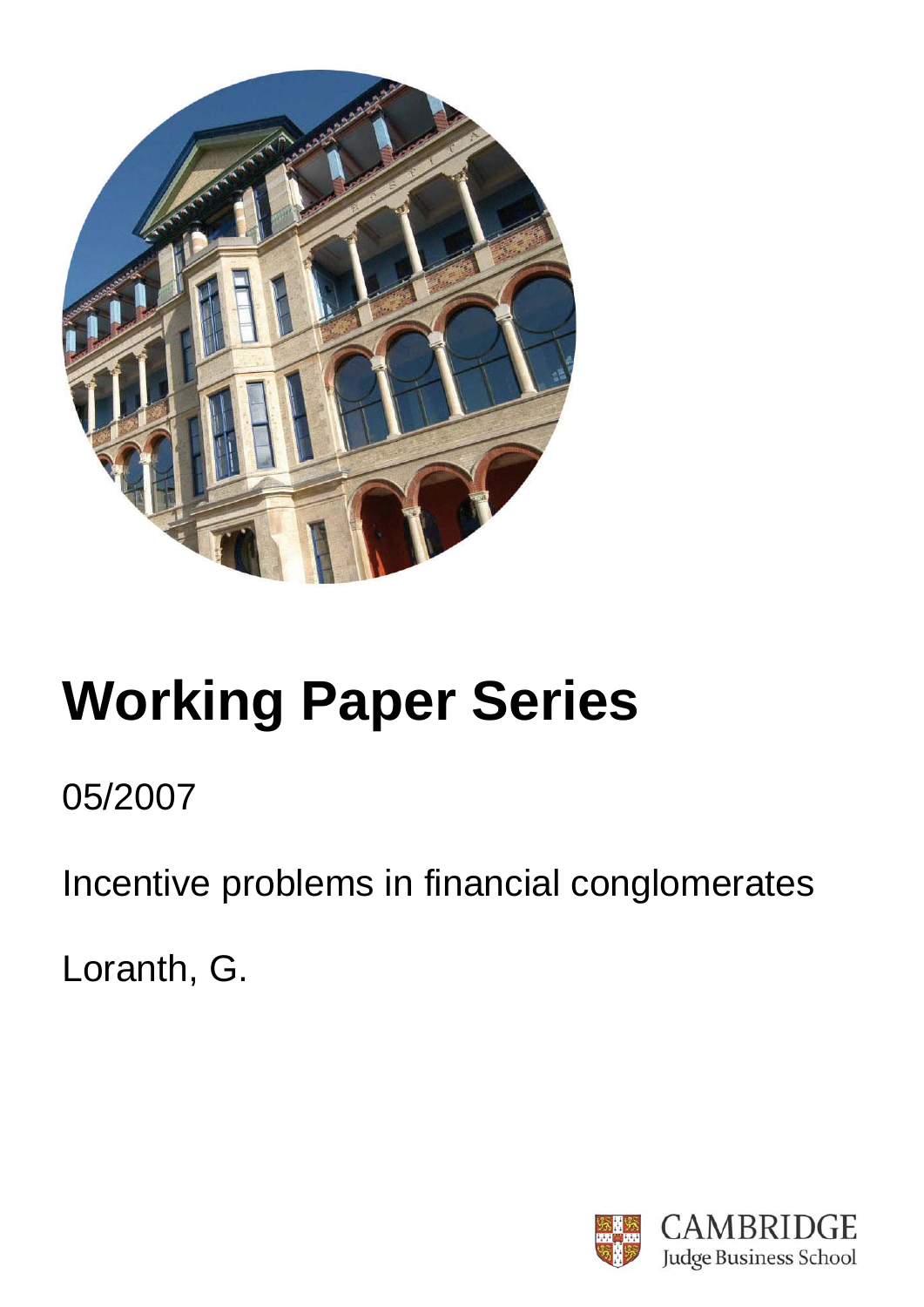These papers are produced by Judge Business School, University of Cambridge. They are circulated for discussion purposes only. Their contents should be considered preliminary and are not to be quoted without the authors' permission.

Author contact details are as follows:

Gyongyi Loranth Judge Business School University of Cambridge g.loranth@jbs.cam.ac.uk

This paper is also available from the Centre for Economic Policy and Research, DP 3453, www.cepr.org/pubs/dps/DP3453.asp. It is also under third review at the *Journal of Financial Intermediation* (http://www.olin.wustl.edu/jfi/).

Please address enquiries about the series to:

Research Support Manager Judge Business School Trumpington Street Cambridge CB2 1AG, UK Tel: 01223 760546 Fax: 01223 339701 E-mail: research-support@jbs.cam.ac.uk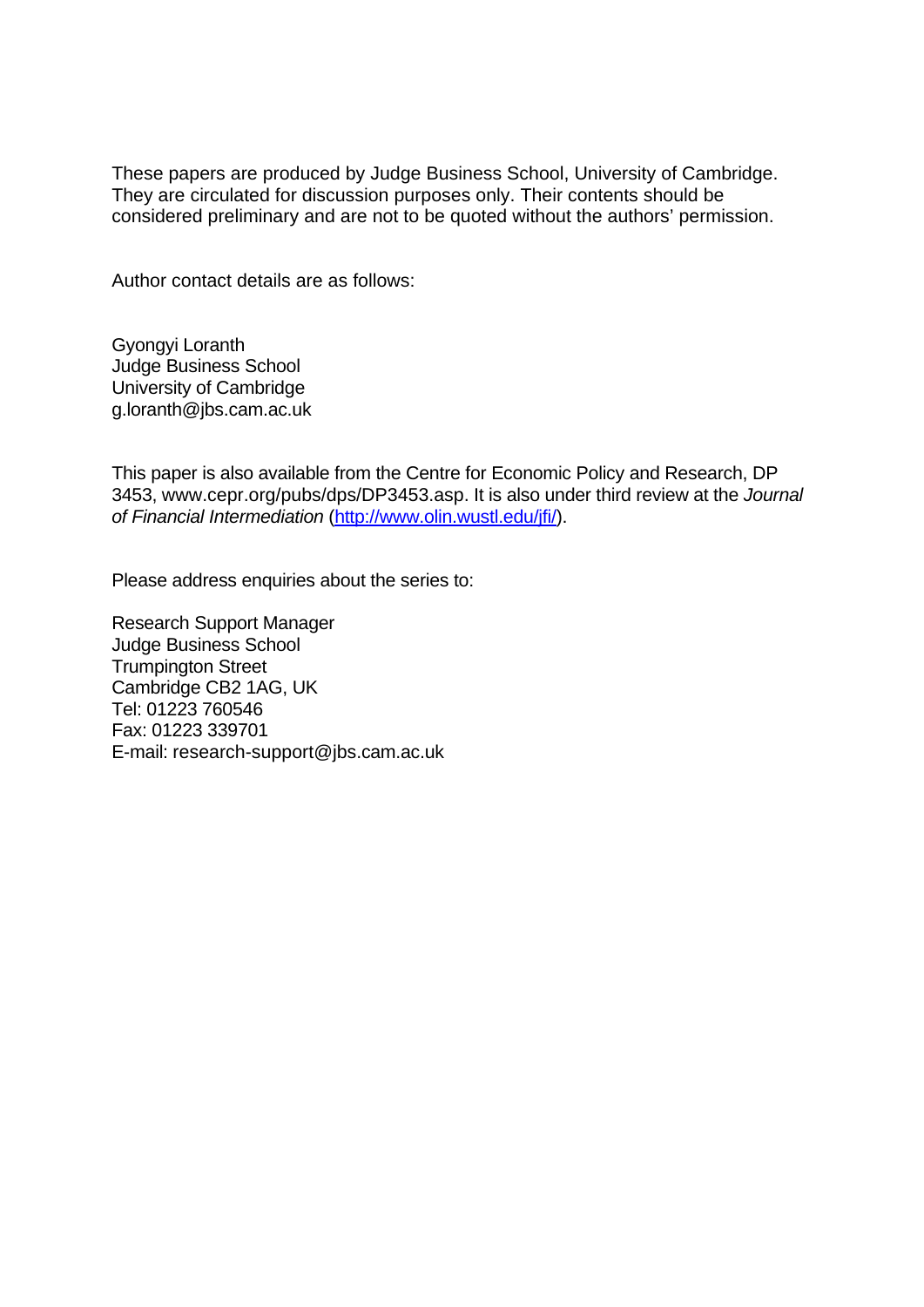### Incentive Problems in Financial Conglomerates

November 2006

#### Abstract

This paper analyzes how expanding scope of a bank affects its lending activity. Complementarities between lending and additional financial products arise from borrower moral hazard in lending. Scope expansion has two conflicting effects: a bank that offers additional financial products finds it optimal to lower lending rates, which alleviates moral hazard; but the bank is less able to commit to discipline its borrowers, making moral hazard worse and increasing default rates. I show that competition in the additional products reduces the bank's incentives to expand scope. By contrast, competition in lending activity favors scope expansion.

Keywords: Multiple financial products, financial conglomerates, soft budget constraint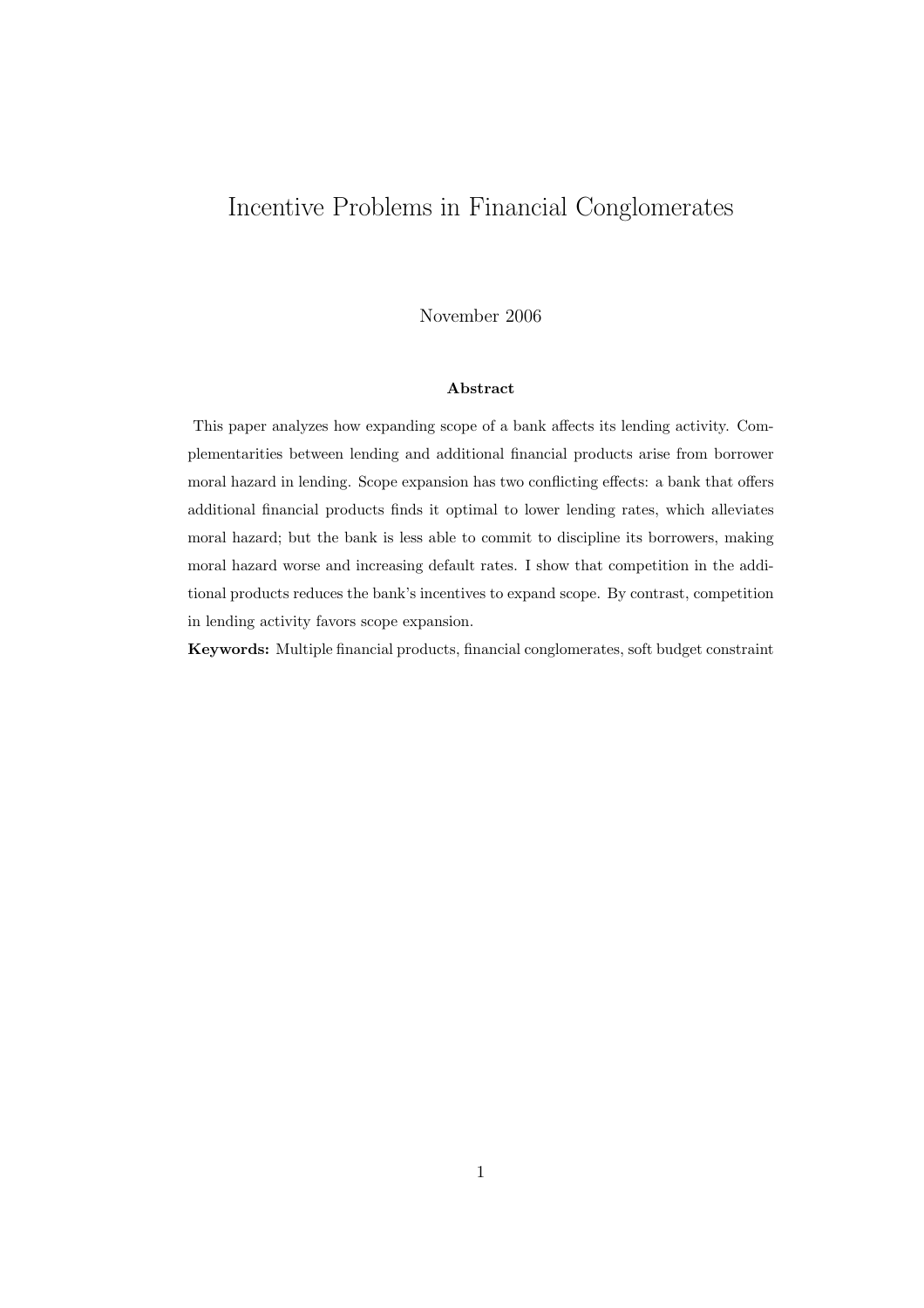#### 1 Introduction

Banks offer their customers a full range of financial services in addition to the traditional business of lending and deposit taking. As financial deregulation has blurred the difference between banks and other financial firms, the multiproduct aspect of banking has become increasingly important. In Europe, non-interest income increased from 26 to 45.24 percent between 1989 and 2005 (European Central Bank, 2005). Non-interest income now accounts for more than 40 percent of total operating income in the U.S. commercial banking industry, compared to 20 percent in 1980 (Federal Reserve Board, 2005). Another manifestation of the trend toward multiproduct banking is that in Europe, where banking–insurance combinations are permitted, around 15 percent of all M&A activities involved deals between banks and insurance companies during 1990–2003 (Dierick, 2004).<sup>1</sup>

Banks have long argued that production-side synergies form the basis for their provision to corporate customers of transaction, cash-management and foreign exchange services jointly with working capital credit, commercial loans and leasing. Lower information and distribution costs are claimed to be the main advantage of combining lending with underwriting or insurance products.<sup>2</sup> Compelling evidence for the existence of complementarities between lending and other financial products is provided by Stiroh (2004). Using aggregate and individual bank data for the period from the late 1970s to 2001, he finds that the correlation between the growth rates of interest and non-interest income has become stronger in the last two decades. In two thirds of Stiroh's sample this correlation is positive. Moreover, a marginal increase in non-interest income share for a typical bank is associated with a higher correlation between interest and non-interest income.

This paper analyzes how the expansion of a bank's scope affects its core lending activity, and addresses the potential costs and benefits of such a strategy. I focus on the following trade-off: On the one hand, a bank that offers additional financial products finds it optimal to lower lending rates, which alleviates borrower moral hazard; on the other hand, such

<sup>&</sup>lt;sup>1</sup>Using Italian bank data for the same period, Focarelli et al. (2002) found that mergers were more likely to happen between pairs of banks with different levels of service orientation, aiming to take advantage of cross-selling financial products.

<sup>2</sup>The banking industry's support for the Gramm-Leach-Bliley Act of 1999, which eliminated the long-term segmentation of the U.S. financial industry, is well-summarized by a Wells Fargo executive: "This enables the bank to do what we really want to be able to do and that's to provide the full range of service to our customers under one roof." (Remarks by Pamela Chavez, quoted in Shepherd (2000).)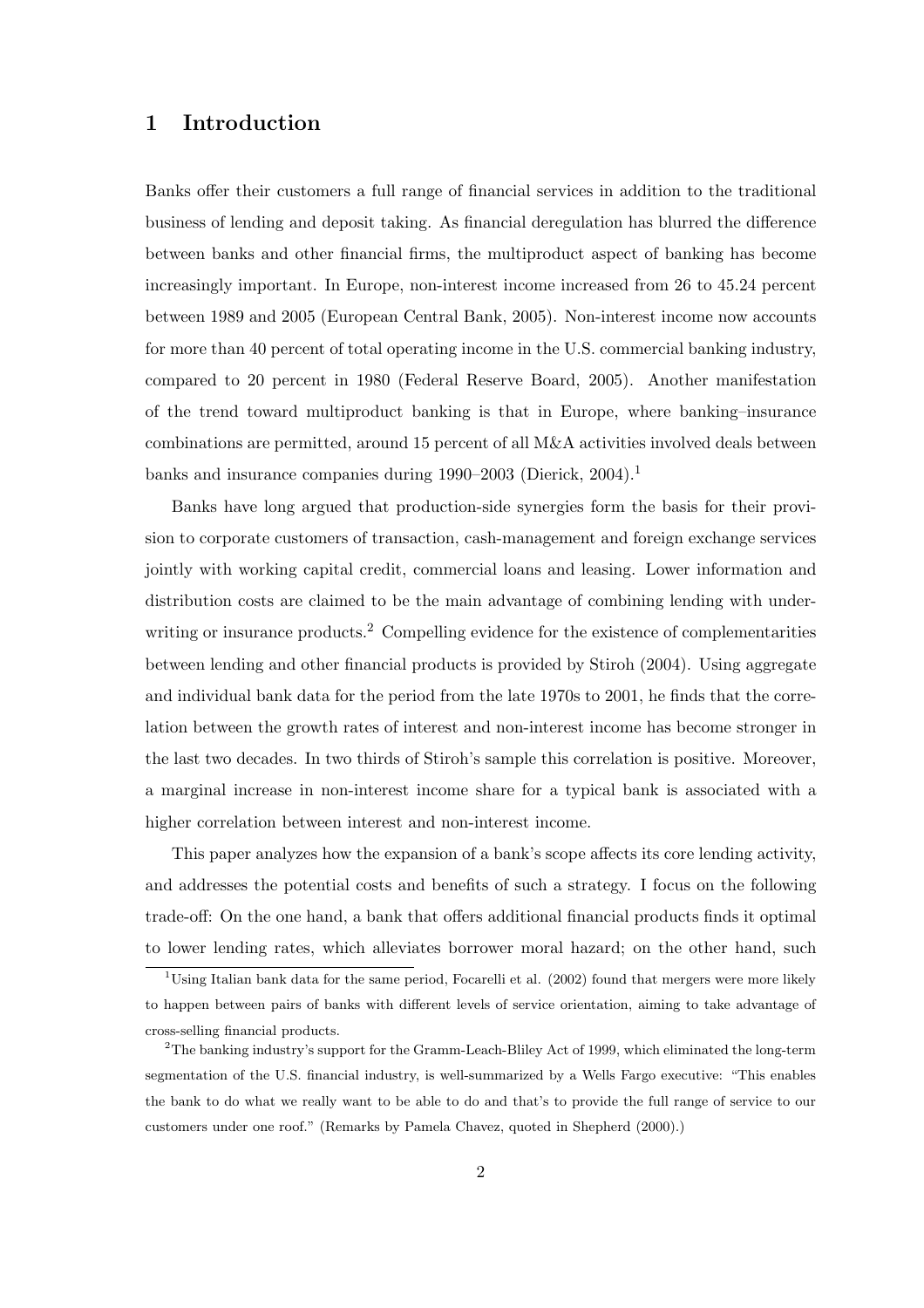products make the bank less able to commit to penalize its badly performing borrowers, which worsens borrower moral hazard and results in higher default rates.

Consider a monopoly bank lending to a pool of entrepreneurs, each of whom has a project. An entrepreneur can influence whether the project succeeds by exerting a private non-observable effort. A successful project yields positive returns after one period and repays the bank. An unsuccessful project returns zero and defaults after one period, but could be resurrected via additional capital investment, i.e., refinancing. Without refinancing, unsuccessful projects are liquidated. Liquidation is costly to the entrepreneur, who incurs a non-pecuniary cost from exiting the business. Two factors influence the entrepreneur's effort decision: the lending rate and the bank's anticipated refinancing decision. The entrepreneur knows that the bank will be unwilling to rescue an unsuccessful project unless its returns are high enough to cover the additional capital injection. Liquidation is personally costly to the entrepreneur, who will therefore exert more effort if he believes that the bank will not refinance. Similarly, low lending rates motivate effort by increasing the return share that the entrepreneur can retain from a successful project.

Assume now that the bank can cross-sell additional financial products to entrepreneurs who remain in business. The anticipated profits from future cross-selling allows for lower initial lending rates. A marginal reduction in lending rates attenuates the entrepreneurs' incentive problem, which in turn raises the number of entrepreneurs who remain in business and to whom the new financial product can be sold. Although lower lending rates decrease the profit from lending, the increased profit from the additional products outweighs this reduction. Hence, the heightened incentives that cross-selling brings increase the quality of the bank's portfolio.

However, the bank's scope expansion has a countervailing incentive effect. The bank's refinancing decision could be affected by the possibility of future cross-selling business. If this business is sufficiently lucrative, it will be impossible for the bank to credibly threaten liquidation. In this case the incentive effect of liquidation disappears. This soft budget constraint problem could worsen the entrepreneur's moral hazard problem, causing the number of defaulting entrepreneurs to rise.

These two countervailing effects determine the relationship between the quality of the bank's loan portfolio and the surplus from selling the additional financial products. This relation need not be non-monotonic. Combining lending with the sale of additional products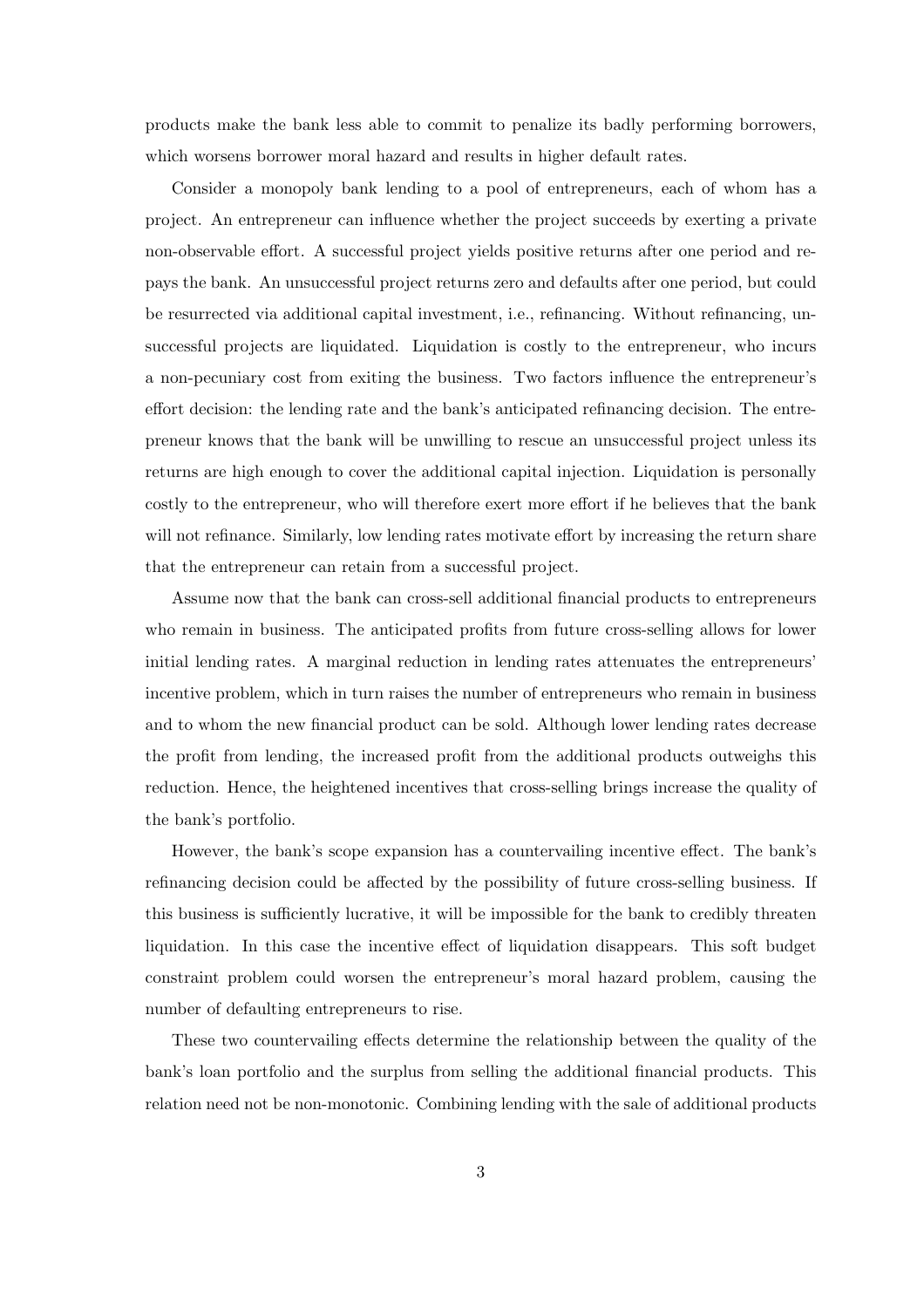improves the bank's loan portfolio and results in economies of scope when the new products generate a sufficiently small surplus. However, a further increase in surplus can introduce the soft budget constraint above and worsen the bank's loan portfolio compared to that of a bank that provides loans only. Hence, intermediate levels of surplus can lead to diseconomies of scope. Finally, a high surplus can compensate for the losses in the lending activity, making scope expansion again attractive.

I extend this basic analysis by considering the extent to which the incentive effects of the additional products, and hence their scope economies, are affected by competition from other specialised financial institutions. I assume that these institutions do not lend and are able to provide the additional products at the same cost as the bank.

Competition in the market for additional products makes the bank less willing to offer lower initial lending rates for two reasons. First, the returns that the bank can capture by selling additional products to a successful entrepreneur will be lower: such an entrepreneur could buy the products from any of the other providers.

Second, the bank can extract higher returns by selling additional products to an unsuccessful entrepreneur than it can by selling them to a successful one. An unsuccessful entrepreneur can only remain in business if the bank extends credit to him. This monopoly power in lending in turn allows the bank to extract all the future returns from an unsuccessful entrepreneur, including those from the additional products. Using an analogy from the foreclosure literature (Rey and Tirole, 2003), the bank controls the "essential facility," which in the current case is the market for loans. As the entrepreneur cannot remain in business without the additional capital, the bank is able to extend its monopoly power in lending and to eliminate potential competition from its rivals in the additional products market.

Competition in the market for additional products increases the relative gain that the bank makes from cross-selling to unsuccessful entrepreneurs. Thus, it may render an unsuccessful entrepreneur marginally more attractive than a successful one. When this happens, lending rates will rise and the bank's loan portfolio quality will suffer. Thus, for banks that expand their scope, higher competition in the market for the additional products could lower loan portfolio quality. At the same time, banks have weaker incentives to expand their scope when there is higher competition from specialized financial institutions (SFIs) in the additional products.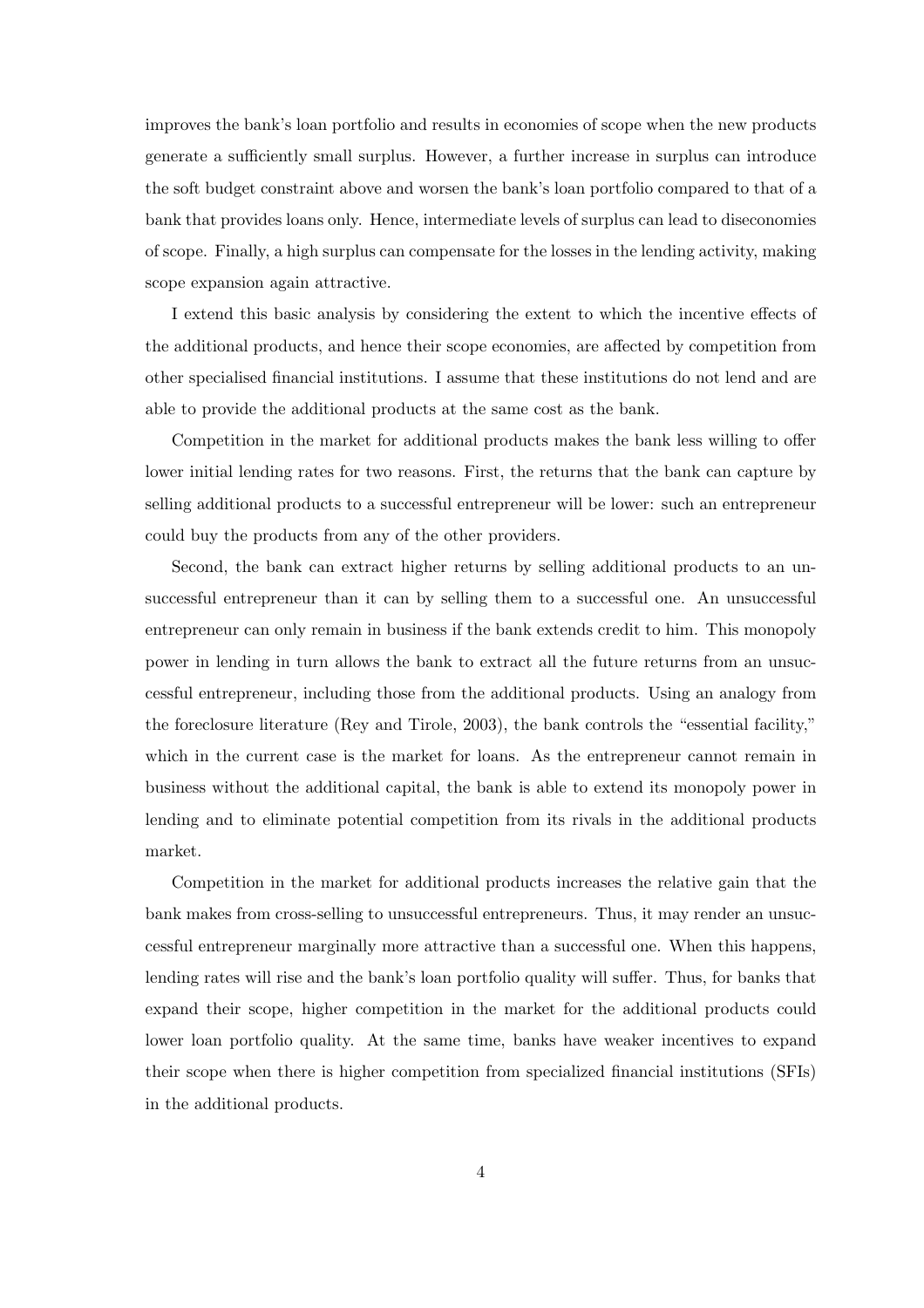In a further extension of the basic model, I also address the question of whether competition in the loan market increases banks' incentives for scope expansion. I study competition in a framework where only one bank, the 'local' bank, is able to provide both loans and additional financial products to entrepreneurs in a given location if it wishes to do so: other (non-local) banks are only able to lend. I show that, in this case scope expansion can enable the local bank to alleviate price competition in lending. If the additional products generate sufficiently high returns to make refinancing ex post optimal for the bank, an entrepreneur who borrows from the local bank has a higher probability of remaining in business if the project proves unsuccessful. In turn, an entrepreneur is willing to accept a higher initial lending rate from the local bank than from non-local banks.

This paper relates to the literature on banking scope and financial innovations (Boot and Thakor, 1997; Kanatas and Qi, 2003). This literature asserts that, when financial innovations lower a firm's cost of security issuance, 'integrated intermediaries' (e.g., universal banks) have a lower incentive to innovate than do specialized intermediaries (e.g., investment banks). The reduced incentives of 'integrated intermediaries' arise in Boot and Thakor (1997) because lending is more profitable than underwriting, and in Kanatas and Qi (2003) as a result of informational scope economies between lending and underwriting. In contrast to the existing literature, in the current paper new financial products are complements to loans rather than substitutes for them. It is this complementarity that creates a soft budget constraint problem, and so imposes a cost on the bank's lending business. As a consequence, the bank may have fewer incentives to provide those products than would a specialized financial intermediary with no lending activity.

It is also interesting to note that, despite the complementarity between lending and additional product sales, loan underpricing is by no means inevitable. The embedded agency problem in lending relationships makes the multiproduct bank problem different from those addressed by standard pricing models of multiproduct firms (Tirole, 1990). In fact, as increasing competition increases the provision of the additional financial products, the multiproduct bank is more likely to set a higher lending rate than would a bank that provides only loans.

This paper is also related to the literature on competition and relationship lending. A series of papers shows how banks respond to greater competition in transaction-based lending by reallocating resources to their captive market segment (relationship lending) (Boot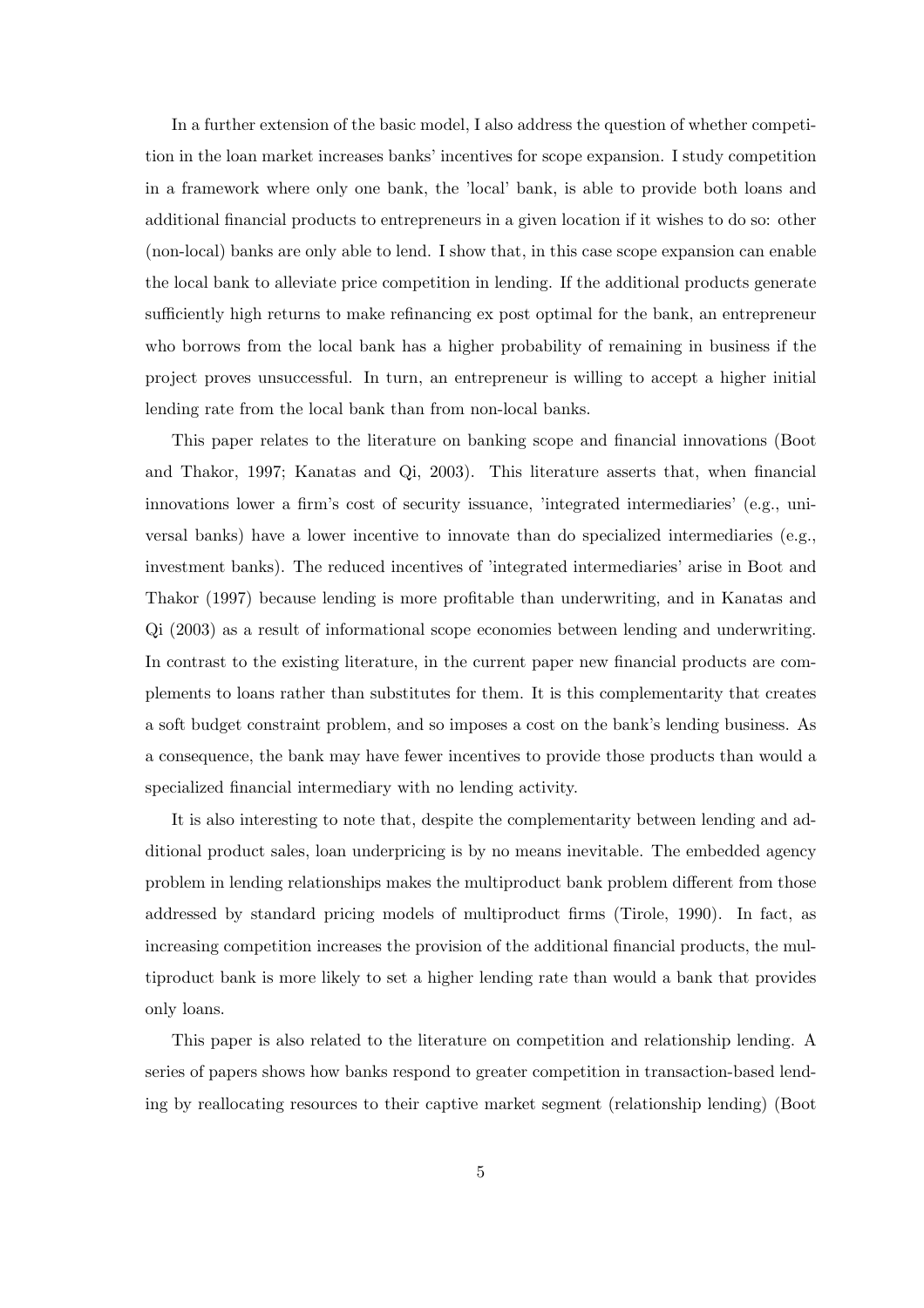and Thakor, 2000; Dell' Ariccia and Marquez, 2004; Hauswald and Marquez, 2004; Yafeh and Yosha, 2001). Increased competition in the lending activity has a similar effect in the current study: it becomes more attractive for the 'local' bank to provide additional products that are not available for 'local' borrowers from other banks. However, the channel through which the bank can alleviate price competition is different. In previous contributions it is the result of greater specialization in relationship lending. In my model, the possibility of cross-selling makes the bank softer toward unsuccessful entrepreneurs: the insurance that the local bank offers in the event of failure is valued ex ante by entrepreneurs.

This paper also extends the banking literature on conglomeration. Previous contributions highlighted the importance of informational synergies (Drucker and Puri, 2005; John et al., 1994; Kanatas and Qi, 1998; Puri, 1999), strategic benefits (Boot et al., 1999), ineffective market discipline (Boot and Schmeits, 2000) and the role of the deposit insurance put option (Freixas, et al., 2005; Dewatripont and Mitchell, 2005) in explaining the formation of conglomerates. My contribution to this literature is to show that a standard borrower moral hazard problem in banks' core business can give rise to complementarities between loans and additional financial products. In contrast to other contributions, this complementarity does not require informational synergies on the production side, or a simple demand-side externality. Instead, it is generated by the bank's ability to affect the size of the market for other products by controlling lending rates and credit supply. I also show that this complementarity can hurt the bank by creating a soft budget constraint problem for defaulting firms. Hence, a larger portfolio of additional products can leave banks with a riskier loan business.

The paper proceeds as follows. Section 2 presents the model. Section 3 analyzes the case when the bank provides loans only. Section 4 illustrates how offering additional financial products affects the entrepreneur's incentives and the bank's lending business. Section 5 shows how competition in the core lending activity influences scope expansion incentives. Section 6 discusses the robustness of the results to relaxing some of the crucial assumptions. Section 7 discusses empirical predictions and concludes. All of the proofs are in the Appendix.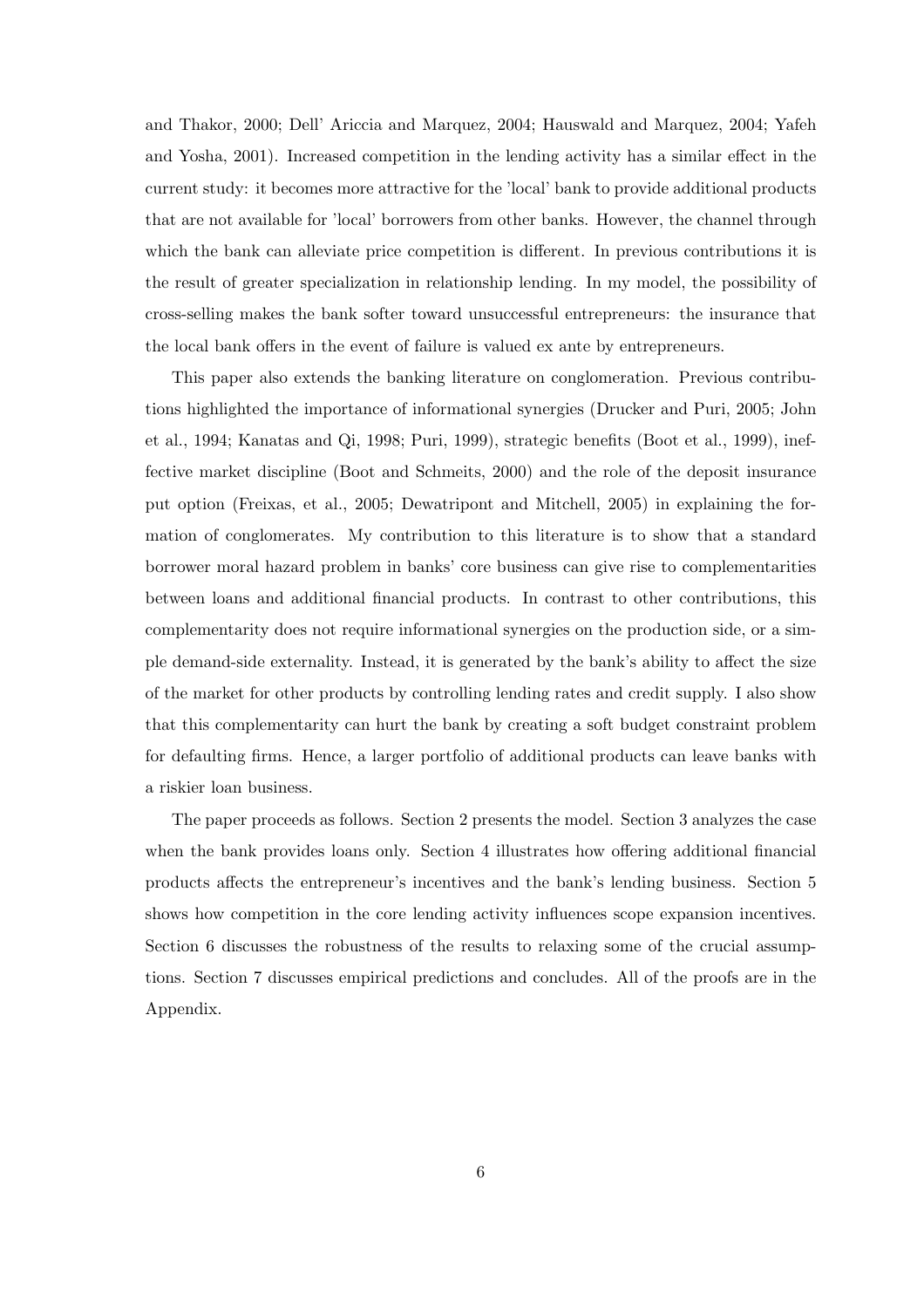#### 2 The model

I analyze a model with three dates  $(t = 0, 1, 2)$ , no discounting, and universal risk-neutrality. There are three types of agents: a bank(s), a unit measure of entrepreneurs, and specialized financial institutions (SFIs). Each entrepreneur has a project that requires a loan. Entrepreneurs may also demand additional financial products, which can either be provided by the bank or by an SFI. An assumption is made in Sections 3 and 4 that the bank is a monopolist in the loan market. In Section 5 I relax this assumption and introduce competition.

#### Technology:

At  $t = 0$ , each entrepreneur has a project that requires an initial investment of  $I_1$ . At  $t = 1$ , the project yields verifiable returns  $\Pi_1 > I_1$  if successful, and zero otherwise. Unsuccessful projects can be continued or liquidated. Liquidation yields a return of zero, and implies a non-pecuniary cost  $b > 0$  for the entrepreneur. This cost could be the loss of perquisites or reputation. Continuation requires a further capital injection of  $I_2$  and yields verifiable returns  $\Pi_2$  at  $t = 2$ . I assume that continuation of unsuccessful projects at  $t = 1$ has a negative pecuniary value:

#### Assumption 1  $\Pi_2 - I_2 < 0$ .

After investment has occurred, entrepreneurs select the probability that their projects succeed at time 1. An entrepreneur can set the probability that the project succeeds equal to  $e \in [0, 1]$  by incurring a private non-observable cost  $\Psi(e) = \alpha \frac{e^2}{2}$  $\frac{e^2}{2}$ , with  $\alpha > 0$ .

I refer to fraction of entrepreneurs with successful projects at  $t = 1$  as the quality of the bank loan portfolio and assume that, while all entrepreneurs' projects are ex-ante identical, their outcomes are independent. The Law of Large Numbers therefore implies that the equilibrium effort of each entrepreneur is equal to the quality of the bank's loan portfolio.

#### Financial products:

Entrepreneurs who remain in business, either through a successful or a refinanced project, can buy additional financial products; entrepreneurs with liquidated projects have no need for such products. These products can relate to insurance, treasury and information management, the design, underwriting and marketing of securities, or to auditing the firm. A project that buys additional products generates additional returns of S.

It is assumed that it is difficult for an outsider to prove the size of these returns. Consequently, they cannot be pledged to a third party. In particular, the entrepreneur cannot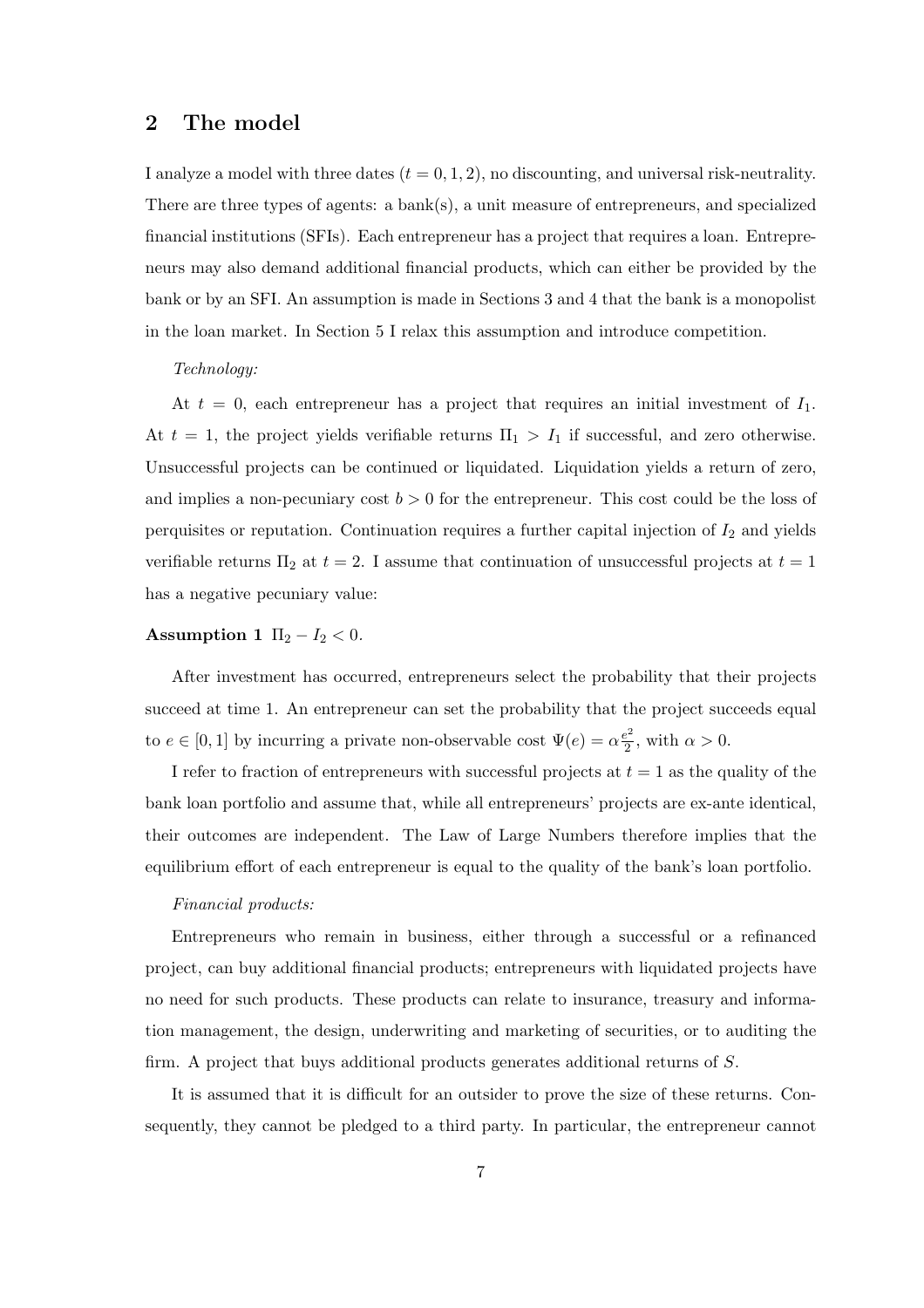pledge the returns from these additional products to the bank in exchange for additional time 1 financing, unless the bank itself provides such products to the entrepreneur. This assumption is relaxed in Section 6.

The bank and SFIs are able to provide additional products at  $t = 1$  and  $t = 2$  only if they incurred a fixed cost  $F$  at  $t = 0$ .  $F$  is independent of the number of entrepreneurs who will purchase the products and can be thought of as covering setup, marketing, or R&D costs.

#### Contracts:

At  $t = 0$ , each entrepreneur signs a financial contract with the bank, which can be renegotiated at  $t = 1$ . I assume that the bank has full bargaining power at both dates. The contract specifies the entrepreneur's payments  $R_1$  and  $R_2$  to the bank in case of a successful and a rescued project, as well as the probability x with which the bank injects  $I_2$ to continue an unsuccessful project at  $t = 1$ . Given that the returns on a refinanced project does not depend on the probability of refinancing, x will be either 0 or 1 in equilibrium. The entrepreneur has limited liability:  $R_1 \leq \Pi_1$  and  $R_2 \leq \Pi_2$ . I restrict attention to renegotiation-proof contracts; that is, to contracts that the entrepreneur and the bank will not find it mutually advantageous to alter at  $t = 1$ .

I assume that at  $t = 0$  neither the bank nor the SFI is able to contract on the price  $P_t$  $(t = 1, 2)$  of the additional products.

The timing of events is shown in figure 1.

| $t=0$                           | $t = 1/2$            | $t=1$                                 | $t=2$                  |
|---------------------------------|----------------------|---------------------------------------|------------------------|
|                                 |                      |                                       |                        |
| $R_1$ set                       | Effort decision, $e$ | $\Pi_1$ or 0 realized                 | $\Pi_2$ and S realized |
| $I_1$ invested                  |                      | Bank decides whether to invest $I_2$  |                        |
| Bank decides whether to pay $F$ |                      | or to terminate unsuccessful projects |                        |
|                                 |                      | Additional products sold              |                        |
|                                 |                      | $P_1$ and $P_2$ set                   |                        |

Figure 1: Timing

#### 3 Lending

As a benchmark, I analyze the case where  $S < F$ , so that the returns on the additional financial products does not cover their costs of provision. In this case banks restrict them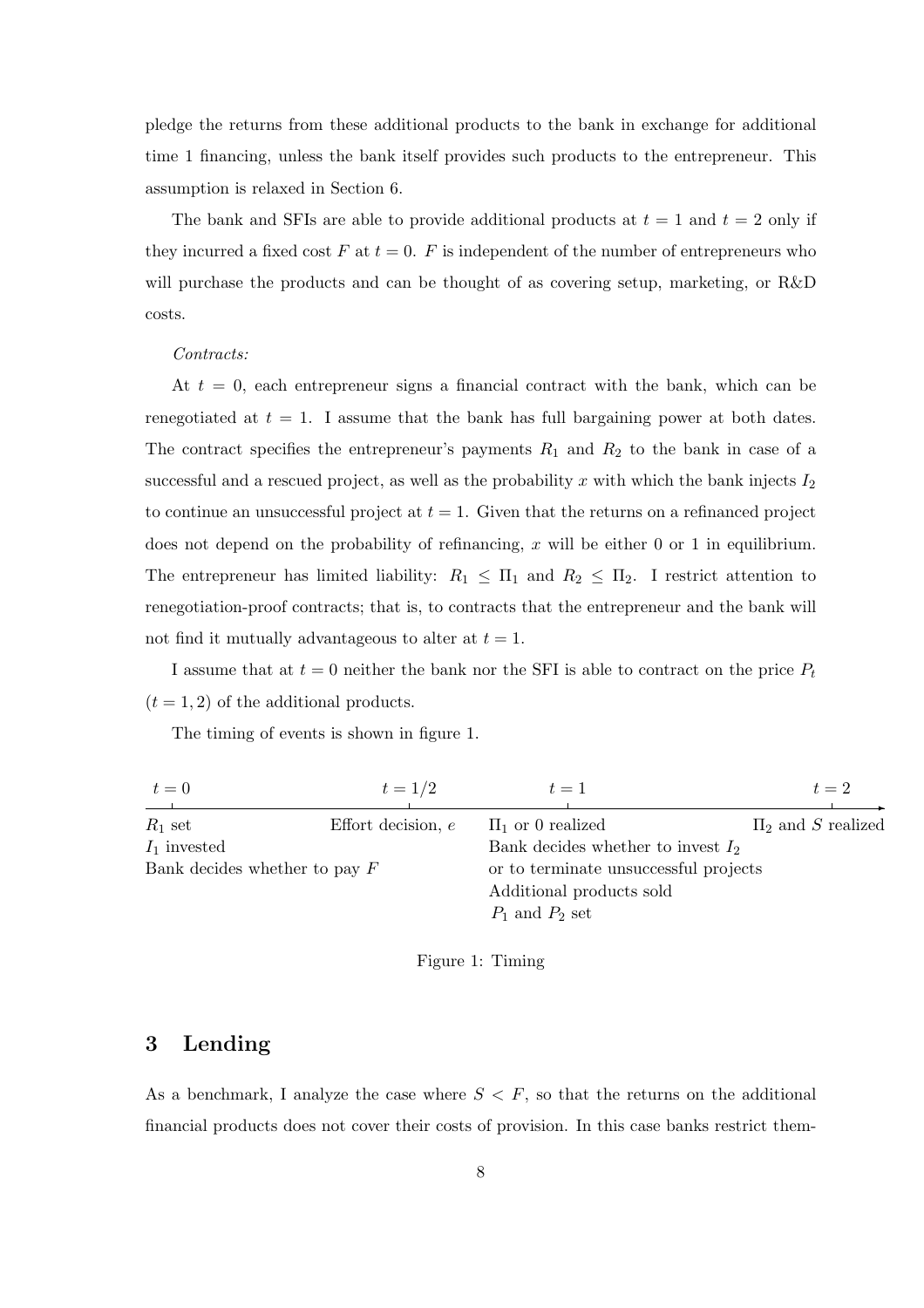selves to the loans business. In this framework, the lending relationship is very simple: there is no repeated interaction, no learning over time and, because the bank can commit to  $R_1$  and  $R_2$ , no hold-up problem.

To ensure that the equilibrium effort is in the interior, I assume that:

Assumption 2  $\Pi_1 + \max[b + S, I_2 - \Pi_2] < 2\alpha$ .

The bank chooses the terms of the contract,  $(R_1, R_2, x)$ , to maximize its payoff:

$$
V_B = eR_1 + (1 - e)x(-I_2 + R_2) - I_1,
$$

allowing for the fact that the entrepreneur chooses an effort e to maximize the following expression:

$$
-\alpha \frac{e^2}{2} + e(\Pi_1 - R_1) + (1 - e)[x(\Pi_2 - R_2) - (1 - x)b].
$$

**Proposition 1** In the optimal contract, unsuccessful projects are liquidated at  $t = 1$ , i.e.,  $x^* = 0$ , and the repayment is  $R_1^* = \frac{\Pi_1 + b}{2}$ . The entrepreneur's effort is  $e^* = \frac{\Pi_1 + b}{2\alpha}$ , and the bank's payoff is  $V_B^* = \frac{(\Pi_1 + b)^2}{4\alpha} - I_1$ .

It is easily seen that in the optimal contract, unsuccessful projects will be liquidated. First, by Assumption 1, liquidation is preferable from a purely pecuniary viewpoint. Second, the liquidation threat induces the entrepreneur to exert effort at  $t = 0$  to avoid incurring the cost b.

The sources of distortion with respect to the first-best effort level are threefold. The first is the usual moral hazard effect: the bank's claim on the project's returns lowers the entrepreneur's incentives. Second, the bank's monopoly power in lending leads it to set a contract that does not internalize the entrepreneur's rent from moral hazard. Third, for the same reason, the contract does not internalize the non-pecuniary cost of liquidation, which leads to excessive liquidation when continuation is efficient. The first two effects tend to lower the effort level relative to the first-best, while the third increases it when continuation is efficient. To streamline exposition, I assume that, even when continuation is efficient, the combined effects lead to a lower effort level than the first-best. That is:

Assumption 3  $b < \Pi_1$ .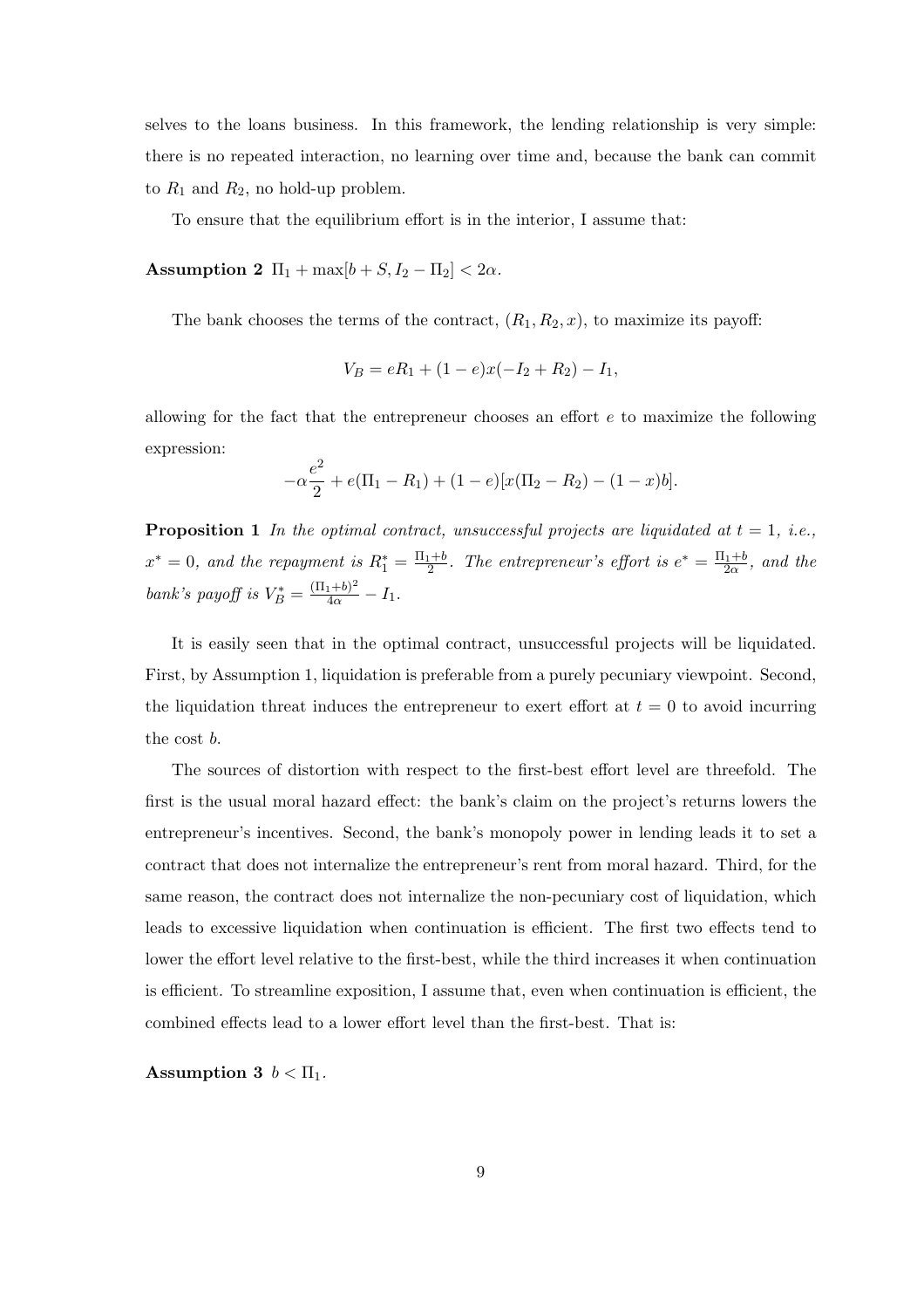# 4 Monopolistic lending combined with offering additional products

This section examines how the bank's lending activity is affected when the bank can also provide additional financial products. I consider two cases. One case is where the bank is the only provider of these products (Section 4.1). The other case is where the bank competes against SFIs in the market for the additional products (Section 4.2). In both cases, however, the assumption remains that the bank has monopoly power in the loans market.

I examine three questions. First, how is the bank's lending business affected by the provision of the additional financial products? Second, does its lending activity make the bank more or less prone than an SFI to provide the additional products? That is, are there economies or diseconomies of scope? Third, what are the welfare implications of the bank, rather than an SFI, providing the additional products?

#### 4.1 Monopoly in the additional products

Assume now that the bank is a monopolist in the additional products, so that it can set prices for the additional products equal to the entrepreneur's valuation at  $t = 1$  and  $t = 2$ :  $P_1 = P_2 = S.$ 

At  $t = 0$ , the bank offers a financial contract,  $(R_1, R_2, x)$ , to maximize its payoff:

$$
V_B = e(R_1 + S) + (1 - e)x(-I_2 + R_2 + S) - I_1,
$$

accounting for the fact that the entrepreneur chooses an effort e to maximize the following expression:

$$
-\alpha \frac{e^2}{2} + e(\Pi_1 - R_1) + (1 - e)[x(\Pi_2 - R_2) - (1 - x)b].
$$

The bank's provision of additional products has two effects. First, the potential for profiting from the sale of additional products increases the bank's incentives to induce effort. Indeed, improved effort means an increased probability that the entrepreneur will be in a position to buy the additional products. Second, the bank may be less willing at  $t = 1$ to liquidate unsuccessful products, and so to sacrifice second-period cross-selling profits. With additional products, the total income that can be pledged at  $t = 1$  becomes  $(\Pi_2 + S)$ , and for  $\Pi_2 + S \geq I_2$  it is optimal to set  $x = 1$ .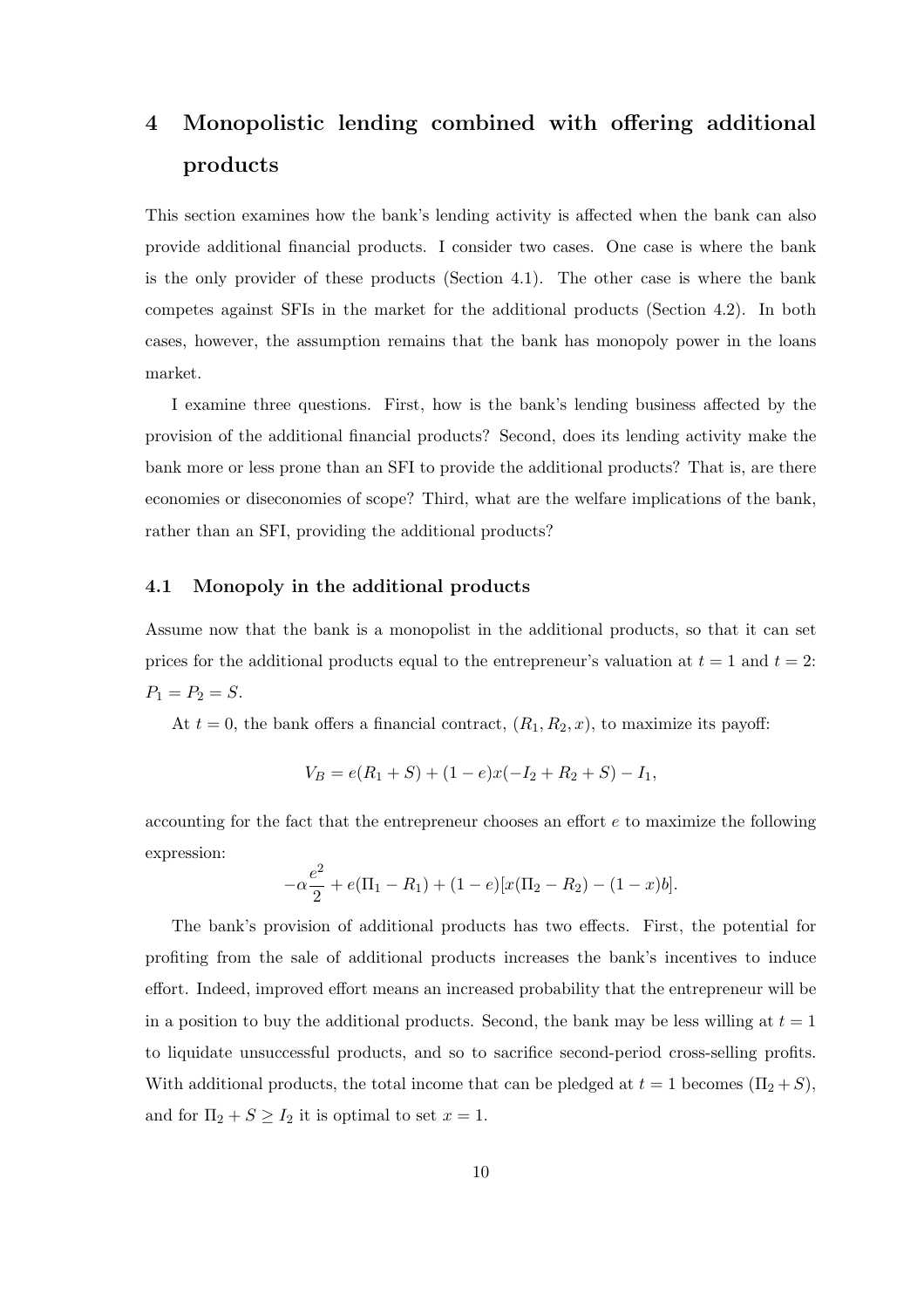**Lemma 1** The optimal contract is as follows:

- (i) If  $I_2 \Pi_2 > S$ , unsuccessful projects are liquidated at  $t = 1$ , i.e.,  $x^* = 0$ . The lending rate is  $R_1^{**} = \frac{\Pi_1 + b + S}{2}$ , the entrepreneur's effort is  $e^{**} = \frac{\Pi_1 + b + S}{2\alpha}$ , and the bank's payoff is  $V_B^{**} = \frac{(\Pi_1 + b + S)^2}{4\alpha} - I_1 - F$ .
- (ii) If  $I_2 \Pi_2 \leq S$ , unsuccessful projects are continued at  $t = 1$ , i.e.,  $x^* = 1$ . The lending rates are  $R_1^{**} = \frac{\Pi_1 + \Pi_2 - I_2}{2}$  and  $R_2^{**} = \Pi_2$ , the entrepreneur's effort is  $e^{**} = \frac{\Pi_1 + I_2 - \Pi_2}{2\alpha}$ , and the bank's payoff is  $V_B^{**} = \frac{(\Pi_1 + I_2 - \Pi_2)^2}{4\alpha} + S + \Pi_2 - I_1 - I_2 - F$ .

For  $S < (I_2 - \Pi_2)$ , the bank liquidates unsuccessful projects, and only successful entrepreneurs purchase the additional products. These products imply an increase in total returns to the bank from  $\Pi_1$  to  $\Pi_1 + S$  at  $t = 1$ . The bank is thus keener on the project succeeding. A marginal reduction in  $R_1$  attenuates the incentive problems and increases the probability that the entrepreneur's project is successful.

For  $S \ge I_2 - \Pi_2$ , the bank refinances unsuccessful projects at  $t = 1$ . Note that, even if it wanted to, the bank could not commit to liquidate such projects. Indeed, since the entrepreneur also prefers continuation to liquidation because of the non-pecuniary cost  $b$ , a time-0 commitment to liquidate unsuccessful projects is not renegotiation-proof. This is an essential ingredient of the current analysis. A credible liquidation threat motivates the entrepreneur. For high enough returns  $S$ , this threat is not credible and *ceteris paribus* the entrepreneur has reduced incentives.

For  $S \ge I_2 - \Pi_2$ , at  $t = 1$  the bank loses  $(I_2 - \Pi_2)$  on each unsuccessful entrepreneur relative to a successful one. This motivates the bank to lower the lending rate  $R_1$  so as to mitigate the entrepreneur's moral hazard.

The loss on the new loan  $(I_2 - \Pi_2)$  determines whether the lending rate  $R_1$  at  $t = 0$  is lowered to the point that it compensates for the poorer incentives. When the loss  $(I_2 - \Pi_2)$ is high, the bank lowers  $R_1$  sufficiently to avoid it. This increases effort and in aggregate the quality of the loan portfolio compared to the benchmark. This occurs precisely when  $(I_2 - \Pi_2) \geq b$ . For  $(I_2 - \Pi_2) < b$ , the opposite occurs:  $R_1$  will be reduced insufficiently far to compensate for the entrepreneur's worse incentives. As a consequence, effort is reduced and the bank loan portfolio worsens.

#### Lemma 2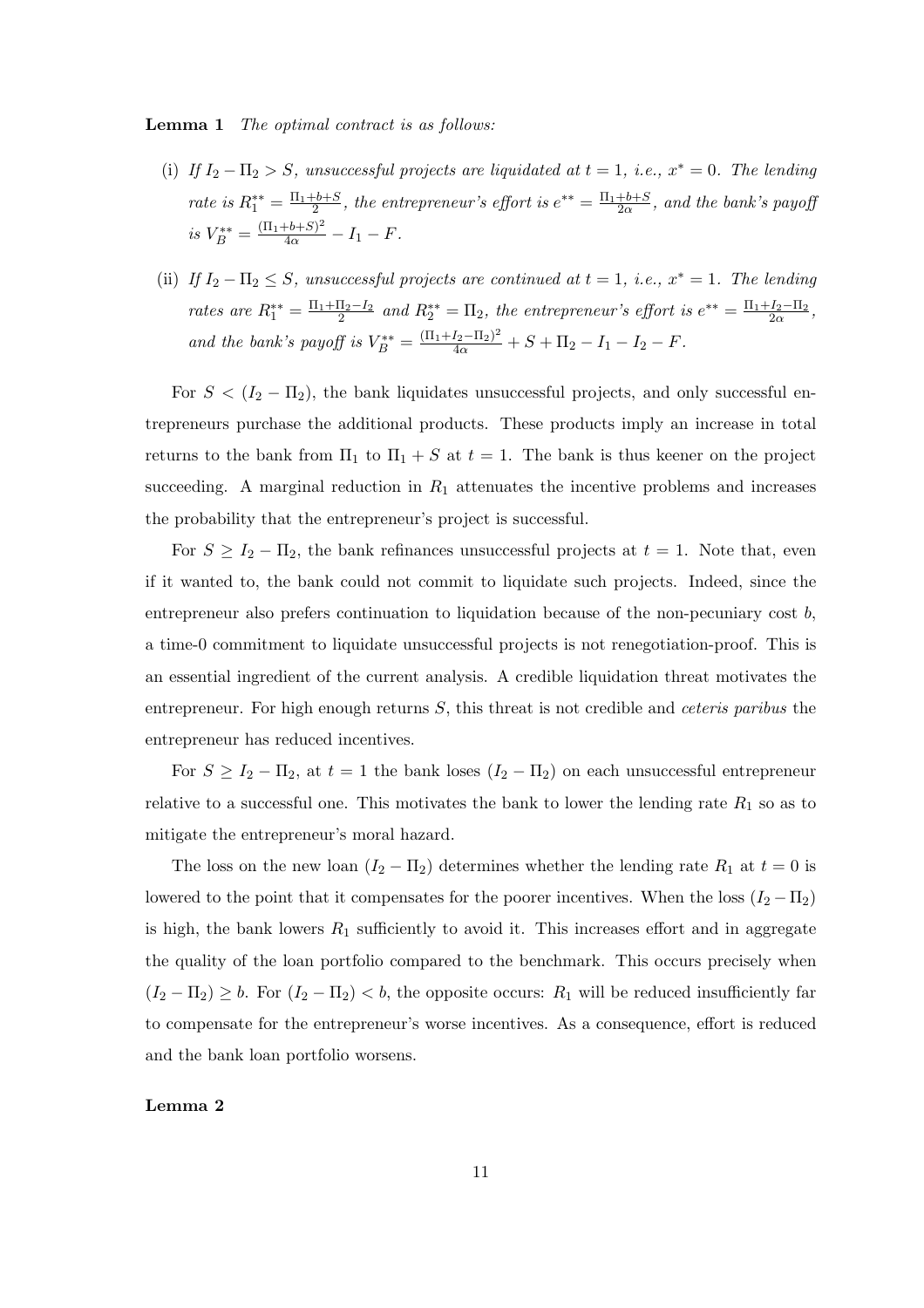- (i) If  $I_2 \Pi_2 > \min\{S, b\}$ , effort is higher when the bank sells additional products than when they are not available (benchmark case) or when they are provided by a monopoly SFI.
- (ii) If  $I_2 \Pi_2 \le \min\{S, b\}$ , effort is lower when the bank sells additional products than when they are not available (benchmark case) or when they are provided by a monopoly SFI.

I now examine the conditions under which there are economies or diseconomies of scope between lending and the provision of other financial products. There are two differences between the bank and an SFI. First, in setting  $R_1$ , the bank influences the level of effort, and therefore the demand for the additional products. Second, the bank internalizes the impact of these products on the lending business. In particular, the bank compares the joint profit from combining lending and providing the additional products  $V_B^{**}$  with the profit from only lending  $V_B^*(>0)$ .

In contrast, an SFI takes the demand for the additional products as given, and its decision to provide them depends only upon the expected returns and costs of those product. Thus, a monopolist SFI compares  $V_{SFI}^* = e^*S - F$  with 0, where  $e^*$  is the entrepreneur's optimal effort derived in Section 3. As the SFI is a monopolist, the entrepreneur and the bank derive no surplus from the additional products. Thus, their availability does not affect the lending relationship, and the loan contract is therefore as in Section 3.

The bank always earns less from lending when providing additional products: the question is whether the returns from selling them outweigh those losses.

#### Proposition 2

- (i) If  $I_2 \Pi_2 > S$ , there are economies of scope between lending and providing additional products, i.e.,  $V_B^{**} - V_B^* > V_{SFI}^*$ .
- (ii) If  $I_2 \Pi_2 \leq S$ , economies of scope between lending and providing additional products exist if and only if

$$
S \geq \underline{S} \equiv \frac{I_2 - \Pi_2}{1 - \frac{\Pi_1 + b}{2\alpha}} + \frac{(2\Pi_1 + I_2 - \Pi_2 + b)(b - (I_2 - \Pi_2))}{(4\alpha - 2(\Pi_1 + b))}.
$$
\n(1)

Recall that the bank's presence in the additional-products market causes it to lower lending rates, so that its profit from lending is reduced relative to the lending-only case.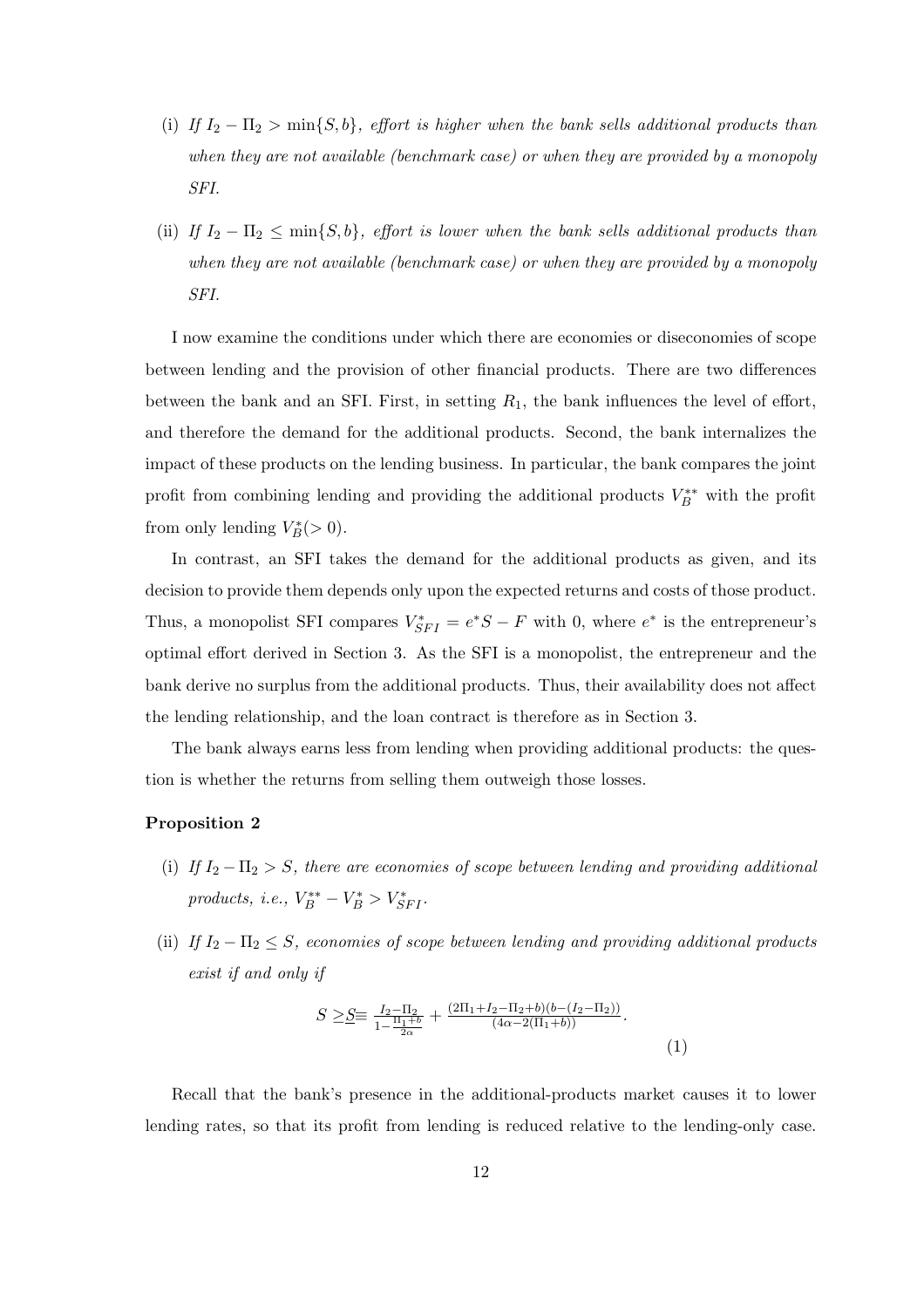For  $(I_2 - \Pi_2) > S$ , the increased market share that the bank captures relative to an SFI in the additional products outweighs this effect.

For  $(I_2-\Pi_2) \leq S$ , although the bank loan portfolio may improve, the profit from lending is significantly lower than when the bank provides loans only. The bank gains from selling the additional products to unsuccessful entrepreneurs but it loses from lending to the same entrepreneurs. Thus, S must be sufficiently high to make combining lending with the other products profitable. Specifically,  $S$  must exceed  $S_0$ , where

$$
S_0 \equiv F + I_2 - \Pi_2 + \frac{(2\Pi_1 + I_2 - \Pi_2 + b)(b - (I_2 - \Pi_2))}{4\alpha}.
$$
 (2)

 $S_0$  increases with both b and  $I_2 - \Pi_2$ .

This argument implies that for intermediate levels of returns  $S$  there may be *disec*onomies of scope between lending and providing additional financial products. Indeed, for F  $\frac{F}{e^*} \leq S \leq \min[S_0, S],$  an SFI finds it more profitable to provide the additional product than does the bank, because the former does not internalize its potential negative effect on the lending activity. For  $S \ge \max[S_0, S]$ , the reverse is true: the additional market created by the bank more than compensates for the loss in the bank's lending business. Thus, scope economies exists in this case between lending and providing the additional products.

Finally, I discuss the welfare implications of additional products being provided by the bank, rather than by an SFI. The implications are twofold. The additional products could lead the bank to make efficient continuation decisions. The bank might liquidate excessively when it provides loans only, as it does not internalize the non-pecuniary cost  $b$  of liquidation. The additional products make the bank less likely to liquidate, and thus can increase  $ex$ post efficiency. Bank provision of the other products alters the optimal payment  $R_1$  and thereby the equilibrium level of effort. Thus, it also has an impact on ex ante efficiency.

Denote by  $W^{**}$  the sum of the entrepreneurs' and the bank's surpluses when the bank provides additional financial products, and by  $W^*$  the sum of the entrepreneurs', the bank's and the SFI's surpluses when those products are provided by an SFI.

- **Proposition 3** (i) If  $I_2 \Pi_2 > \min\{S, b\}$ , welfare increases when the bank provides additional products, i.e.,  $W^{**} > W^*$ .
	- (ii) If  $I_2 \Pi_2 \le \min\{S, b\}$ , welfare increases when the bank provides additional products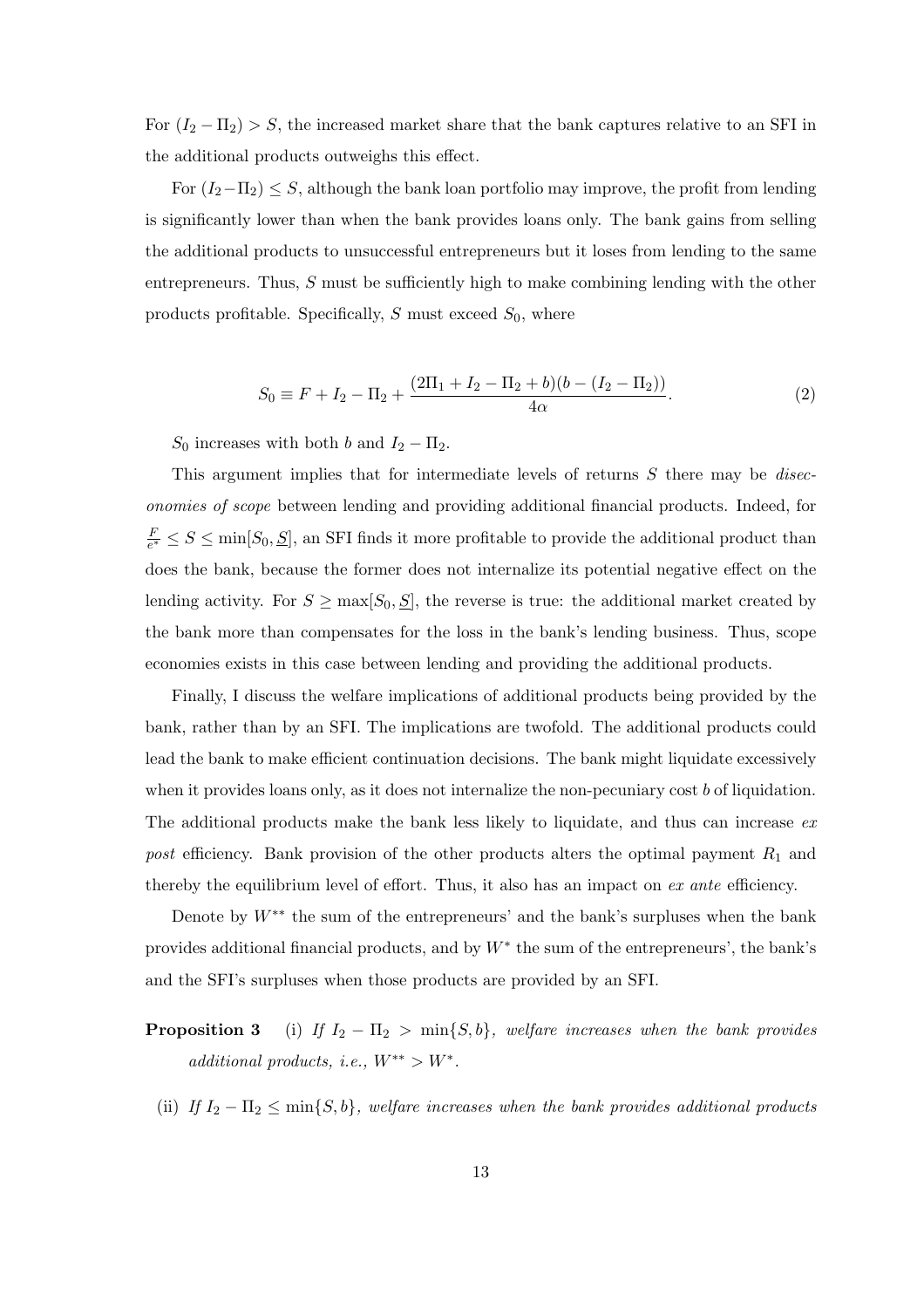if and only if

$$
S \ge \hat{S} \equiv \frac{(2\Pi_1 + I_2 - \Pi_2 + b - 2\alpha)(b - (I_2 - \Pi_2))}{(2\alpha - (\Pi_1 + b))}.
$$
\n(3)

For  $I_2 - \Pi_2 > \min\{S, b\}$ , the bank's provision of the additional products increases entrepreneurial effort. Furthermore, precisely when  $b < (I_2 - \Pi_2) < S$ , the bank makes the ex post efficient continuation decision. Both effects improve efficiency.

For  $I_2 - \Pi_2 \le \min\{S, b\}$ , combining lending with the provision of other products has two effects on welfare. On the one hand, the equilibrium level of effort is reduced, which is inefficient. On the other hand, the bank makes efficient continuation decisions. A higher return from the additional products increases both the loss in effort provision and the expost efficiency gain, but it has a higher impact on the latter. Thus, for S sufficiently high, bank provision of the additional products improves efficiency.

It is easy to check that minimum level of returns S that ensures scope economies between lending and providing additional products is higher than the minimum level of returns  $\hat{S}$ that makes bank provision of the additional products welfare increasing when  $I_2 - \Pi_2 \leq$  $\min\{S, b\}$ . Thus, when scope economies exist between lending and providing additional products, bank provision of those products increases welfare.

However, the minimum level of returns that makes scope expansion profitable for the bank  $S_0$  is lower than  $\hat{S}$ . Thus, for  $S_0 \leq S \leq \hat{S}$ , bank provision of the additional products is welfare-reducing. This occurs because the bank only partially internalizes the loss of  $\Pi_1$ in case the project is unsuccessful at  $t = 1$  as a result of lower entrepreneurial effort.

#### 4.2 Competition in the additional products

I now consider bank scope expansion when the market for the additional products is competitive. I begin by analyzing the case in which the additional products can be purchased from competing SFIs and the bank provides loans only. Unlike the monopoly case, the surplus from the additional products is now split between the entrepreneur and an SFI. I denote by  $S_e(n)$  an entrepreneur's surplus, and by  $S-S_e(n)$  that of an SFI, where n denotes the degree of competition in the additional products. I assume that  $S_e(n)$  increases with the level  $n$  of competition in the additional products.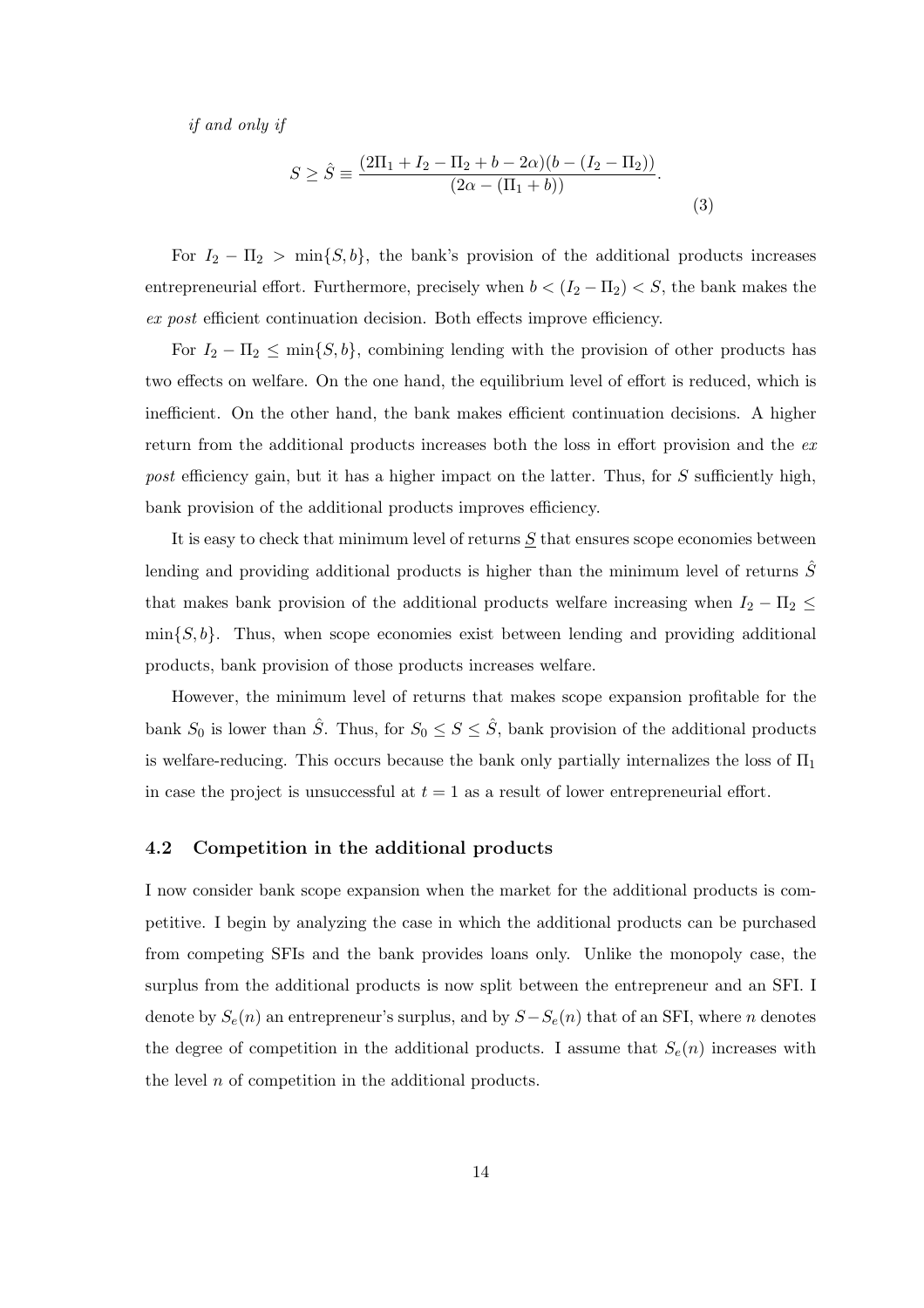At  $t = 0$ , the bank sets the terms of the contract  $(R_1, R_2, x)$ , to maximize its payoff:

$$
V_B = e(R_1) + (1 - e)x(-I_2 + R_2) - I_1,
$$

given that the entrepreneur chooses an effort  $e$  to maximize the following expression:

$$
-\alpha \frac{e^2}{2} + e(\Pi_1 - R_1 + S_e(n)) + (1 - e)[x(\Pi_2 - R_2 + S_e(n)) - (1 - x)b].
$$

As the entrepreneur cannot by assumption pledge  $S_e(n)$  to the bank in exchange for continuation at  $t = 1$ , an unsuccessful entrepreneur receives no refinancing at  $t = 1$ .

The additional returns  $S_e(n)$  that accrue to a successful entrepreneur improve effort incentives at  $t = 0$ . The bank responds to this effect by setting a higher lending rate  $R_1$ . A higher  $S_e(n)$  results in a higher effort and lending rate. Hence, the bank that only provides loans benefits from competition in the additional-products market.

The next lemma summarizes the optimal contract of the bank that provides loans only:

**Lemma 3** In the optimal contract, unsuccessful projects are liquidated at  $t = 1$ , i.e.,  $x^* = 0$ , and the repayment is  $R_1^* = \frac{\Pi_1 + b + S_e(n)}{2}$  $\frac{+S_e(n)}{2}$ . The entrepreneur's effort is  $e^* = \frac{\Pi_1 + b + S_e(n)}{2\alpha}$  $rac{\partial+Se(n)}{2\alpha}$  and the bank's payoff is  $V_B^* = \frac{(\Pi_1 + b + S_e(n))^2}{4\alpha} - I_1$ .

#### 4.2.1 The bank competes with other providers of the additional products

I now consider the case in which the bank competes with SFIs in the market for additional products.<sup>3</sup> A higher price than  $(S - S<sub>e</sub>(n))$  would leave less surplus to a successful entrepreneur than would be generated by trading with an SFI. A lower price would only reduce bank profit, without affecting incentives at  $t = 1$ . It is optimal to set the price  $P_1^*$  for the additional products equal to  $(S - S_e(n))$ .

An unsuccessful entrepreneur is dependent on the bank's capital injection at  $t = 1$ . Because the stand-alone value of the project is negative, the entrepreneur will obtain funding only by buying the additional products from the bank. At  $t = 1$ , the bank, being the only source of financing for the entrepreneur, can therefore extend its monopoly power in lending to the additional products. In exchange for continuation, it therefore extracts all of the returns S from an unsuccessful entrepreneur.

<sup>&</sup>lt;sup>3</sup>To make this case comparable to the one when only SFIs provide the additional product, one needs to keep the number of competing providers equal. This can be done by assuming that the bank acquires one of the SFIs to enter this market.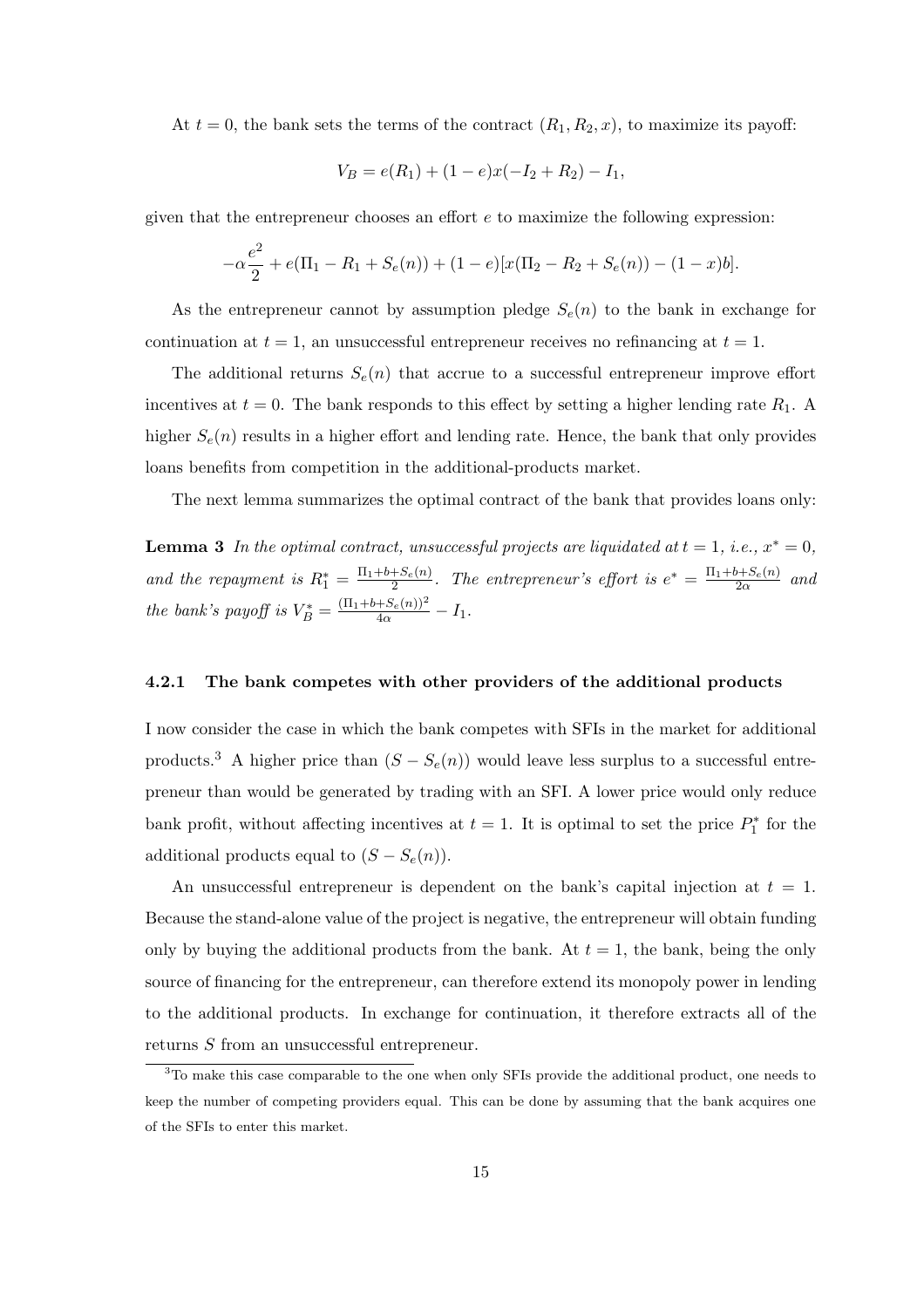Although the bank faces competition in the market for additional products, the equilibrium levels of effort and bank profits do not change with respect to the monopoly case (see Lemma 1 of Section 4.1). The intuition for this is as follows. The entrepreneur only cares about the total returns  $(R_1 + P_1)$  extracted at time  $t = 1$  (and  $t = 2$ ) and not about the individual prices of each product. Given that the entrepreneur's demand for both the loan and the additional products is inelastic, there is perfect substitution between individual prices in this model. Competition in the additional products market constrains the bank to set  $P_1$  as high as the total returns from the additional products. However, because it is a monopolist in the loan market, the bank can always compensate for the lower  $t = 1$  price for the additional products by setting a higher  $t = 0$  lending rate  $R_1$ .

The marginal impact of bank scope expansion on effort and bank profit, however, varies with the level of competition. Similarly, competition affects both the bank's incentives to expand scope and whether welfare improves.

The next lemma summarizes the effect of scope expansion on the bank's core activity when it faces competition in the additional- products market:

#### Lemma 4

- (i) If  $I_2 \Pi_2 > \min\{S, b + S_e(n)\}\$ , effort is higher when the bank expands scope.
- (ii) If  $I_2 \Pi_2 \le \min\{S, b + S_e(n)\}\$ , effort is lower when the bank expands scope.

The region where bank scope expansion increases effort shrinks with competition n in the additional products.

There exist two reasons why the bank's incentives to induce effort when providing the additional products are lower when it faces competition in the non-loan market than they are when it is a monopolist. First, it does not capture the entire surplus from a successful entrepreneur. Second, it captures a larger part of the surplus from an unsuccessful entrepreneur than from one that is successful, because the former is captive to the bank.

For  $I_2-\Pi_2 > \min\{S, b+S_e(n)\}\$ , although bank scope expansion still improves effort, the marginal improvement is smaller than in the monopoly case, and decreases with competition because competition limits the amount the bank can capture from the additional products' returns.

For  $I_2 - \Pi_2 \le \min\{S, b + S_e(n)\}\$ , the comparison between the monopolistic case and the case with competition is more complicated. In contrast to the monopoly case, when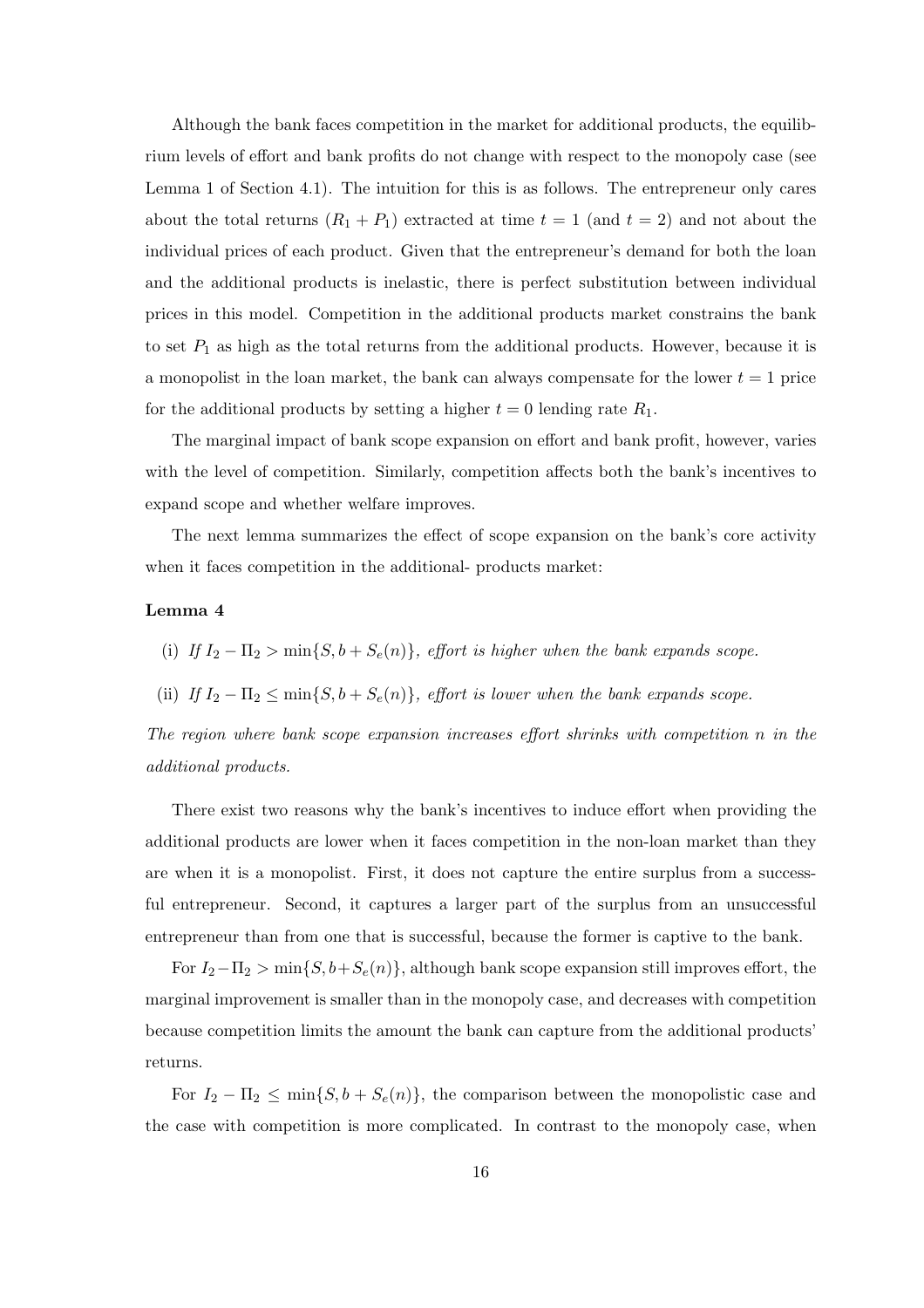the bank faces competition it earns less by selling the additional products to a successful entrepreneur, who pays the market price  $S - S<sub>e</sub>(n)$ , than by selling to an unsuccessful one, who gives up the entire surplus  $S$  to the bank. This may render unsuccessful projects marginally more attractive. When this happens,  $R_1$  is raised above the lending rate  $R_1^*$  of a bank that provides only loans, and entrepreneurial effort will therefore be reduced. On the other hand,  $R_1$  is lowered when project success is more valuable, so that effort is higher than when the bank provides only loans.

High competition in the market for the additional products increases the bank's relative gain from selling these products to unsuccessful entrepreneurs. Hence, the bank is less likely to lower  $R_1$  to the point where it compensates for the entrepreneur's reduced incentives. This effect is more prevalent when the bank loses little on  $t = 1$  lending, i.e., when  $(I_2 - \Pi_2)$  is low. As a result,  $R_1$  increases above  $R_1^*$ , and this in turn raises the number of entrepreneurs with unsuccessful projects, who are captive to the bank.

I now compare the bank's incentives to offer additional financial products to those of an SFI. Heightened competition in the additional products reduces the incentives to invest for both institutions. Hence, the question is whether this effect is greater for the bank or for an SFI.

Proposition 4 Let n denote the level of competition in the market for the additional products. Then,

(i) if  $I_2 - \Pi_2 > S$ , there are economies of scope between lending and providing additional products, i.e.,

$$
V_B^{**} - V_B^* > V_{SFI}^* = e^*(S - S_e(n)) - F.
$$
\n<sup>(4)</sup>

(ii) if  $I_2 - \Pi_2 \leq S$ , economies of scope between lending and providing additional products are less likely to exist with higher competition n in the additional products.

When the bank provides loans only, its profits  $V_B^*$  increase with competition in the additional products. When it expands scope, competition makes it less likely that the bank will lower the payment  $R_1$  to motivate effort. Both effects reduce the bank's incentives to provide additional products compared to an SFI.

Nevertheless, if the surplus  $S$  is such that the bank will not refinance unsuccessful projects, it has stronger incentives to offer the additional products than does an SFI. Although the profits from lending are reduced, the losses are more than compensated for by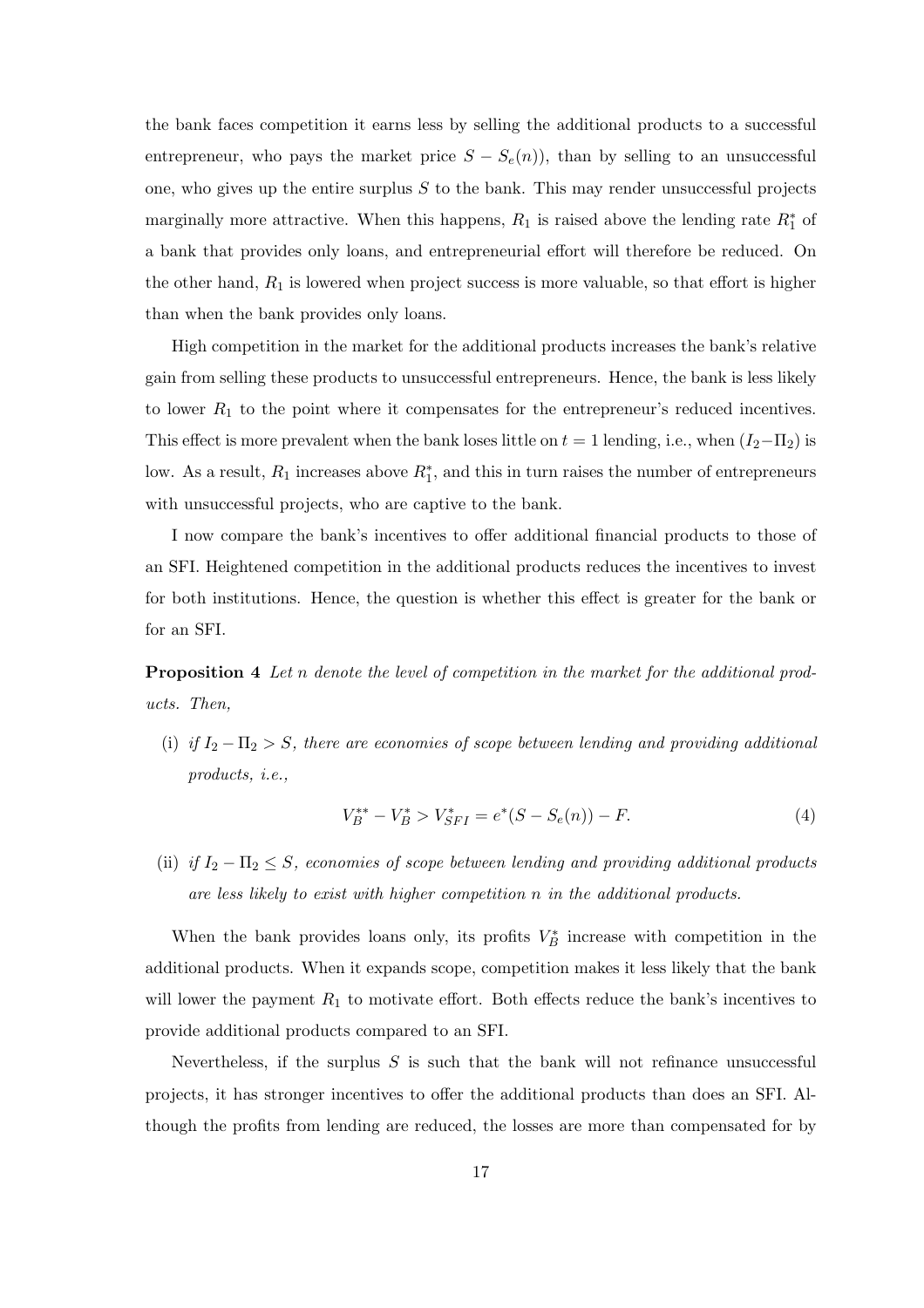the profits that the bank makes when it moves into the market for the additional financial products.

For  $I_2 - \Pi_2 \leq S$ , effort becomes lower as competition increases, and the reduction in lending profit becomes larger. Furthermore, although the bank sells the additional products to both types of entrepreneurs, the additional market it captures with respect to an SFI becomes smaller. This is because ceteris paribus entrepreneurs' incentives improve as competition in the additional-products market increases, causing the potential market for an SFI to grow. It follows that heightened competition in the market for the additional products is more likely to lead to diseconomies of scope between lending and providing additional products.

Finally, I consider the welfare implications of the bank, rather than an SFI, providing additional products, as a function of competition in provision of those products.

Proposition 5 Consider the case when the market for additional products is characterized by a level of competition n. Welfare increases with bank provision of the additional products

- (i) if  $I_2 \Pi_2 > \min\{S, b + S_e(n)\}\text{, or}$
- (ii) if  $I_2 \Pi_2 < \min\{S, b + S_e(n)\}\$  and  $\frac{2\Pi_1 + I_2 \Pi_2 + b + S_e(n)}{2\alpha} < 1$ .

If neither condition  $(i)$  nor  $(ii)$  is satisfied, welfare increases with bank provision of the additional products if and only if competition in the market for the additional products is sufficiently low.

Greater competition in the additional products reduces the efficiency gain of scope expansion for two reasons. First, with higher competition in the additional products, the entrepreneur's effort will be higher in the case where the bank provides only loans. Second, when the bank provides the additional products, it has weaker incentives to induce effort, as part of the gains are competed away in the market for the additional products. Both effects reduce the efficiency gains from the bank provision of the additional products.

Note that both welfare gains and scope economies from bank scope expansion are less likely to occur as competition in the market for the additional products increases. However, competition has a higher impact on the former. This suggests that although bank scope expansion might reduce welfare when competition heightens in the market for the additional products, the bank might still want to expand scope.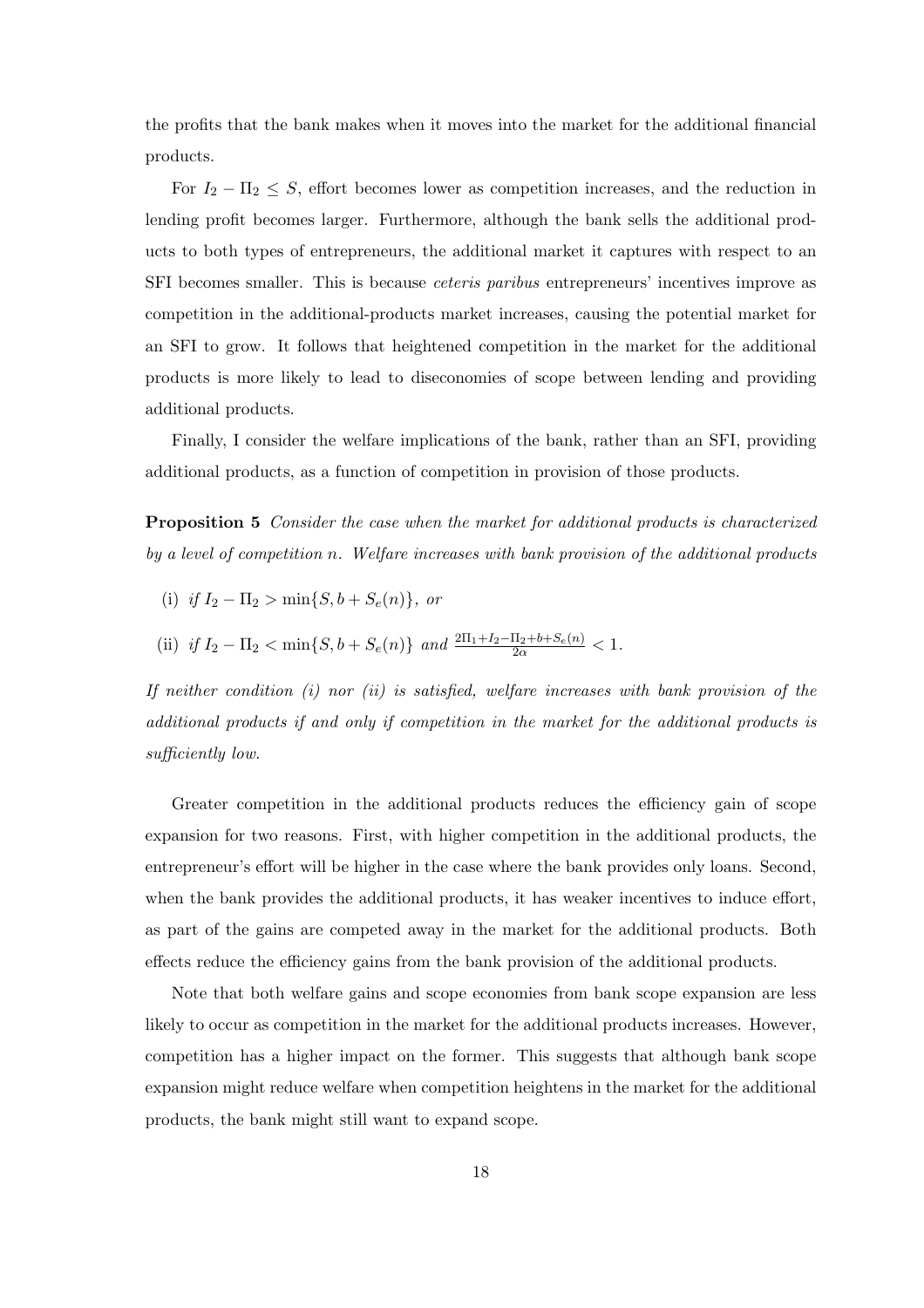In fact, for  $I_2 - \Pi_2 < \min\{S, b + S_e(n)\}\$  when the number of SFIs goes to infinity, bank scope expansion reduces welfare. However, for large enough  $S$ , the bank still gains from it. The discrepancy between the bank's decision and the socially optimal provision of the additional products arises because the bank does not fully internalize the loss of  $\Pi_1$  that occurs when the entrepreneur is unsuccessful at  $t = 1$ .

# 5 The effect of competition in the lending activity on scope expansion

I have thus far considered a monopolistic lending market and discussed the effect of competition in the additional products upon the bank's incentives to expand its scope. I now examine whether competition in the lending activity makes a bank more interested in providing additional products. In particular, I ask whether a bank is able through scope expansion to alleviate price competition in the lending activity.

The assumptions required to illustrate the interaction between loan market competition and scope expansion entail minimal changes to the model. Specifically, I assume that there are several locations, each of which has a local bank. At  $t = 0$  non-local banks can lend to local entrepreneurs at an additional cost  $c \geq 0$ . The local bank's lower cost of lending might reflect the costs that non-local banks incur when they compete outside their market area. Alternatively, with sector specialization,  $c$  might reflect the cost of lending to firms in sectors outside the bank's expertise. Non-local banks compete á la Bertrand.

I assume that the expected monopoly returns from lending  $\frac{(\Pi_1+b)^2}{4\alpha}-I_1$  are higher than the cost of lending for a non-local bank, so that the credit market is contestable:

**Assumption 4** 
$$
\frac{(\Pi_1+b)^2}{4\alpha}-I_1 > c.
$$

I consider the case where, among the potential lenders, only the local bank is able to provide the additional products. This might reflect the importance of local market knowledge in their provision (as for example in real estate lending), or it might reflect bank specialization in certain 'sectors,' firm size or credit products. As in Section 4.2, I continue to assume that the local bank can face competition in the additional-products market from SFIs.

The aim is to show how competition in the lending activity affects the local bank's incentives to expand scope. Thus, I assume that competition level in the additional-products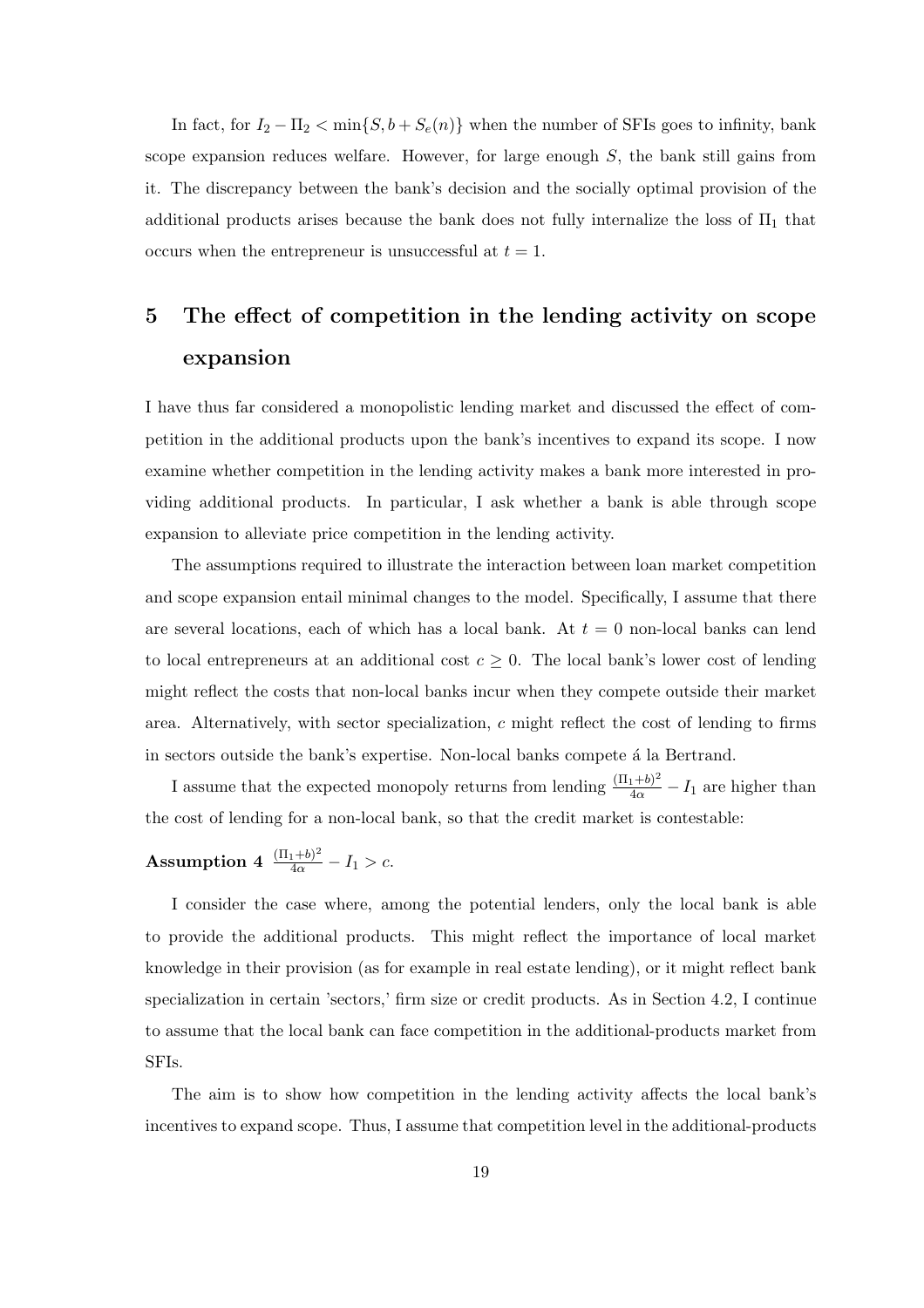market is unaffected by changes in competition levels in the lending activity. Later in the section I analyze the impact upon the local bank's incentives to expand scope of increased competition in the additional-products market for a fixed level  $c$  of lending competition

#### 5.1 Incentives to expand scope with a competitive lending market

At  $t = 0$  the local bank offers a contract  $(R_1, R_2, x)$  that maximizes its expected profits, taking into account that if an entrepreneur rejects it, he can now seek an offer  $(R_1^{out}, R_2^{out}, x^{out})$ from a non-local bank. In case of indifference, entrepreneurs select the local bank. If an (unsuccessful) entrepreneur decides at  $t = 1$  to switch banks, the initial lender is assumed to have seniority over the new one.

Conditional on investing in the additional products, at  $t = 0$  the local bank's program is as follows:

$$
max_{R_1,R_2,x}V_B = e^{**}(R_1 + P_1) + (1 - e^{**})x(-I_2 + R_2 + P_2) - I_1 - F,
$$

subject to the entrepreneur's incentive constraint

$$
e^{in} = argmax_e V^{in} = -\alpha \frac{e^2}{2} + e(\Pi_1 - R_1 + S - P_1) + (1 - e)[x(\Pi_2 - R_2 + S - P_2) - (1 - x)b]
$$

and the entrepreneur's participation constraint

$$
V^{in}(R_1, R_2, x) \ge V^{out}(R_1^{out}, R_2^{out}, x^{out}),
$$

where  $V^{in}$  is the entrepreneur's expected payoff from borrowing from the local bank, and  $V^{out}$  is the expected pay-off from choosing a non-local bank at  $t = 0$ .

At  $t = 1$ , an unsuccessful entrepreneur needs funding to continue. The local bank refinances unsuccessful entrepreneurs to whom it lent at  $t = 0$  if  $S \geq (I_2 - \Pi_2)$ . As the entrepreneur by assumption cannot pledge  $S_e(n)$  to a bank that itself does not provide the additional products, an unsuccessful entrepreneur cannot expect refinancing from a nonlocal bank. The local bank's willingness to rescue an entrepreneur, who initially borrowed from a non-local bank, depends on whether the return S from the additional products exceeds the capital injection  $I_2$ . Because the initial claims are senior,  $\Pi_2$  goes to the  $t = 0$ lender if the project is continued. Thus, an unsuccessful entrepreneur is less likely to be rescued at  $t = 1$  if the  $t = 0$  borrowing took place from a non-local bank.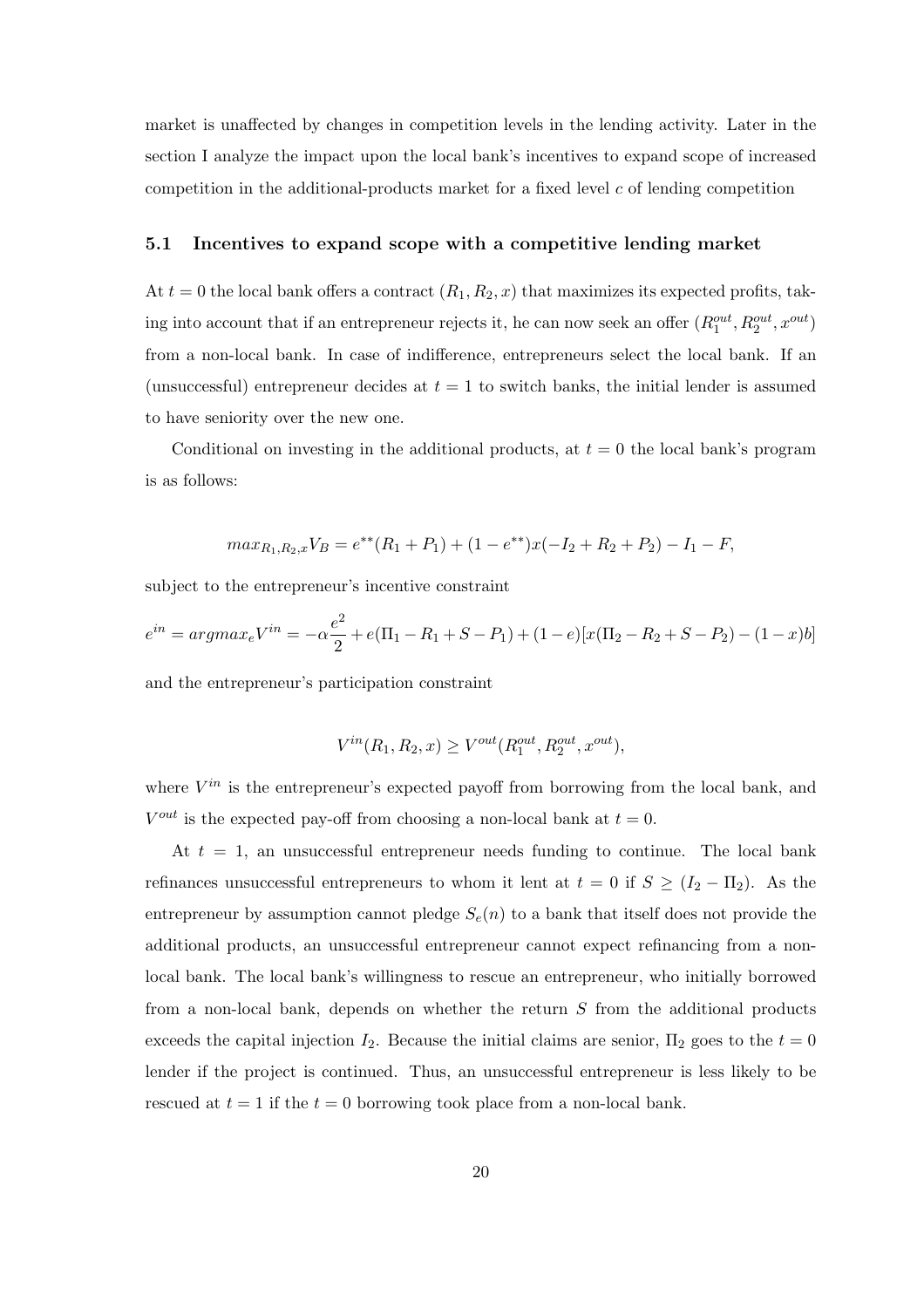Indeed, for  $(I_2 - \Pi_2) \leq S \leq I_2$ , non-local banks terminate unsuccessful projects at  $t = 1$ , and the local bank provides continuation financing. The local bank thus provides the entrepreneur with a guarantee of continuation that cannot be replicated by initially borrowing from a non-local bank. As a result, the local bank is able at  $t = 0$  to set higher lending rates than can competitors.

Note that, even if it wanted to, the local bank could not commit to deny the additional products to successful entrepreneurs who borrowed at  $t = 0$  from a non-local bank. Similarly, any commitment to deny credit to an unsuccessful entrepreneur who borrowed at  $t = 0$  from a non-local bank, but has a sufficiently high continuation value at  $t = 1$  would not be renegotiation-proof.

In fact, for  $S > I_2$ , an unsuccessful entrepreneur is always refinanced, no matter where he initially borrowed from. However, for  $S \leq (I_2 - \Pi_2)$ , an unsuccessful entrepreneur has insufficient continuation value to secure refinancing, even if the initial loan came from the local bank. In none of these cases is the entrepreneur willing at  $t = 0$  to accept a higher rate from the local bank than would be obtainable from its competitors.

The next proposition summarizes the local's bank incentives to expand scope.

**Proposition 6** For  $(I_2 - \Pi_2) \leq S \leq I_2$ , scope expansion alleviates price competition in the lending activity. Scope expansion is more valuable when the core lending activity is less profitable.

Higher credit market competition, in the form of lower  $c$ , increases the entrepreneur's expected profit. At the same time it lowers the local bank's profits from offering loans only. Provided the loan market is not too competitive, the local bank can lend at the monopoly rate that maximizes the joint expected profit from lending and the additional products. In this case, its profits from scope expansion are not affected by increased loan market competition. Hence, higher loan market competition can increase the likelihood of bank scope expansion.

With higher levels of loan market competition, the local bank is unable to lend at the monopoly rate. Instead, it sets the lending rate such that it makes the entrepreneur indifferent between borrowing from the local bank or borrowing from a non-local one. In this case, higher loan market competition affects both the local bank's lending rate and its equilibrium profits.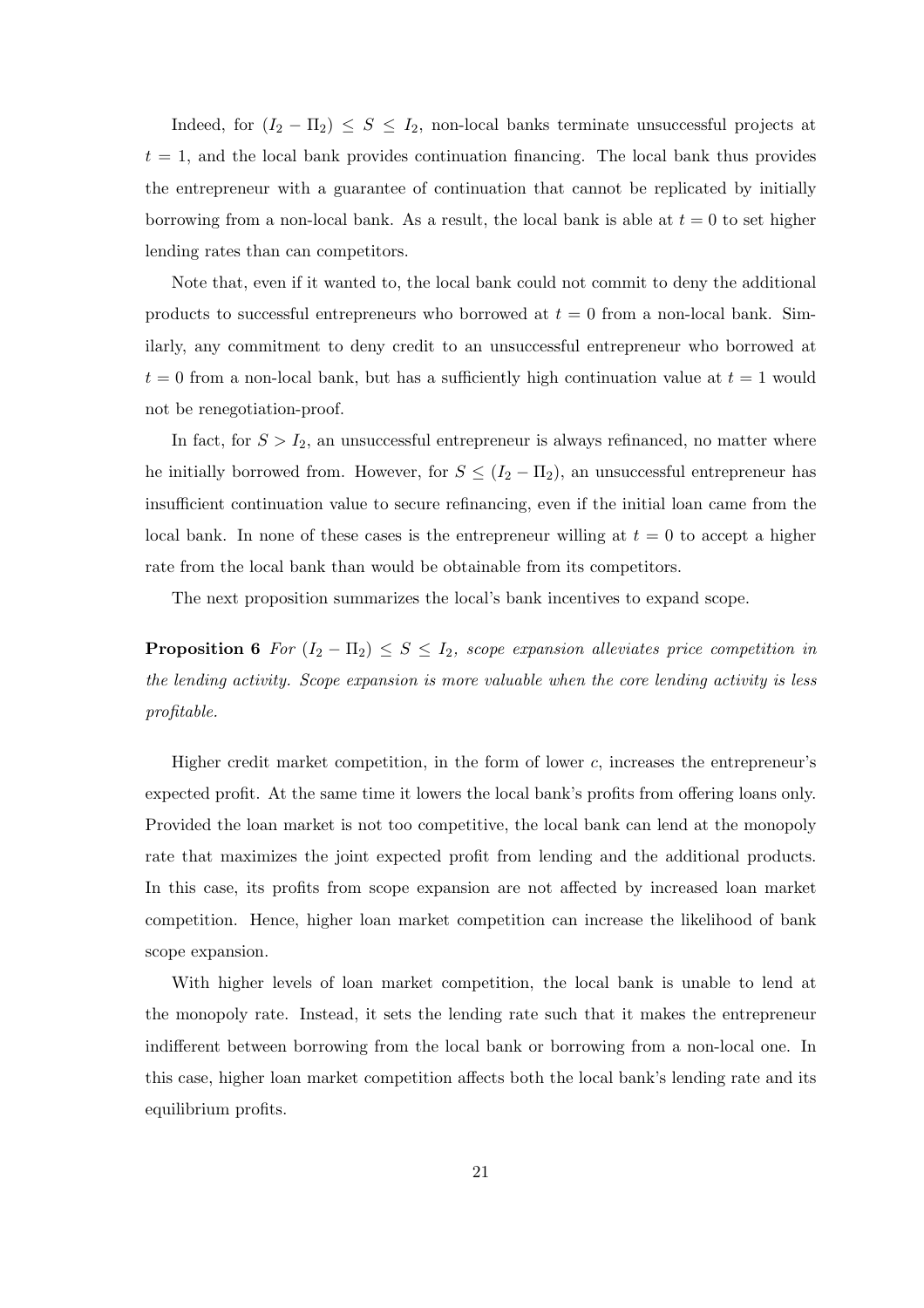The local bank's lending rate is non-monotonic in the surplus from selling additional financial products. For  $(I_2 - \Pi_2) \leq S \leq I_2$ , the local bank is able to lend at a higher rate than non-local banks because of the value that the entrepreneur places ex ante upon the local bank's rescue if failure ensues at  $t = 1$ . The non-local bank rate is obtained by equating the expected return per borrower with the marginal cost of lending, i.e.,  $I_1 + c$ . Thus, when the local bank charges a higher rate, its profits from lending exceeds c. This remains true when  $c$  goes to zero so that loan market competition becomes perfect. Hence, increases in loan market competition have a lower impact on local bank's profits with scope expansion than without it.

For low and high levels of surplus from the additional products ( $S < (I_2 - \Pi_2)$ ) and  $S > I_2$ , the local bank lends at the same rate as do non-local banks. It also earns the same profit c whether or not it expands its scope.

When the returns S on the additional products are below  $(I_2 - \Pi_2)$ , the bank will not rescue an unsuccessful entrepreneur. Without the lure of  $t = 1$  revenue for unsuccessful entrepreneurs, it is unable to sell more additional products than can an SFI. Hence, there are no scope economies in this case between lending and providing the additional products.

For  $S > I_2$ , the local bank rescues unsuccessful entrepreneurs at  $t = 1$ . It provides the additional products to more entrepreneurs than an SFI would do, and, because it is able to monopolize unsuccessful entrepreneurs, it captures a higher return from them than from successful entrepreneurs (S instead of  $S - S<sub>e</sub>(n)$ ). At the same time, the anticipation of  $t = 1$  rescue weakens entrepreneurial incentives: as a result, there are fewer successful entrepreneurs when the local bank provides the additional products than when it does not. Thus, when  $S > I_2$  scope economies exist only if the returns from selling additional products to unsuccessful entrepreneurs are sufficiently high to compensate for the lower returns on those who are successful.

The analysis of this section is related to that of Boot and Thakor (2000), who analyze the effect of increasing interbank competition on banks' incentives to provide relationship lending. Boot and Thakor argue that increasing interbank competition encourages banks to shift from transaction to relationship lending, because the latter is more shielded from competition. In the current setting, the additional products, which only the local bank is able to provide, have a similar effect. When the additional products generate sufficiently high (but not too high) future returns, they allow the bank to offer a contract with higher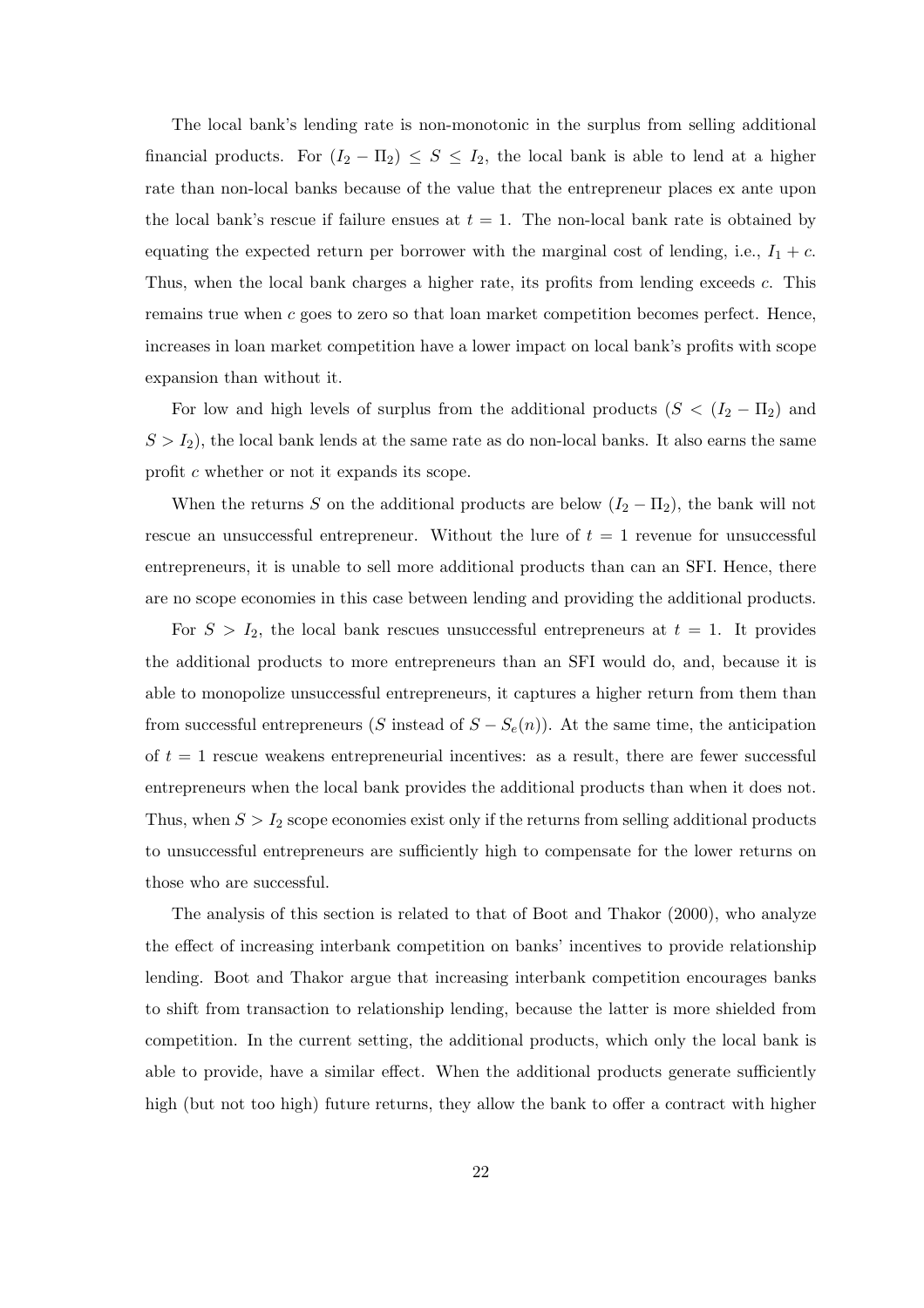repayment than competitors. Thus, scope expansion partially shields the bank from lending market competition.

#### 5.1.1 The effect of scope expansion on welfare in a competitive lending market

It has already been established that increased competition in the loan market can make scope expansion more beneficial. It is therefore interesting to assess the relationship between loan market competition and the welfare effects of scope expansion.

For low levels of surplus, i.e., for  $S < (I_2 - \Pi_2)$ , as shown in the previous section, there are no scope economies between lending and providing additional financial products. Thus, even if scope expansion occurs, it is welfare neutral.

For high levels of surplus, i.e.,  $S > I_2$ , scope expansion guarantees that unsuccessful entrepreneurs will always be rescued, irrespective of their initial lending institution. As a consequence, entrepreneurial effort is reduced and the lending rate exceeds the rate without scope expansion. When the additional returns earned from selling additional products to unsuccessful entrepreneurs do not compensate for the lower number of successful entrepreneurs, and therefore the loss of  $\Pi_1$ , a welfare loss ensues. Note, however, that increased loan market competition reduces the difference between lending rates with and without scope expansion. Hence, the welfare loss from scope expansion is attenuated by increased loan market competition.

For intermediate levels of surplus, i.e., for  $(I_2 - \Pi_2) \leq S \leq I_2$ , the relationship between loan market competition and welfare effects of scope expansion is more complex. With low levels of loan market competition, a local bank providing both loans and the additional products can offer its (unconstrained) monopoly contract. Under this regime, heightened loan market competition does not translate into a lower lending rate by the local bank, so that the difference between the lending rates offered by local and non-local banks is increasing in loan market competition. The welfare loss from scope expansion is therefore increasing in loan market competition.

With a more competitive loan market, the local bank is constrained to set a sufficiently low lending rate to attract the entrepreneur. Heightened loan market competition in this case translates into a lower lending rate by the local bank, so that the 'premium' the entrepreneur pays above a non-local's bank rate is decreasing in loan market competition. The welfare loss that results from scope expansion is therefore decreasing in loan market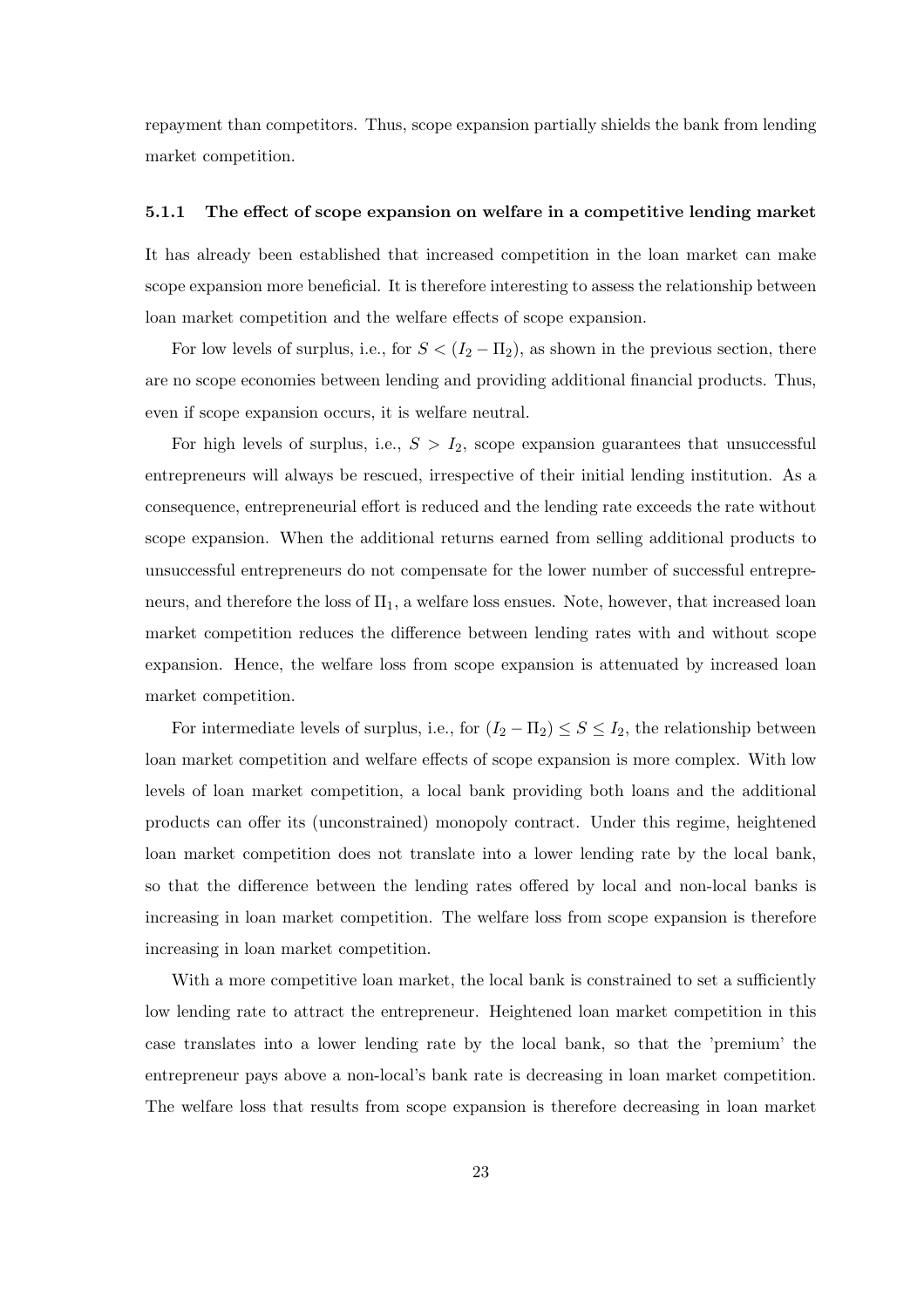competition.

#### 5.1.2 Competition in the additional products and incentives to expand scope in a competitive lending market

Section 4.2 argued that heightened competition in the market for additional products makes scope expansion less profitable for a monopolistic bank. I now show that the same result is robust to the introduction of loan market competition.

Corollary 1 For a given level c of loan market competition, economies of scope between lending and the additional products are diminishing in competition levels in the additionalproducts market.

Competition in the additional products increases the entrepreneur's utility from choosing a non-local bank  $V^{out}$ , and thereby limits the local bank's ability to set its preferred monopoly lending contract. With higher competition in the market for additional products, successful entrepreneurs earn a higher second-period surplus, and hence exert more effort. The probability of having an unsuccessful project at  $t = 1$  is therefore lower when the additional-products market is competitive, so that the  $t = 0$  surplus that the entrepreneurs are prepared to pay the local bank to secure  $t = 1$  continuation is in turn lower.

Higher competition in the additional-products market also lowers the  $t = 1$  marginal return from selling the additional products to a successful entrepreneur rather than to one that defaulted. This means that expected returns from the additional products will eventually decrease with competition. Hence, for a given level of loan market competition, increased competition levels in the additional-products market lower the likelihood that bank scope expansion will be profitable.

#### 6 Robustness

This section investigates the robustness of the model by relaxing some of the assumptions.

#### 6.1 Pledgable returns

So far, I have assumed that the entrepreneur can only pledge the future from the additional products to the bank, when they are provided by the bank. This is a reasonable assumption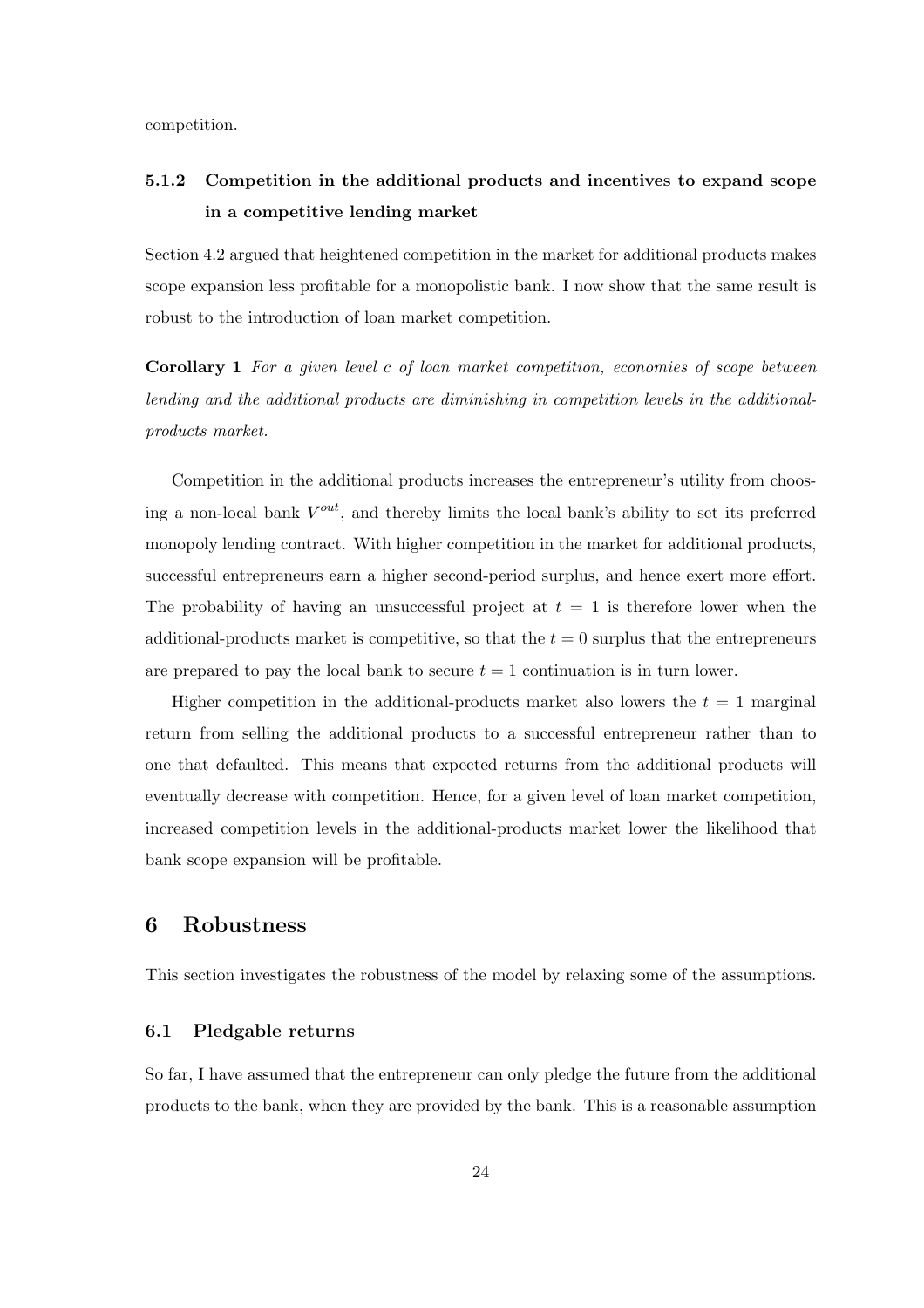when the value of those products depends on the contracting parties and hence is difficult for a third party to observe or verify. I now examine how the results change when this assumption is relaxed.

If the future returns accruing to the entrepreneur  $S_e(n)$  can be pledged to a non-local bank, for  $S_e(n) \geq (I_2 - \Pi_2)$ , the initial lender always rescues an unsuccessful entrepreneur at  $t = 1$ . Thus, the local bank is no longer able to set a higher  $t = 0$  lending rate than its non-local competitors.

When  $S_e(n) \geq (I_2 - \Pi_2)$ , the local bank is no longer the only source of  $t = 1$  financing: crucially, this condition depends upon the degree of competition in the additional products. In particular, more competition leaves higher returns to the entrepreneur, which in turn increases the likelihood of a  $t = 1$  additional capital injection, even if at  $t = 0$  he borrowed from a non-local bank.

When the returns  $S_e(n)$  from the additional products exceed the capital injection  $I_2$ , and unsuccessful entrepreneur can now pledge them at  $t = 1$  to a new lender in exchange for an injection of  $I_2$ . Thus, the initial lender can no longer use the promise of  $t = 1$  continuation to extract all of the future returns from an entrepreneur who defaulted.

Hence, when the returns from the additional products can be pledged to a third party higher competition in the additional products market *ceteris paribus* makes scope expansion less profitable. When competition is relatively low in the additional products market, i.e.  $S_e(n) < (I_2 - \Pi_2)$ , scope expansion can still shield the local bank from loan market competition, and hence is profitable. As competition increases and  $(I_2 - \Pi_2) \leq S_e(n) \leq I_2$ the local bank is no longer shielded from increased loan market competition at  $t = 0$ . However, the local bank could still have incentives to expand scope. By providing the additional products, it captures a higher rent from selling those products to an unsuccessful entrepreneur than would a non-local bank (i.e.,  $S - (I_2 - \Pi_2)$  instead of  $S_e(n) - (I_2 - \Pi_2)$ ). This is because a non-local bank has no control over the surplus  $S_e(n)$  the entrepreneur receives and can pledge from the additional products. For very high levels of competition in the additional products, i.e., for  $S_e(n) > I_2$ , the local bank can no longer earn a higher profit on an unsuccessful entrepreneur at  $t = 1$ . Thus, it is no longer profitable for it to expand scope.

It is interesting to note that increasing competition in the market for additional products might not have a monotonic effect on welfare. When  $S_e(n)$  is higher than  $I_2$ , even an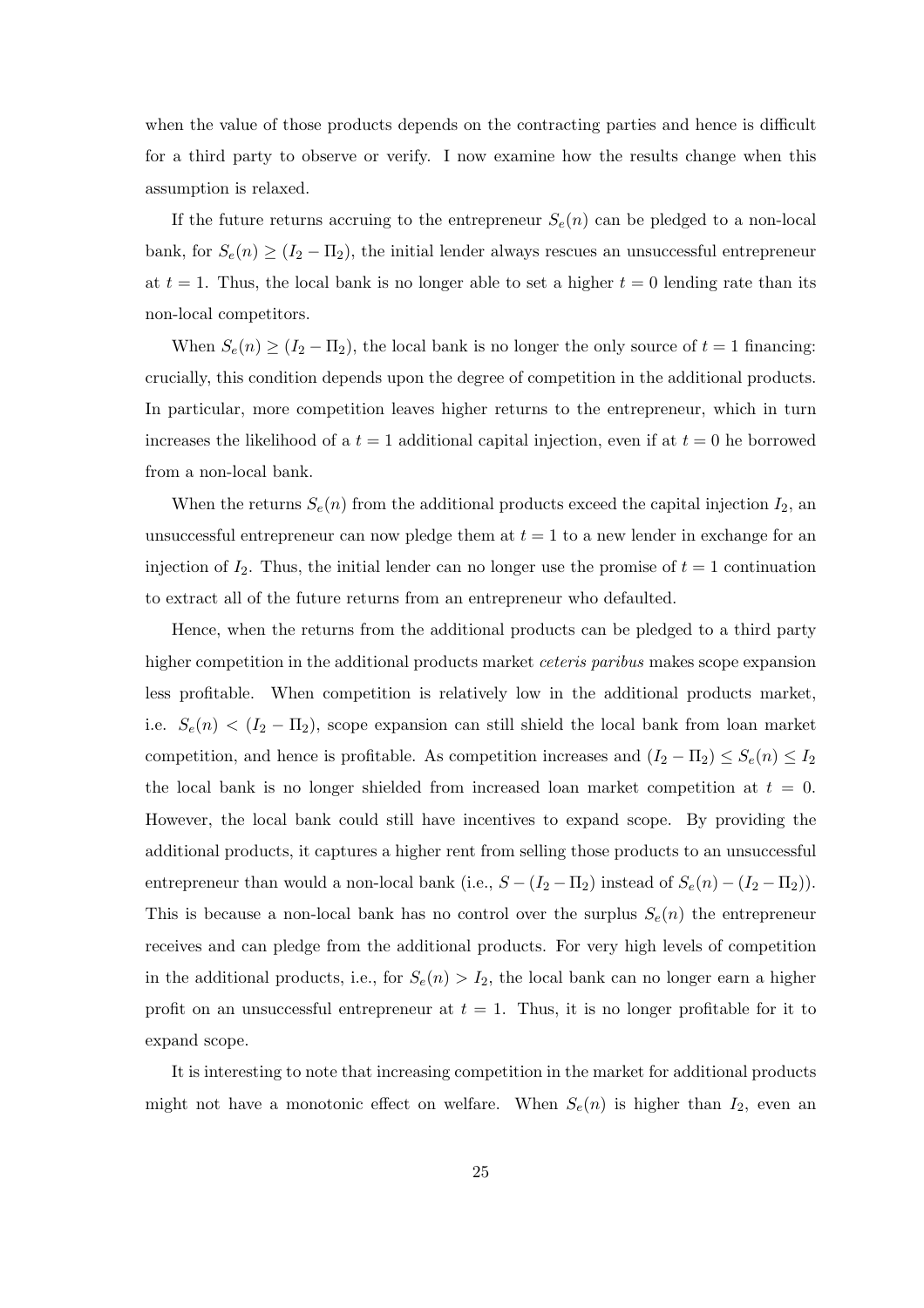unsuccessful entrepreneur retains some surplus, which ceteris paribus reduces incentives to exert effort. As in this case, an unsuccessful entrepreneur can obtain financing from more than one bank, an increase in  $S_e(n)$  no longer translates into a higher rent earned by a bank from  $t = 1$  refinancing. Entrepreneurial effort will decrease and the  $t = 0$  lending rate will increase with heightened competition in the additional products. As a consequence, welfare will reduce. This effect is not present for intermediate levels of competition in the additional-products market, i.e., as long as  $(I_2 - \Pi_2) \leq S_e(n) \leq I_2$ . In this case an increase in  $S_e(n)$  from higher competition in the additional-products market translates into higher bank profit from refinancing (while no continuation profit for a defaulted entrepreneur), and as those rents are competed away ex ante, higher competition in the additional products will lead to a lower lending rate and a higher effort.

#### 6.2 Many scope-expanding banks

The analysis of Section 5 is predicated upon the assumption that only the local bank is able jointly to provide loans and the additional products to entrepreneurs in a given location.

In the model, if all banks (local and non-local) are able to provide the same array of products and for the same cost as the local bank, the latter no longer has additional incentives to expand scope. Nevertheless, it is conceivable that matching 'local entrepreneurs' with the 'local bank' enhances the joint returns from the additional products. For example, the 'local' bank might possess some type of market knowledge that is based on soft (non-verifiable) information. Indeed, recent empirical studies by Brevoort and Hannan (2006) and Brevoort (2006) provide indirect evidence for the importance of local-market knowledge. Using a sample of US loans for the period 1998-2003, they find that, although out-of-market lending has steadily increased over time, most of the out-of-market loans are of very small amounts (under US 10, 000 dollars) and can be evaluated using mechanical credit-scoring techniques. Also, some fee-generating activities, like securitized lending, generate significant scale economies. Thus, because they reach only a smaller fraction of local borrowers, out-of-market lenders could struggle to achieve the efficient scale in those activities.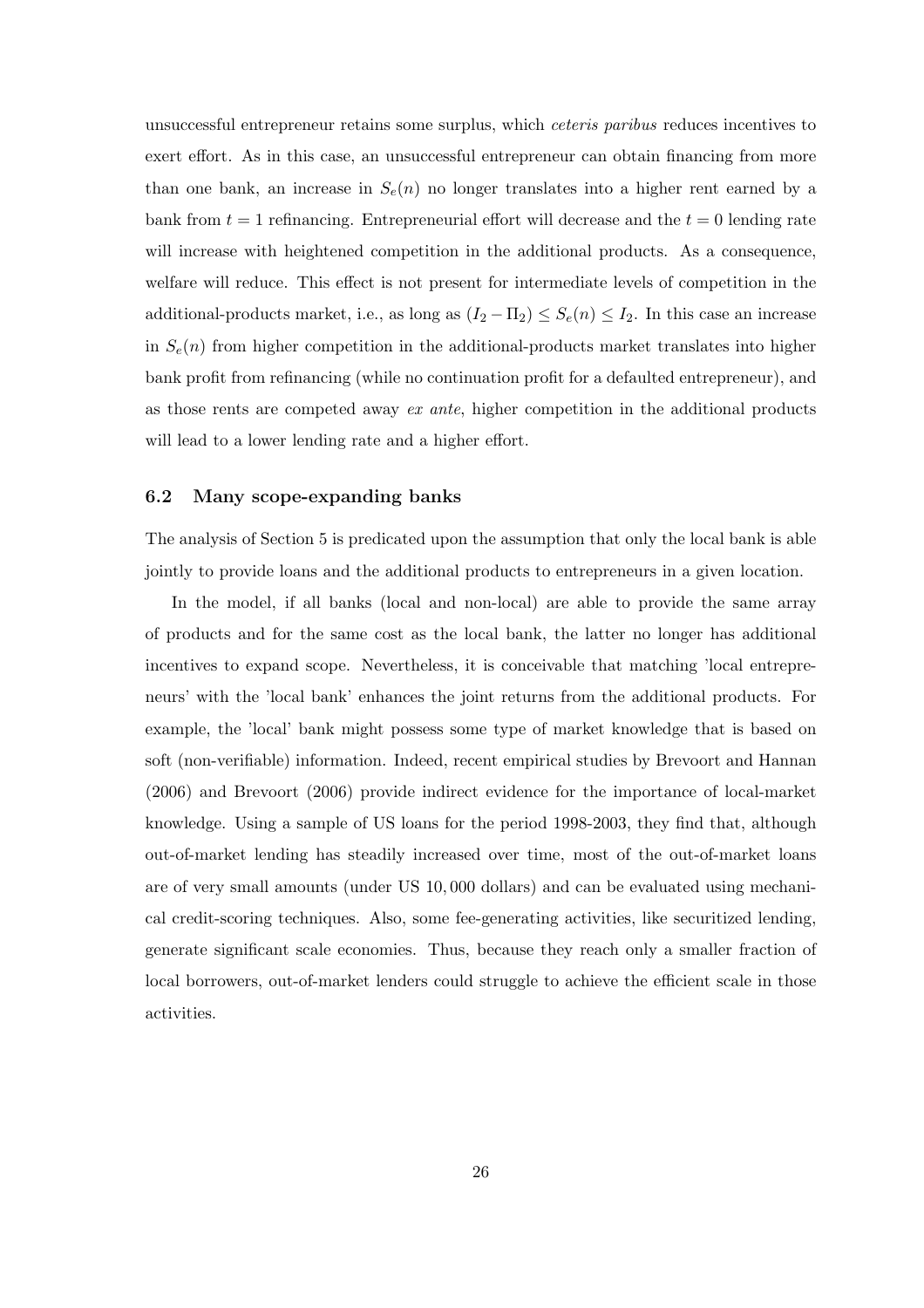#### 6.3 Switching costs and lock-in

In the model presented here, 'unsuccessful' entrepreneurs face a switching cost to the extent that seniority of initial claims and/or the difficulties in pledging future returns to a third party prevent them from shopping around for loans at  $t = 1$ .

If new loans had seniority over prior claims (supra-priority) at  $t = 1$ , this would eliminate the asymmetry at  $t = 1$  between an unsuccessful entrepreneur who initially borrowed from the local bank and an entrepreneur with an initial loan from a non-local bank. This in turn would wipe out differences in lending rates at  $t = 0$ .

While supra-priority of new finance can occur in bankruptcy, as it does in Chapter 11 of the USA, numerous studies find that banks rarely forgive debt to firms in financial distress. Gertner and Scharfstein (1991) show that any new financing for a distressed firm is likely to come from existing senior lenders in order to minimize the debt overhang problem. Asquith, Gertner and Scharfstein (1994), in an empirical study of US junk bond issuers, show that when companies are distressed banks almost never forgive principal. Franks and Sussman (2005) reach similar conclusions in a study about small and medium-sized UK companies in financial distress.

In my model, successful entrepreneurs do not face any switching cost when buying additional financial products from an SFI rather than from the local bank. This assumption seems consistent with some recent empirical work by DeYoung and Roland (2001), who find that it is easier for borrowers to switch providers of non-loan than loan products.

However, banks can have a cost advantage relative to competitors in issuing new securities, or providing other services for previous clients. For example, the bank's lending activities may generate informational or cost synergies with the provision of additional financial products. (For example, see Bhattacharyya and Nanda, 2000; Kanatas and Qi, 1998,2003.)

Scope expansion would certainly be more profitable if the bank had a lower cost of production for the additional products, or could generate a higher surplus from them. This would create a natural asymmetry between the initial lender and any  $t = 1$  entrants, so that the initial lender would extract additional rents. This would result in more scope expansion than is predicted by the current model. However, the ad hoc introduction of 'additional fixed costs' would not significantly change the qualitative results presented here.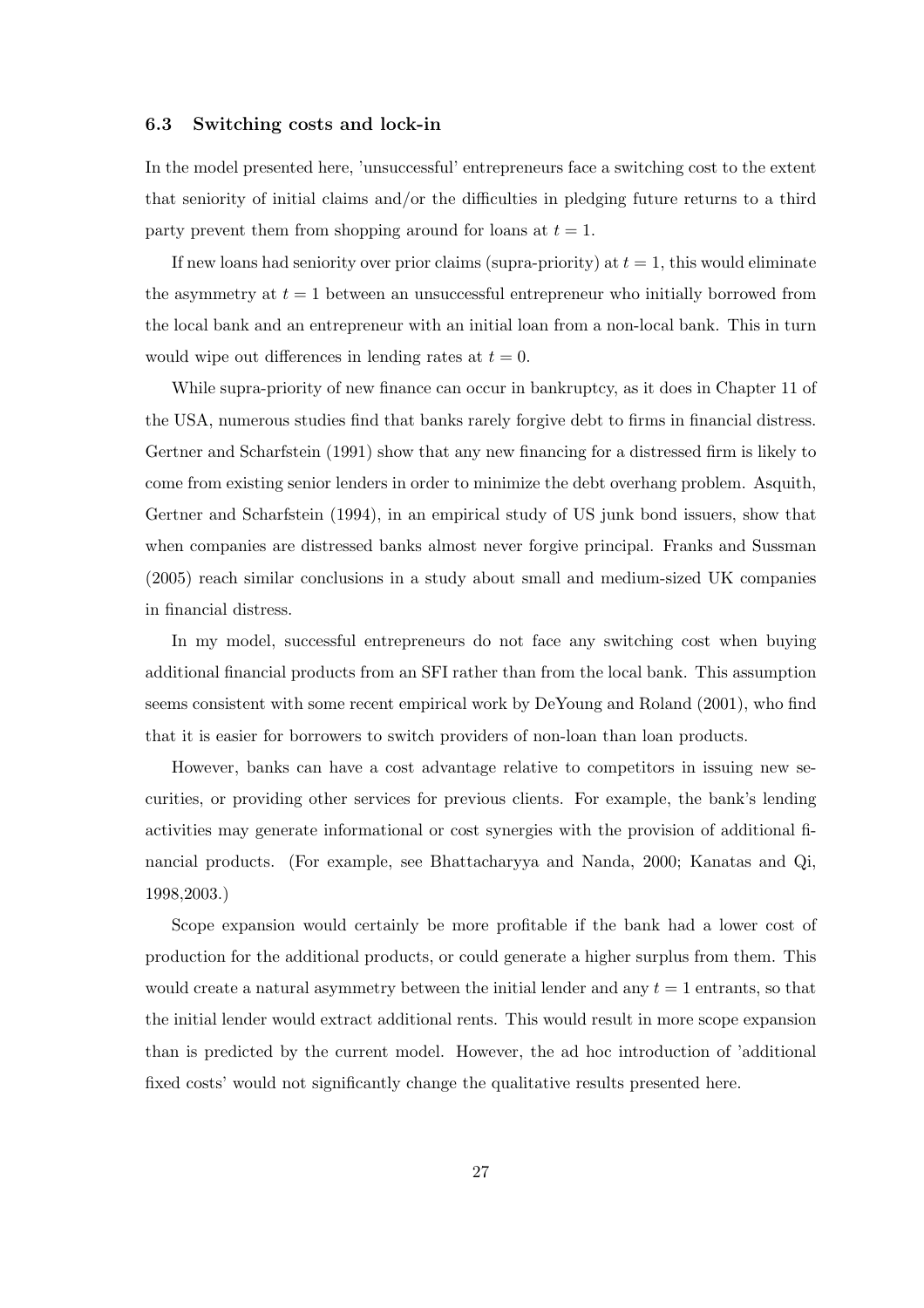#### 7 Empirical Implications and Concluding Remarks

This paper analyzes how scope expansion affects banks' core lending activity. Complementarities between lending and providing additional products in my model stem from a borrower moral hazard in lending. However, I argue that a potential cost of scope expansion is that its profit potential could make the threat to deny credit to failed entrepreneurs no longer credible. This paper therefore points to a new source of "soft budget constraints" in credit markets.<sup>4</sup>

The current study has several empirical implications.

#### Conglomeration and Risk

I show that scope expansion can improve the bank's loan portfolio if the additional products do not destroy the bank's incentives to be tough on unsuccessful entrepreneurs. However, because scope expansion alters refinancing incentives, providing additional products can worsen the moral hazard problem associated with the core banking business. This problem is likely to arise when the additional products deliver high returns, and/or constitute a higher proportion of bank activities.

Recent empirical work by DeYoung and Roland (2001) examines the effect upon the riskiness of bank portfolios of an increase in the proportion of earnings derived from feebased activities. Using US commercial bank data from 1988 to 1995, they find that increased fee-related business results in greater earnings volatility. Similarly, Stiroh (2004) finds that the move into non-interest- based activities is associated with higher bank risks. He also shows that a strong correlation exists between income from fee- and interest-based activities.

My model suggests that these effects arise because banks are more lenient towards their troubled clients when keeping them in business creates profitable future business opportunities in non-loan markets.

Edward and Fisher (1994) argue that German universal banks appear to make lower quality loans (as compared to specialized banks). To the extent that universal banks have a higher volume of fee-based activities to loans than do specialized banks, my results are also consistent with these empirical findings.

#### Conglomeration and Credit Availability

The model I present predicts that a higher surplus from additional products results in

<sup>4</sup>Dewatripont and Maskin (1995) softness comes as a consequence of the bank being large (liquid). In Berglof and Roland (1995), the government makes the bank softer by sharing the cost of refinancing.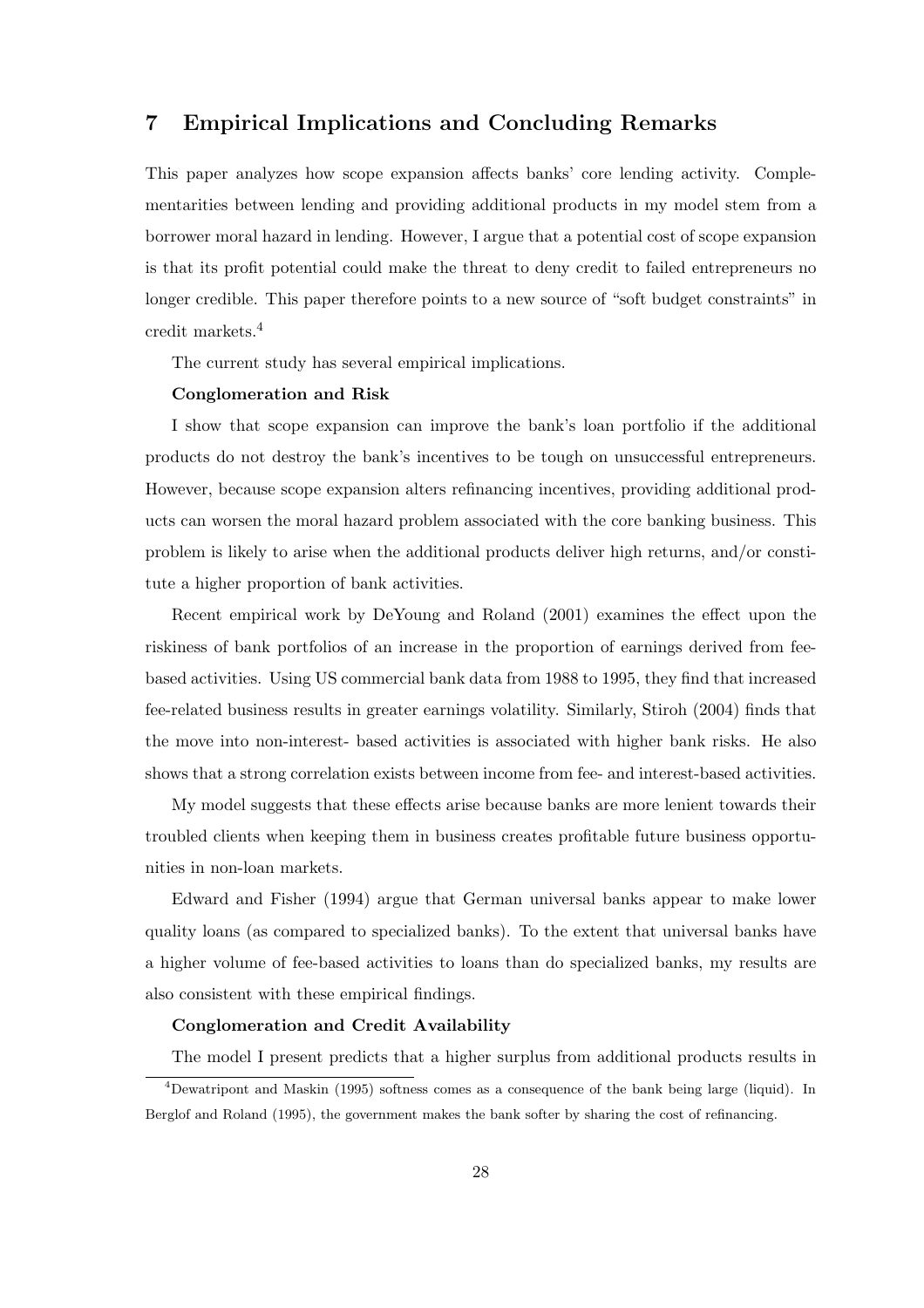a soft budget constraint, and hence in higher access to financing following initial "default." Better credit availability in the presence of multiple products is consistent with the empirical results of Petersen and Rajan (1994), who find in their study of small-business lending that small firms that buy more than one product from a bank face less stringent credit constraints. My result is also in line with the empirical findings of Stiroh (2004): there is a positive correlation between interest and non-interest income. Stiroh argues that the lack of diversification benefits in banks with a substantial share of non-interest incomes could be explained by cross-selling different products to the same customer.

#### Conglomeration and Competition

In my model, competition in the additional products makes the bank less likely to expand scope and to offer lower initial lending rates. This result is consistent with the work of Petersen and Rajan (1995), who find that credit market power is positively related to banks' willingness to subsidize young firms at the beginning of the relationship. They argue that banks in more concentrated markets are more inclined to offer cheaper initial credit, as they know they can extract more rents when the firm becomes more profitable. Competition imposes constraints on this inter-temporal surplus sharing and makes banks less willing to charge low initial lending rates or to provide credit.

DeYoung and Roland (2001) suggest that the higher volatility of bank earnings in the past two decades could reflect the lower switching costs a customer faces when changing providers for non-loan products compared to relationship-based loans. In the model I present here, heightened competition (i.e., lower switching costs) in the additional products can also increase the bank's earning volatility: when competition increases in the additional products, unsuccessful clients who are captive to the bank become marginally more attractive than successful ones. Thus, the bank has reduced incentives to offer low initial lending rates to induce entrepreneurs to exert higher effort. As a consequence, with more competition in the additional products, the default rate for entrepreneurs may go up, resulting in higher earning volatility for the bank.

With regard to competition in the lending activity, I argue that scope is more beneficial when the core lending business is less profitable. By cross-selling products, banks can soften price competition in their core activity. This prediction seems to be consistent with the greater competitive pressure banks have faced in the past two decades and the substantial increase in their non-interest incomes, accounting for nearly half of all operating income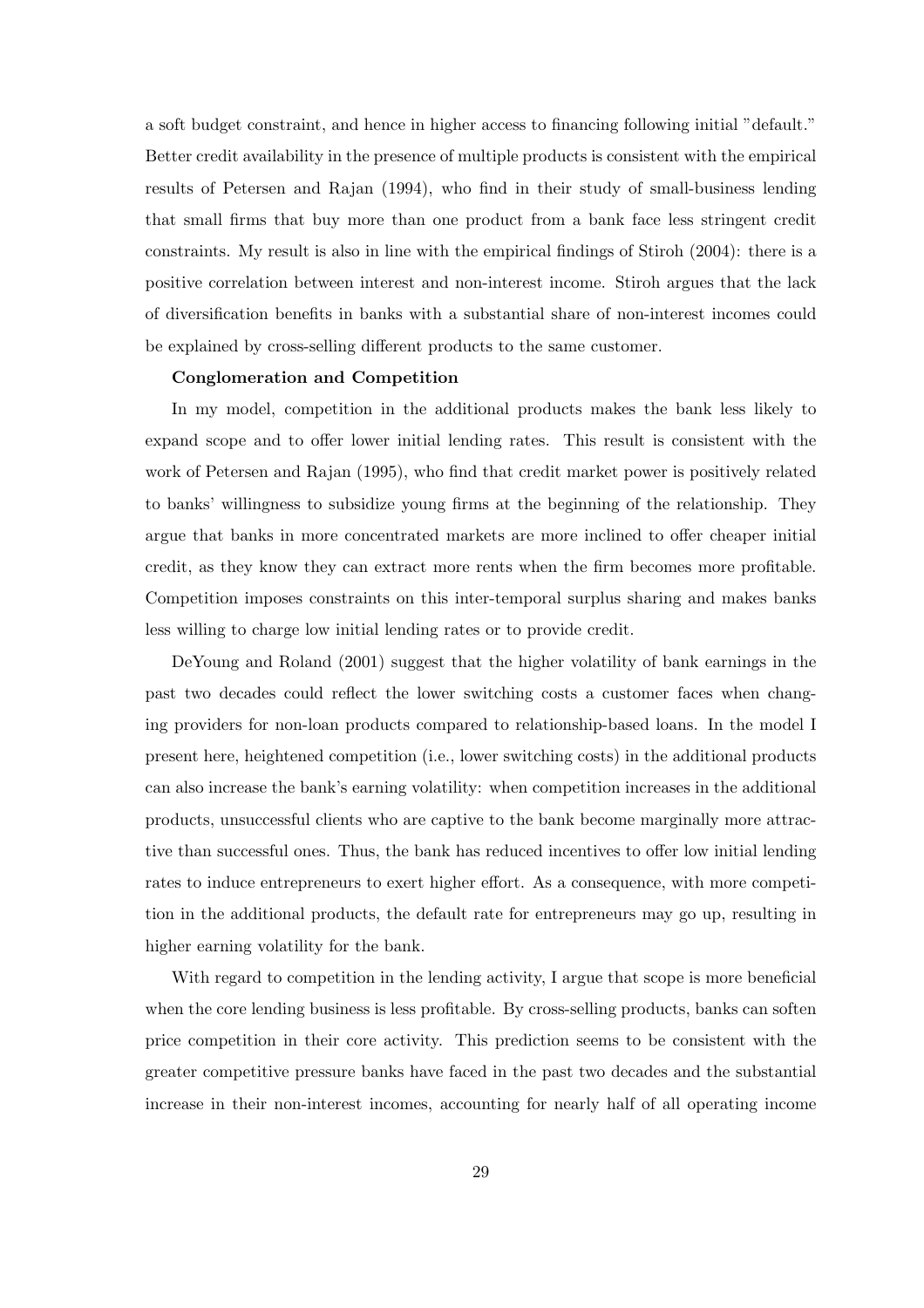generated by US and European commercial banks.

#### Conglomerate Activities

The preceding subsection argues that competition in the market for the additional products reduces banks' incentives to expand scope. Product selection within a financial conglomerate is endogenous, so we would expect financial intermediaries to diversify into activities where they face less competition.

Banks have two unique features regarding the payment system. First, they can offer settlement activities. Second, because the payments systems are heavily reliant on deposit-based instruments, banks are strongly positioned to cross-sell payment-based and non-payment related services to their customers. Thus, although banks face competition from non-banks using new payment technologies, they are likely to remain the primary providers of payment-related products and services. Rice and Stanton (2003) find that payment revenues account for 16–19 percent of all operating revenues for the top 40 bank holding companies in 2001. Moreover, the importance and mix of payment-related fees vary considerably with bank size (DeYoung and Rice, 2004). For small banks, the ratio of payment-related fees to non-payment-related fees is twice as large compared to large banks.

Banks can also lower competitive pressure by 'bundling' together financial products, and through their combined provision, can reuse information acquired during the initial lending relationship. Degryse and Ongena (2006) show that borrowers located closer to the branch of a bank are more likely to 'consume' other banking services from that branch. To the extent that a borrower's proximity to its branch is positively related to the amount of borrower-specific information that the bank possesses, their study provides evidence of the above lending market strategy.

Finally, financial conglomerates can increase their profits through greater product specialization. Chakravorti and Kobor (2003) give evidence of this trend. They suggest that banking companies use two different approaches to payment services to enhance their profits. Either they use a product-bundling strategy, or they offer highly specialised stand-alone payment strategies. Some examples of the latter approach include securities processing and handling, management of large personal and corporate trust accounts, and related banking services. Bundling would instead provide payment-products to customers in conjunction with services tied to personal deposit accounts.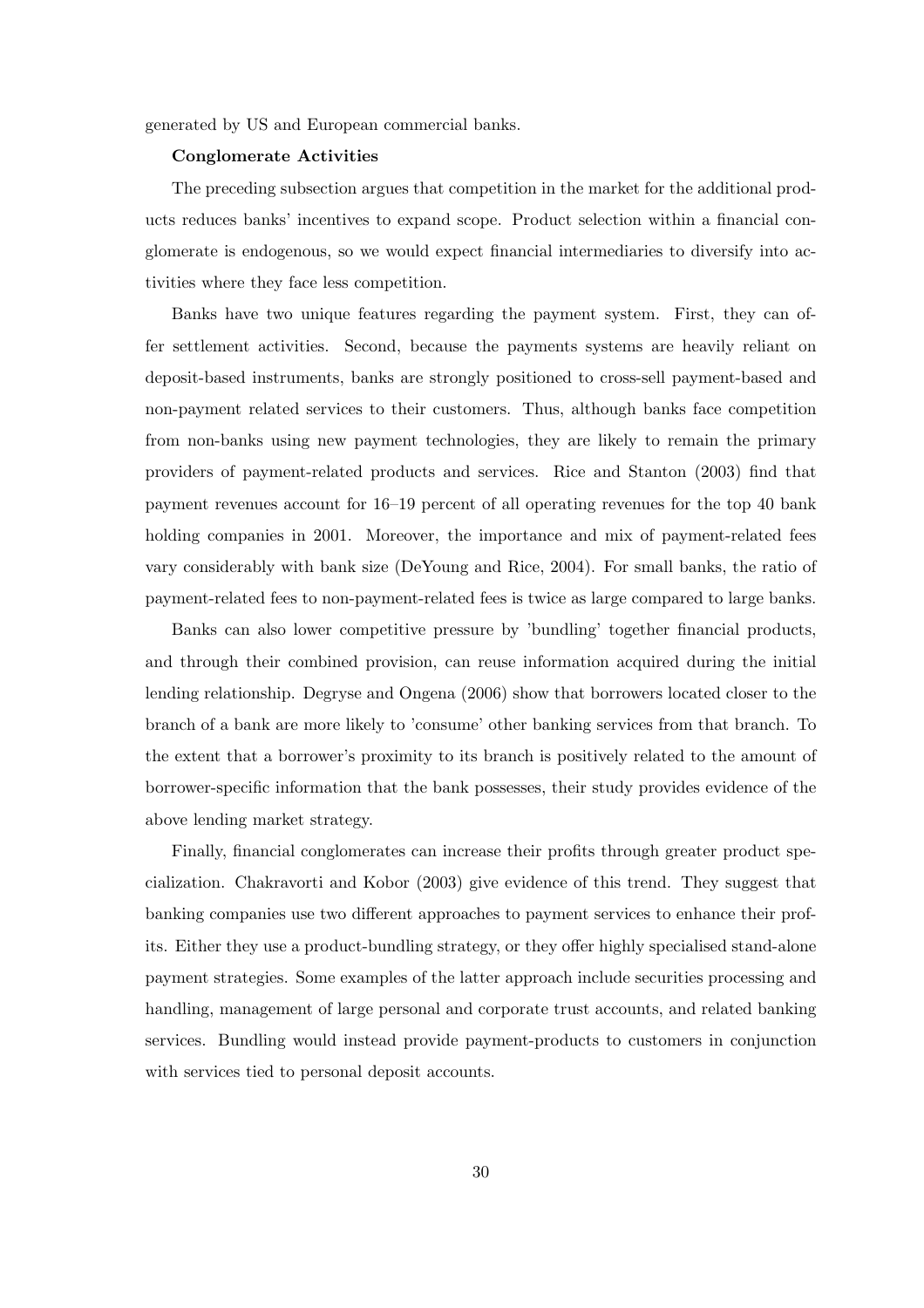#### Appendix

#### Proof of Proposition 1

The bank chooses the terms of the contract,  $(R_1, R_2, x)$  to maximize:

$$
\max_{R_1, R_2, x \in [0,1]} e^* R_1 + (1 - e^*) x (-I_2 + R_2)
$$
\n
$$
\text{s.t.}
$$
\n
$$
e^* = \operatorname{argmax}_e - \alpha \frac{e^2}{2} + e(\Pi_1 - R_1) + (1 - e)[x(\Pi_2 - R_2) - (1 - x)b] \tag{6}
$$
\n
$$
R_1 \le \Pi_1 \tag{7}
$$

$$
R_2 \le \Pi_2 \tag{8}
$$

and subject to the following continuation decision at  $t = 1$ :

$$
x^* = \begin{cases} 0 & \text{if } \Pi_2 - I_2 < 0, \\ 1 & \text{if } \Pi_2 - I_2 \ge 0 \end{cases}
$$
 (9)

where  $(6)$  is the incentive constraint,  $(7)$  and  $(8)$  are the cash constraints. It is easy to see that:

$$
e^* = \max[0, \min[1, \frac{(\Pi_1 - R_1) - [x^*(\Pi_2 - R_2) - (1 - x^*)b]}{\alpha}]].
$$

By Assumption 2,  $e^*$  does not exceed 1 and, as shown later, the entrepreneur would never choose  $e^* = 0$ . Furthermore, by Assumption 1,  $x^* = 0$ . The optimal interest rate  $R_1^*$ and the optimal effort level  $e^* (R_1^*)$ , respectively, are:

$$
R_1^* = \frac{\Pi_1 + b}{2} \quad \text{and} \quad e^* (R_1^*) = \frac{\Pi_1 + b}{2\alpha}.
$$
 (10)

I assume parameter values such that lending is profitable, i.e.,  $\frac{(\Pi_1+b)^2}{4\alpha} > I$ . Once financed, the investment yields strictly non-negative expected profit to the entrepreneur:  $\frac{(\Pi_1+b)^2}{8\alpha} > 0$ . This in turn proves that it is never optimal for the entrepreneur to set  $e^* = 0$ .

The first best-effort level, in turn, solves the following maximization problem:

$$
\max_{e,x \in [0,1]} \qquad -\alpha \frac{e^2}{2} + e\Pi_1 + (1-e)[(1-x)(-b) + x(\Pi_2 - I_2)] - I_1 \tag{11}
$$

subject to the efficient continuation decision at  $t = 1$ :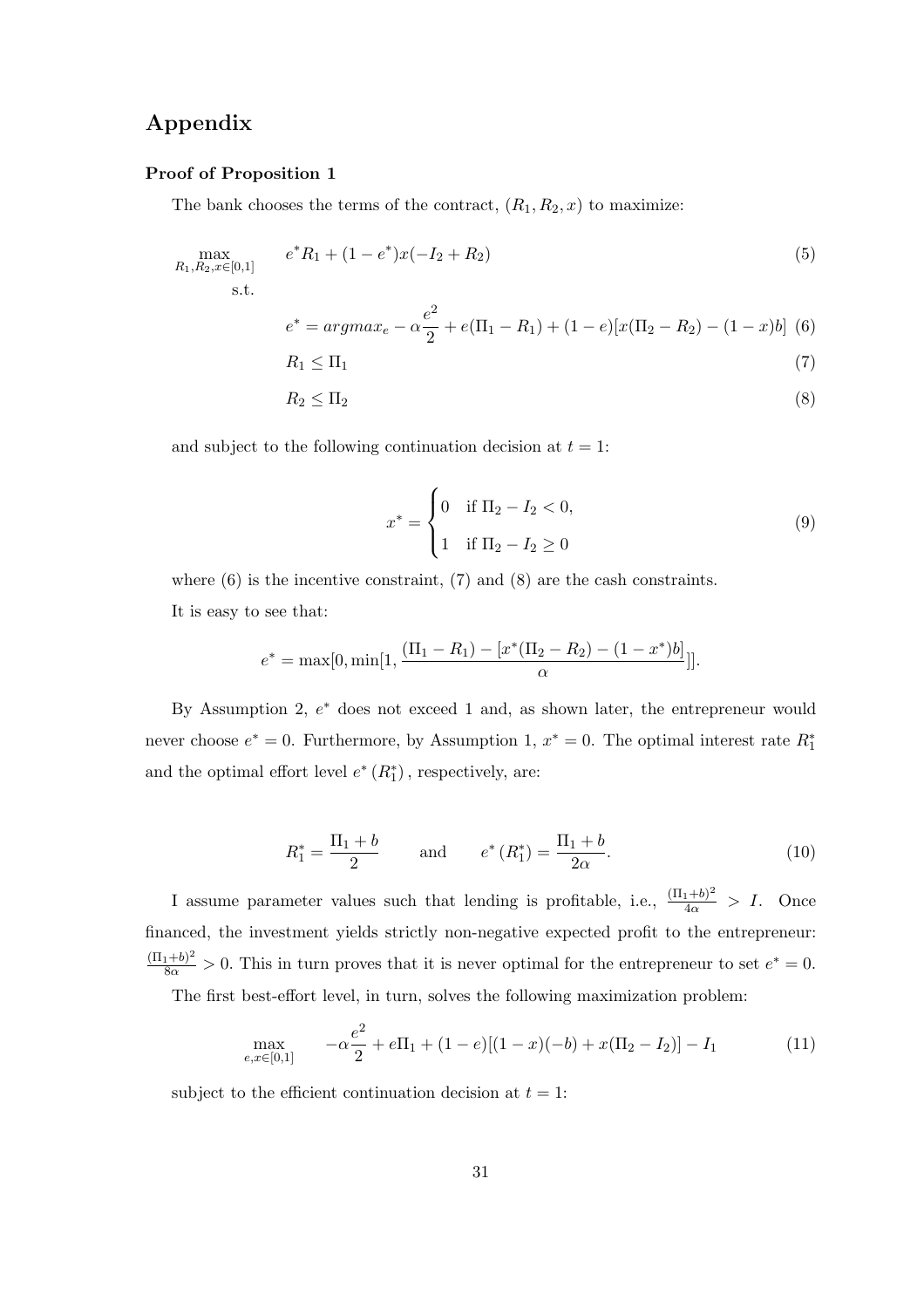$$
x^{FB} = \begin{cases} 0 & \text{if } \Pi_2 + b - I_2 < 0, \\ 1 & \text{if } \Pi_2 + b - I_2 \ge 0. \end{cases}
$$
 (12)

The solution of the above maximization problem is:

$$
e^{FB} = \begin{cases} \min[1, \frac{\Pi_1 + b}{\alpha}] & \text{if } \Pi_2 + b - I_2 < 0, \\ \min[1, \frac{\Pi_1 + I_2 - \Pi_2}{\alpha}] & \text{if } \Pi_2 + b - I_2 \ge 0 \end{cases} \tag{13}
$$

Thus, the discrepancy between first-best and second-best effort is equal to:

$$
e^{FB} - e^* = \begin{cases} \min[1 - \frac{\Pi_1 + b}{2\alpha}, \frac{\Pi_1 + b}{2\alpha}] & \text{if } \Pi_2 + b - I_2 < 0, \\ \min[1 - \frac{\Pi_1 + 2(I_2 - \Pi_2) - b}{2\alpha}, \frac{\Pi_1 + 2(I_2 - \Pi_2) - b}{2\alpha}] & \text{if } \Pi_2 + b - I_2 \ge 0. \end{cases} \tag{14}
$$

Notice that the discrepancy is greater for  $(\Pi_2 + b - I_2) < 0$  than for  $(\Pi_2 + b - I_2) \ge 0$ .

#### Proof of Lemma1

Assume now that the bank is a monopolist in both markets. At  $t = 1$  and it can then set prices for the additional product as high as the entrepreneur's valuation, i.e.:

$$
P_1^* = P_2^* = S
$$

At  $t = 0$  the bank program is as follows:

$$
\max_{R_1, R_2, x \in [0,1]} e^{**}(R_1 + S) + (1 - e^{**})x(-I_2 + R_2 + S)
$$
\n
$$
\text{s.t.} \tag{15}
$$

$$
e^{**} = argmax - \alpha \frac{e^2}{2} + e(\Pi_1 - R_1) + (1 - e)(x(\Pi_2 - R_2) - (1 - x)b)(16)
$$

$$
R_1 \le \Pi_1 \tag{17}
$$

$$
R_2 \le \Pi_2 \tag{18}
$$

and subject to the following continuation decision at  $t = 1$ :

$$
x^{**} = \begin{cases} 0 & \text{if } S + \Pi_2 < I_2, \\ 1 & \text{if } S + \Pi_2 \ge I_2. \end{cases} \tag{19}
$$

Note that if the bank could commit to always liquidate unsuccessful projects the entrepreneur would exert higher effort. However, this would not be renegotiation-proof for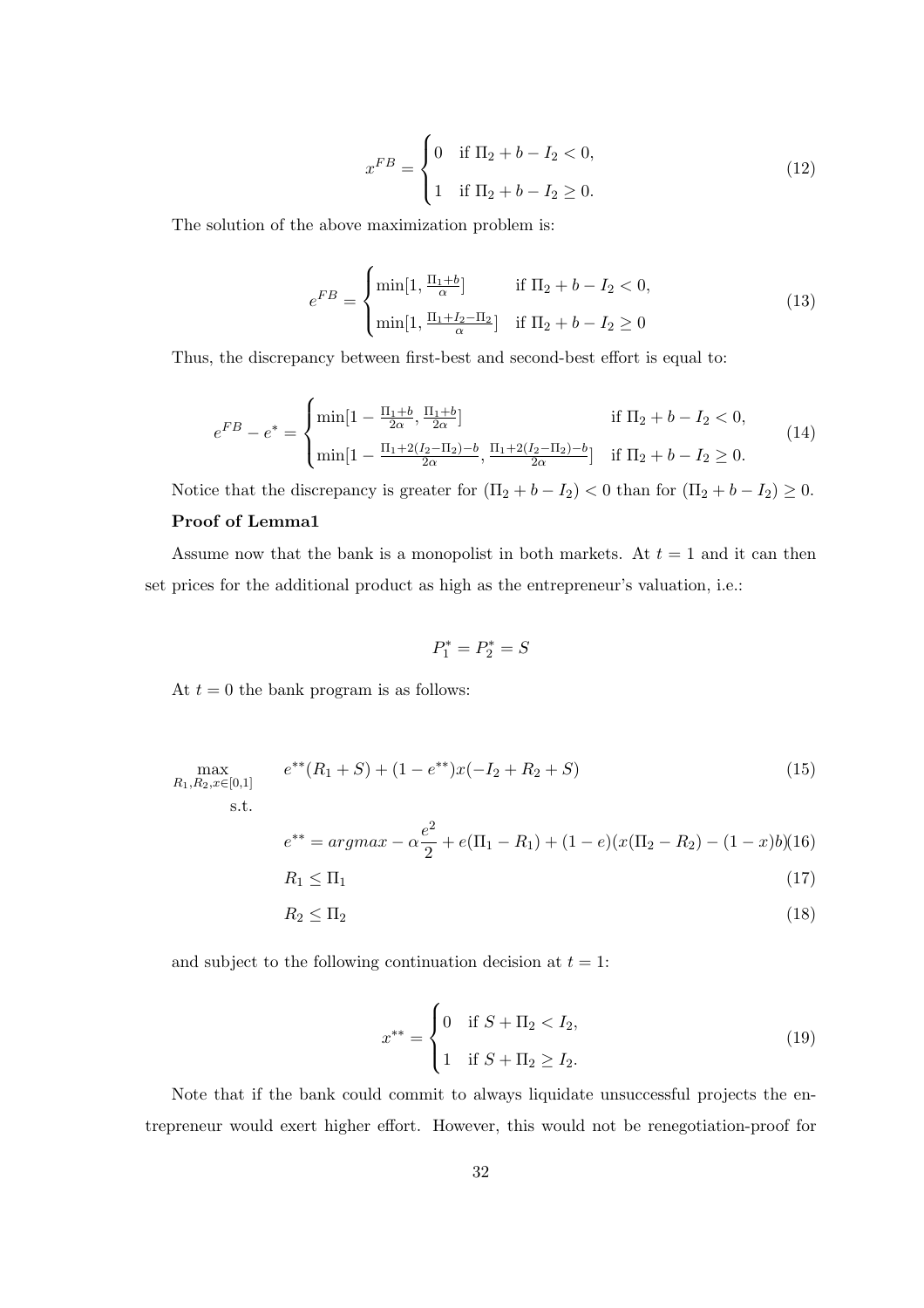$S \geq (I_2 - \Pi_2)$ . In fact, consider that the bank sets  $x^{**} = 0$  at  $t = 0$ . At  $t = 1$  the initial investment is sunk, and continuation is mutually beneficial for the bank and the entrepreneur. The bank, having full bargaining power, can extract  $S+\Pi_2-I_2 > 0$  instead of getting 0 from liquidation. The entrepreneur can avoid the private cost of liquidation b. Thus, the initial contract would be renegotiated and  $x^{**} = 1$ .

Case 1:  $S < I_2 - \Pi_2$ , i.e.,  $x^{**} = 0$ .

The entrepreneur chooses the level of effort:

$$
e^{**} = \frac{\Pi_1 - R_1 + b}{\alpha}.
$$
 (20)

The bank maximizes:

$$
-I_1 - F + e^{**}(R_1 + S). \tag{21}
$$

Note that the bank's problem is the same as in Section 3 with  $(\Pi_1 + S)$  in place of  $\Pi_1$ and  $F + I_1$  in place of  $I_1$ . Therefore, the optimal contract sets first-period repayment:

$$
R_1^{**} = \frac{(\Pi_1 - S + b)}{2},
$$

and induces effort level:

$$
e^{**} = \frac{\Pi_1 + S + b}{2\alpha},
$$
\n(22)

and implies bank profits of:

$$
V_B^{**} = \frac{(\Pi_1 + S + b)^2}{4\alpha} - I_1 - F.
$$
\n(23)

Case 2:  $S \ge I_2 - \Pi_2$ , i.e.,  $x^* = 1$ .

The entrepreneur chooses the level of effort:

$$
e^{**} = \frac{(\Pi_1 - R_1) - (\Pi_2 - R_2)}{\alpha}.
$$
 (24)

The bank maximizes:

$$
-I_1 - F + e^{**}(R_1 + S) + (1 - e^{**})(S + R_2 - I_2).
$$

(25)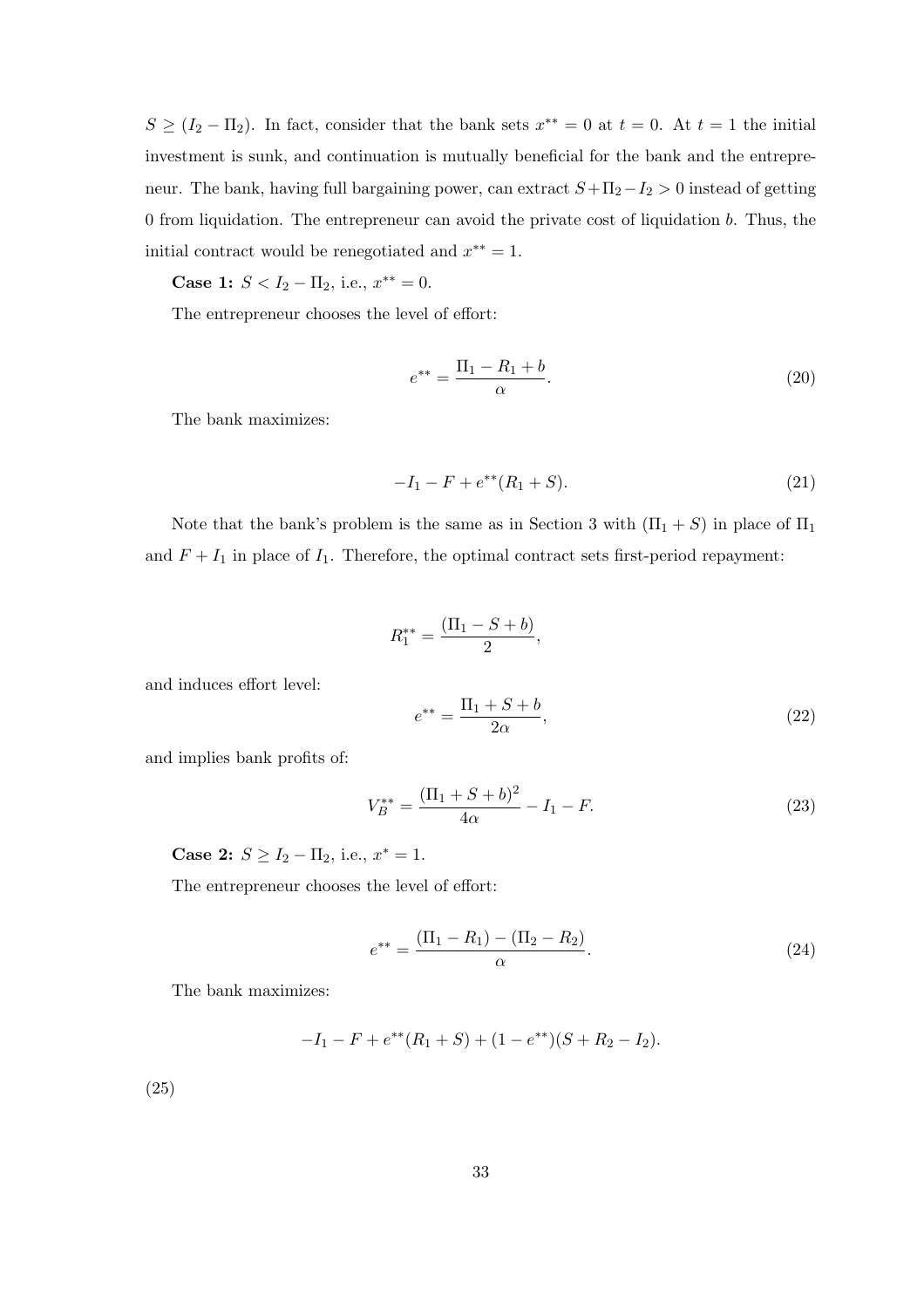Therefore, the optimal contract sets

$$
R_1^{**} = \frac{(\Pi_1 + \Pi_2 - I_2)}{2} \tag{26}
$$

and

$$
R_2^{**} = \Pi_2 \tag{27}
$$

and induces effort level:

$$
e^{**} = \frac{\Pi_1 + I_2 - \Pi_2}{2\alpha},\tag{28}
$$

and implies bank profits of:

$$
V_B^{**} = \frac{(\Pi_1 + I_2 - \Pi_2)^2}{4\alpha} + S + \Pi_2 - I_2 - I_1 - F.
$$
 (29)

#### Proof of Lemma 2

The loan quality of the only lending bank is  $e^* (R_1^*) = \frac{\Pi_1 + b}{2\alpha}$ . It is immediate to see that

$$
e^{**} - e^* = \begin{cases} > 0 & \text{if } I_2 - \Pi_2 > \min(S, b), \\ \leq 0 & \text{if } I_2 - \Pi_2 \leq \min(S, b). \end{cases}
$$
 (30)

#### Proof of Proposition 2

Case 1:  $S < I_2 - \Pi_2$ .

If the bank combines lending with the additional financial products, the profit is equal to:

$$
V_B^{**} = \frac{(\Pi_1 + S + b)^2}{4\alpha} - I_1 - F.
$$
\n(31)

If the bank provides loans only, the profit is:

$$
V_B^* = \frac{(\Pi_1 + b)^2}{4\alpha} - I_1.
$$
\n(32)

If an SFI offers the additional product, its profit is:

$$
V_{SFI}^{*} = -F + e^{*}S,
$$
\n(33)

where  $e^*$  is defined by  $(6)$ . The difference in bank profits for offering two products versus one can be written as:

$$
V_B^{**} - V_B^* = V_{SFI}^* + \frac{S^2}{4\alpha} > 0.
$$
\n(34)

Case 2:  $S \geq I_2 - \Pi_2$ .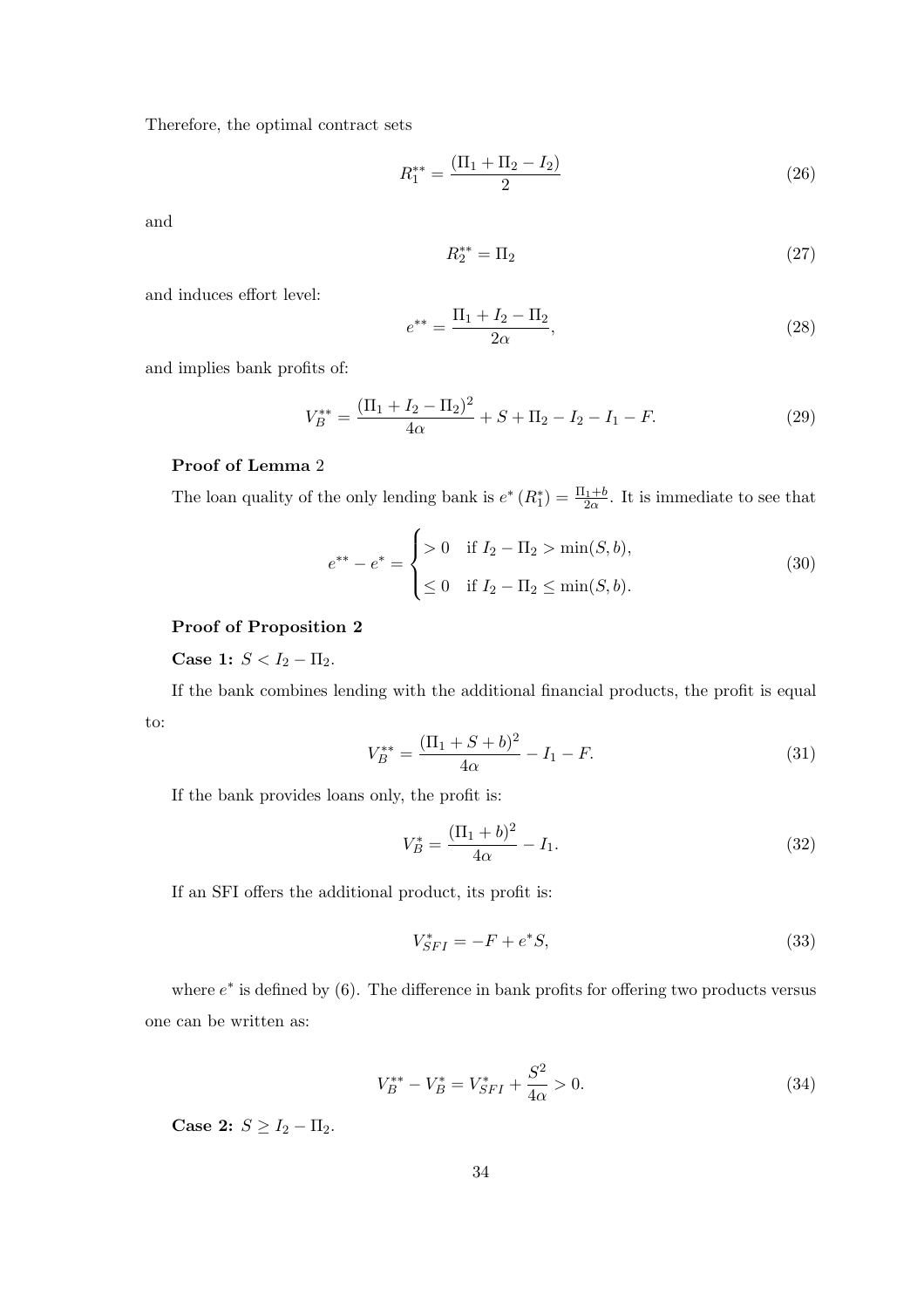The bank profit from combining lending with the additional financial product is:

$$
V_B^{**} = \frac{(\Pi_1 + I_2 - \Pi_2)^2}{4\alpha} + S + \Pi_2 - I_2 - I_1 - F.
$$
 (35)

Thus,  $V_B^{**}$  can be written as

$$
V_B^{**} = V_B^* + V_{SFI}^* + (1 - e^*)S + \Pi_2 - I_2 + \frac{(2\Pi_1 + I_2 - \Pi_2 + b)(I_2 - \Pi_2 - b)}{4\alpha}.
$$
 (36)

Thus,

$$
V_B^{**} - V_B^* \ge V_{SFI}^* \tag{37}
$$

if and only if

$$
S \ge \underline{S} \equiv \frac{I_2 - \Pi_2}{1 - \frac{\Pi_1 + b}{2\alpha}} + \frac{(2\Pi_1 + I_2 - \Pi_2 + b)(b - (I_2 - \Pi_2))}{(4\alpha - 2(\Pi_1 + b))}.
$$

The threshold  $\underline{S}$  increases in b and  $(I_2 - \Pi_2)$ .

#### Proof of Proposition 3

Welfare is computed as the sum of bank profit and entrepreneurs' utility. Welfare is compared between the case when the bank provides the additional products and the case where an SFI provides it. Efficiency increases if and only if:

$$
W^{**} - W^* = (e^{**} - e^*)(\Pi_1 + S) + x^{**}(1 - e^{**})(S - (I_2 - \Pi_2)) + (1 - x^{**})(1 - e^*)b > 0. \tag{38}
$$

It is immediate to see that as long as  $(e^{**} - e^*)$  is non-negative, welfare will increase with bank provision of the additional product. As shown in Proposition 2 this will be the case for  $I_2 - \Pi_2 > \min[S, b]$ . Substituting  $e^*$  and  $e^{**}$  shows that for  $I_2 - \Pi_2 \leq \min[S, b]$ welfare improves iff

$$
S \ge \hat{S} \equiv (b - (I_2 - \Pi_2)) \frac{\left(\frac{2\Pi_1 + I_2 - \Pi_2 + b}{2\alpha} - 1\right)}{\left(1 - \frac{\Pi_1 + b}{2\alpha}\right)}.
$$
\n(39)

One can rewrite  $\hat{S}$  as  $2(2\Pi_1 + I_2 - \Pi_2 + b - 2\alpha)\frac{(b - (I_2 - \Pi_2))}{(4\alpha - 2(\Pi_1 + b))}$ . It is easy to show that

$$
\hat{S} > \underline{S} \tag{40}
$$

by Assumption 2.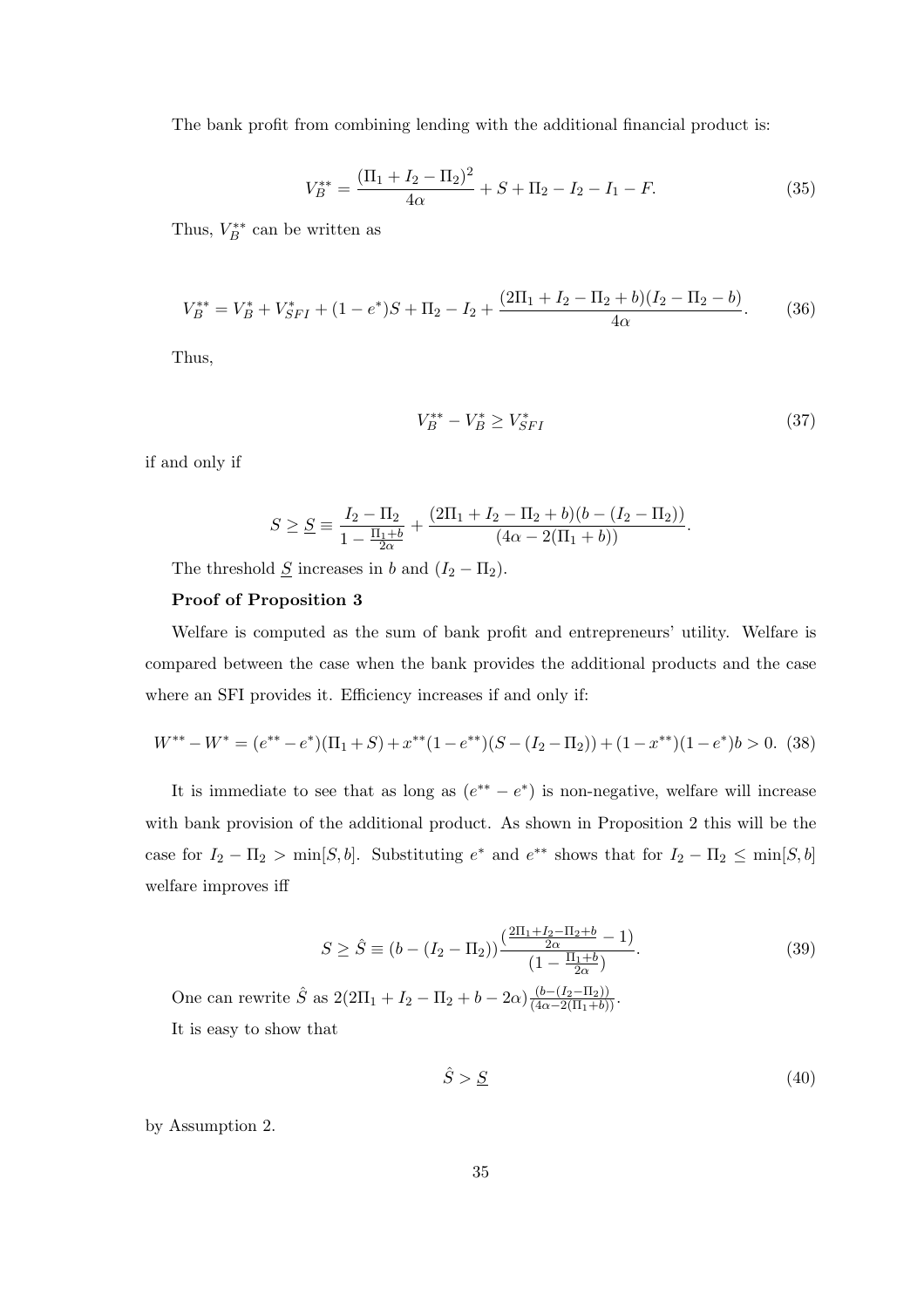Thus, when scope economies exist in combining lending with the additional products, welfare improves with bank provision of the additional product.

However,  $V_B^{**} - V_B^* \geq 0$  if and only if

$$
S \ge S_0 \equiv F + I_2 - \Pi_2 - \frac{(\Pi_1 + I_2 - \Pi_2)^2}{4\alpha} + \frac{(\Pi_1 + b)^2}{(4\alpha)}.
$$

Thus,  $S_0 < \underline{S}$  if and only if

$$
F \leq (\frac{2\Pi_1 + I_2 - \Pi_2 + b}{4\alpha} (1 + \frac{\Pi_1 + b}{2\alpha}) - 1) + \Pi_2 - I_2.
$$

#### Proof of Lemma 3

First, consider the case in which the product is provided by a competing SFI.

The entrepreneur chooses the level of effort maximizing:

$$
-\alpha \frac{e^2}{2} + e(\Pi_1 - R_1 + S_e(n)) + (1 - e)(-b). \tag{41}
$$

The FOC is:

$$
e^*(R_1) = \frac{\Pi_1 - R_1 + S_e(n) + b}{\alpha}.
$$
\n(42)

The bank maximizes:

$$
-I_1 + e^*(R_1)(R_1). \tag{43}
$$

Therefore, the optimal contract induces the effort level:

$$
e^* = \frac{\Pi_1 + S_e(n) + b}{2\alpha} \tag{44}
$$

and implies a bank profit of:

$$
V_B^* = \frac{(\Pi_1 + S_e(n) + b)^2}{4\alpha} - I_1.
$$
\n(45)

#### Proof of Lemma 4

Assume now that the bank is a monopolist in lending, but faces competition for the additional products. At  $t = 1$ , the bank is constrained by competition in setting the price for the additional products for successful entrepreneurs, i.e.,

$$
P_1^* = (S - S_e(n) \tag{46}
$$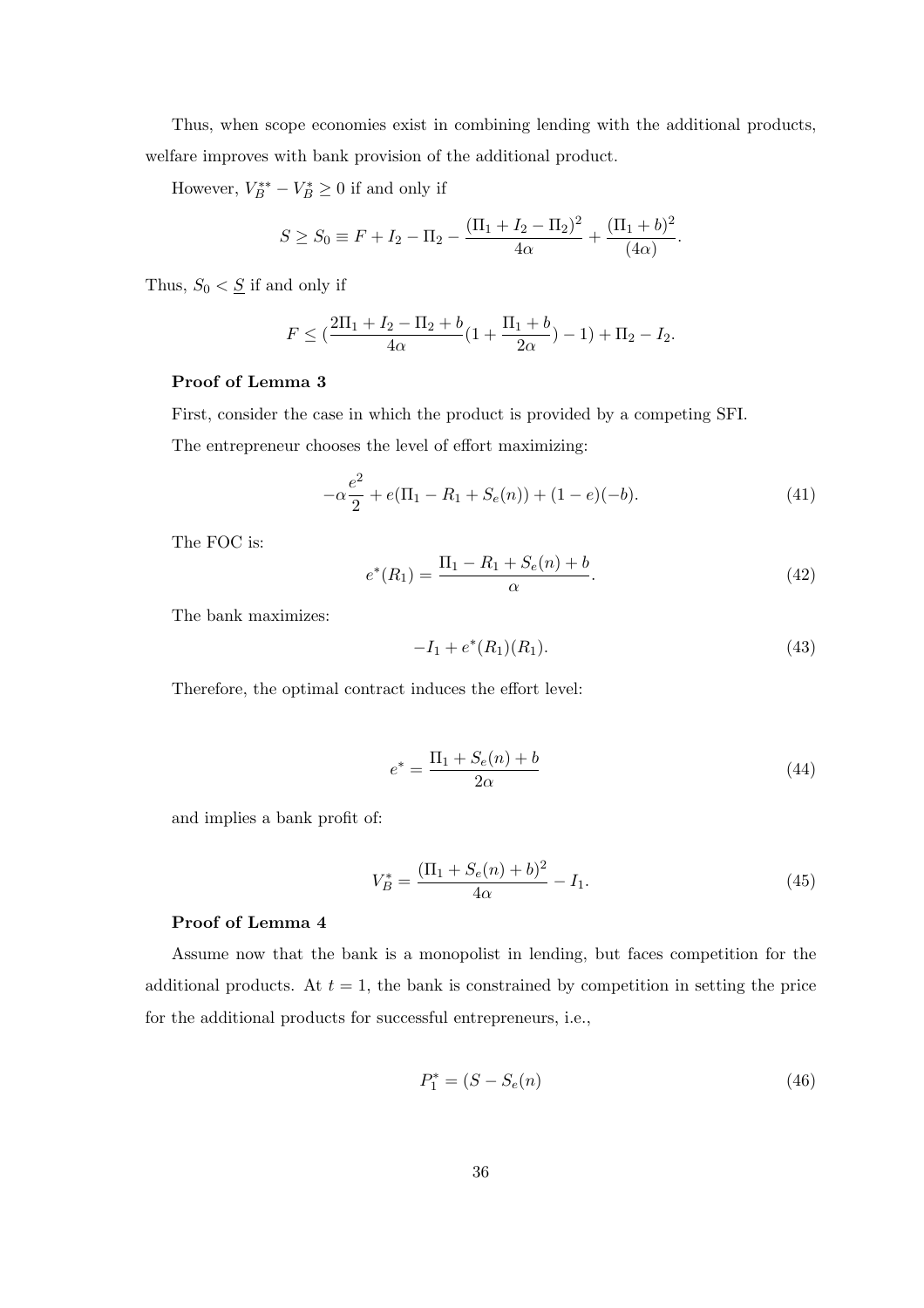Note that for  $\Pi_2 + S - I_2 \geq 0$  continuation will be jointly efficient for an unsuccessful entrepreneur and the bank. The bank is the only source of financing, and having full bargaining power at  $t = 1$  it can set  $P_2^* + R_2^*$  equal to  $S + \Pi_2$ .

At  $t = 0$  the bank program is as follows:

$$
\max_{R_1, x \in [0,1]} e^{**}(R_1 + S - S_e(n)) + (1 - e^{**})x(-I_2 + \Pi_2 + S)
$$
\n
$$
\text{s.t.} \tag{47}
$$

$$
e^{**} = argmax - \alpha \frac{e^2}{2} + e(\Pi_1 + S_e(n) - R_1) - (1 - e)(1 - x)b \tag{48}
$$

$$
R_1 \le \Pi_1 \tag{49}
$$

and subject to the following continuation decision at  $t = 1$ :

$$
x^{**} = \begin{cases} 0 & \text{if } S + \Pi_2 < I_2, \\ 1 & \text{if } S + \Pi_2 \ge I_2 \end{cases} \tag{50}
$$

Case 1:  $S < (I_2 - \Pi_2)$ , i.e.,  $x^{**} = 0$ .

The entrepreneur chooses the level of effort maximizing:

$$
-\alpha \frac{e^2}{2} + e(\Pi_1 - R_1 + S_e(n)) + (1 - e)(-b).
$$
 (51)

The FOC is:

$$
e^{**} = \frac{\Pi_1 - R_1 + S_e(n) + b}{\alpha}.
$$
\n(52)

The bank maximizes:

$$
-I_1 - F + e^{**}(R_1 + S - S_e(n)).
$$
\n(53)

Therefore, the optimal contract sets the first-period payment:

$$
R_1^{**} = \frac{(\Pi_1 - S + 2S_e(n) + b)}{2},
$$

and induces effort level:

$$
e^{**} = \frac{\Pi_1 + S + b}{2\alpha},\tag{54}
$$

and implies bank profits of:

$$
V_B^{**} = \frac{(\Pi_1 + S + b)^2}{4\alpha} - I_1 - F.
$$
\n(55)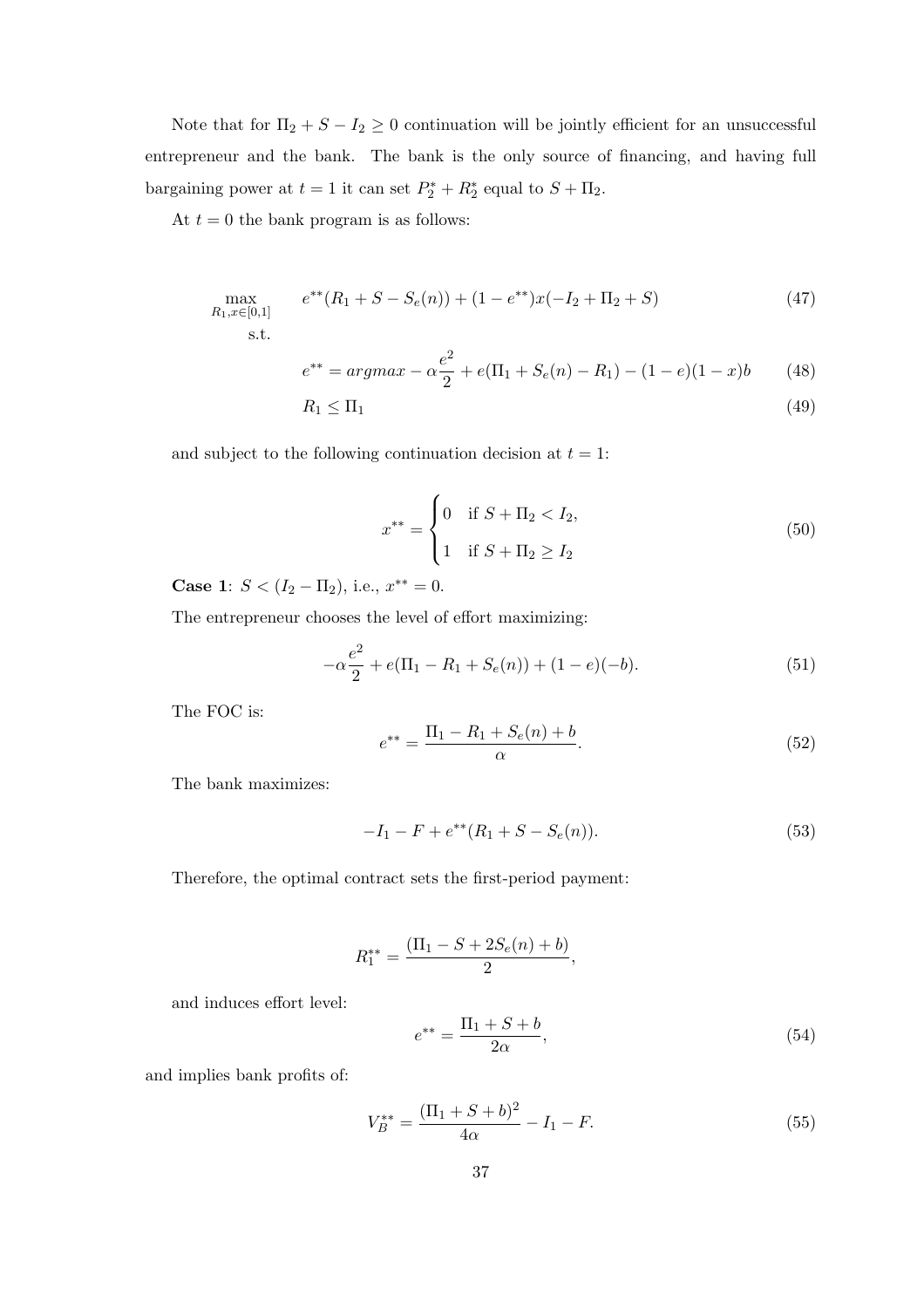Case 2:  $S \ge I_2 - \Pi_2$ , i.e.,  $x^{**} = 1$ 

The entrepreneur chooses the level of effort maximizing:

$$
-\alpha \frac{e^2}{2} + e(\Pi_1 - R_1 + S_e(n)).
$$
\n(56)

The FOC is:

$$
e^{**} = \frac{\Pi_1 - R_1 + S_e(n)}{\alpha}.
$$
\n(57)

The bank maximizes:

$$
-I_1 - F + e^{**}(R_1 + S - S_e(n)) + (1 - e^{**})(S + \Pi_2 - I_2).
$$
 (58)

Therefore, the optimal contract sets:

$$
R_1^{**} = \frac{(\Pi_1 + \Pi_2 - I_2 + 2S_e(n))}{2},\tag{59}
$$

and induces the effort level:

$$
e^{**} = \frac{\Pi_1 + I_2 - \Pi_2}{2\alpha},\tag{60}
$$

and implies bank profits of:

$$
V_B^{**} = \frac{(\Pi_1 + I_2 - \Pi_2)^2}{4\alpha} + S + \Pi_2 - I_2 - I_1 - F.
$$
 (61)

Note that in both cases the effort level and profit are equal to those derived in Lemma (1). However,  $R_1^{**}$  increases with competition in the additional product, by  $\frac{\partial S_e(n)}{\partial n} > 0$ .

The loan quality of the single-product bank is  $e^* (R_1^*) = \frac{\Pi_1 + b + S_e(n)}{2\alpha}$ . Thus,

$$
e^{**} - e^* = \begin{cases} \frac{S - S_e(n)}{2} & \text{if } I_2 - \Pi_2 > S, \\ \frac{I_2 - \Pi_2 - b - S_e(n)}{2} & \text{if } I_2 - \Pi_2 \le S. \end{cases}
$$
(62)

It is easy to see that for  $S < (I_2 - \Pi_2)$ ,  $e^{**} > e^*$  as  $S > S_e(n)$ . For  $S > (I_2 - \Pi_2)$ , there are two cases. For  $(I_2 - \Pi_2) < (b + S_n(e))$ , the loan quality of the bank that combines lending with the additional product is lower. For  $(I_2 - \Pi_2) \ge (b + S_e(n))$ , the reverse is true. Putting these results together gives us Lemma (5).

Proof of Proposition 4

Case 1:  $S < I_2 - \Pi_2$ .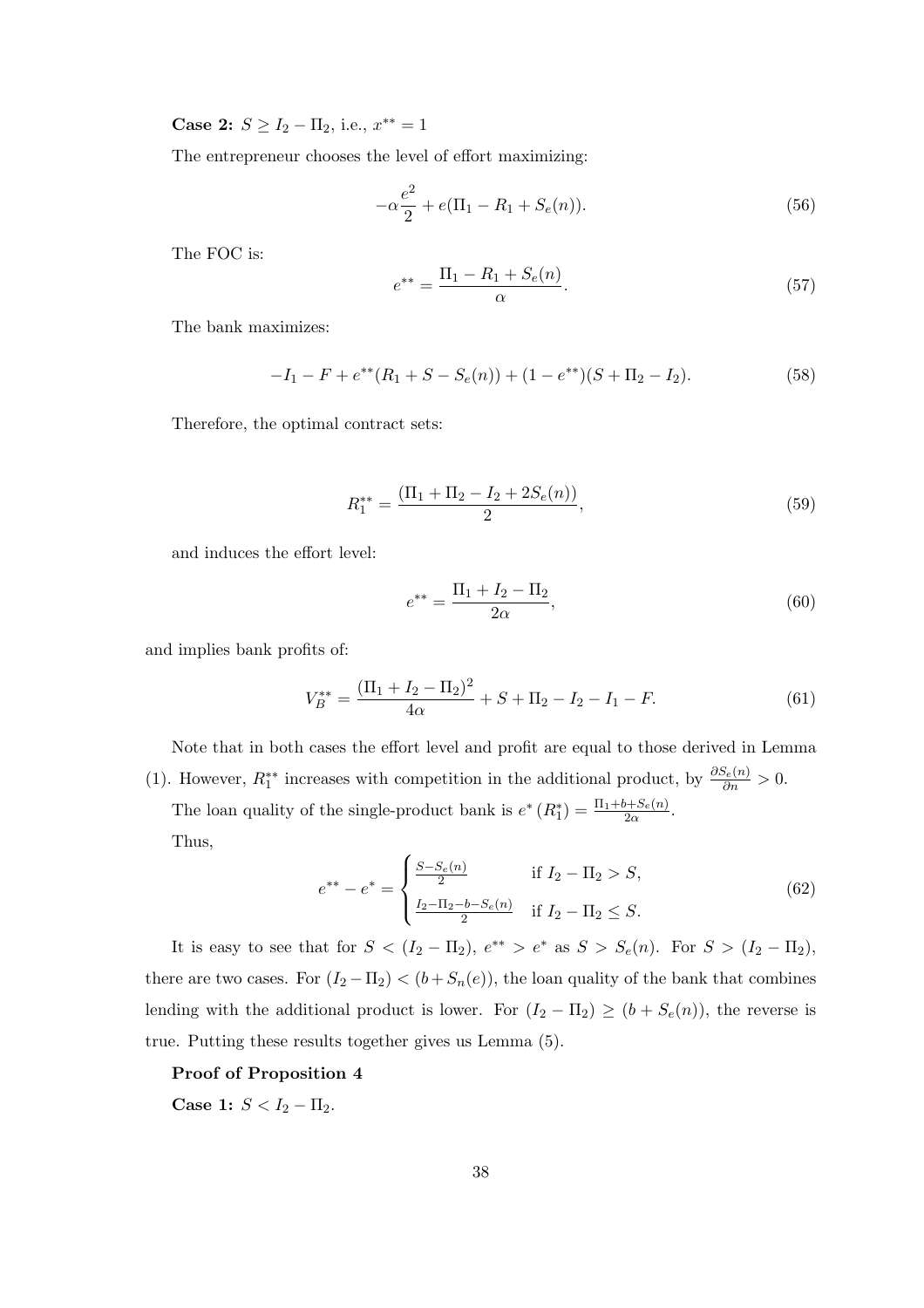If the bank combines lending with the additional financial products, the profit is:

$$
V_B^{**} = \frac{(\Pi_1 + S + b)^2}{4\alpha} - I_1 - F.
$$
\n(63)

If the bank lends only, the profit is:

$$
V_B^* = \frac{(\Pi_1 + b + S_e(n))^2}{4\alpha} - I_1.
$$
\n(64)

If an SFI offers the additional products, its profit is:

$$
V_{SFI}^{*} = -F + e^{*}(S - S_{e}(n)),
$$
\n(65)

where  $e^* = \frac{\Pi_1 + S_e(n) + b}{2\alpha}$  $\frac{S_e(n)+b}{2\alpha}$ .

The difference in bank profits for offering two products versus one can be written as:

$$
V_B^{**} - V_B^* = V_{SFI}^* + \frac{(S - S_e(n))^2}{4\alpha}.
$$
\n(66)

which shows that for small returns  $S$  the bank always has higher incentives to offer the additional product compared to an SFI.

Case 2:  $S \ge I_2 - \Pi_2$ .

The bank profit from combining lending with the additional financial product is:

$$
V_B^{**} = \frac{(\Pi_1 + I_2 - \Pi_2)^2}{4\alpha} + S + \Pi_2 - I_2 - I_1 - F.
$$
 (67)

.

Thus,  $V_B^{**}$  can be written as

$$
V_B^{**} = V_B^* + V_{SFI}^* + e^* S_e(n) + (1 - e^*) S + \Pi_2 - I_2 + \frac{(2\Pi_1 + I_2 - \Pi_2 + b + S_e(n))(I_2 - \Pi_2 - b - S_e(n))}{4\alpha}
$$
\n(68)

Thus,

$$
V_B^{**} - V_B^* \ge V_{SFI}^*
$$

iff

$$
\Delta V_B \equiv e^* S_e(n) + (1 - e^*) S + \Pi_2 - I_2 + \frac{(2\Pi_1 + I_2 - \Pi_2 + b + S_e(n))(I_2 - \Pi_2 - b - S_e(n))}{4\alpha} > 0.
$$

For a given S, the derivative of  $\Delta V_B$  with respect to n is: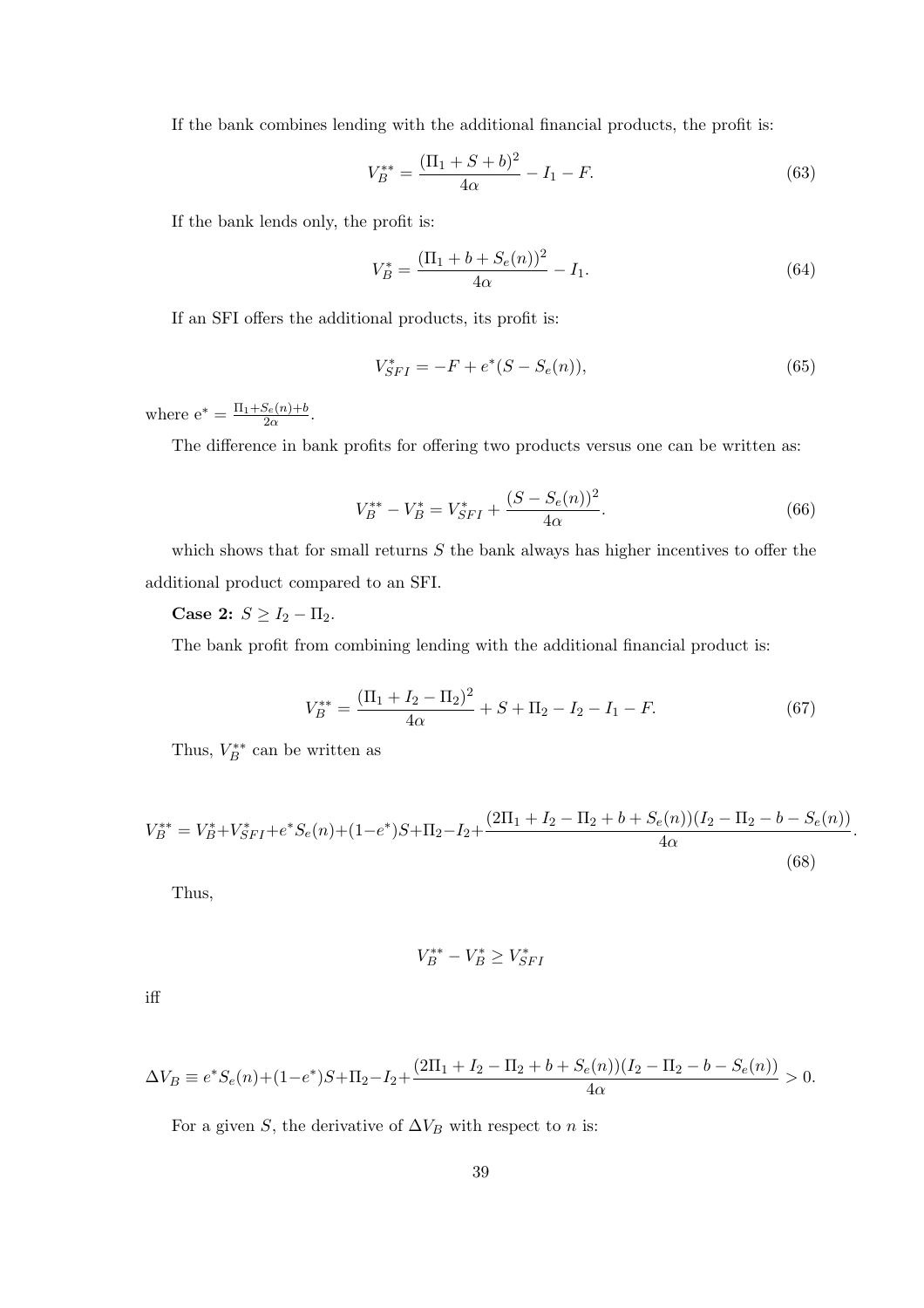$$
\frac{\partial \Delta V_B}{\partial n} = -\frac{\partial e^*}{\partial S_e(n)} \frac{\partial S_e(n)}{\partial n} (S - S_e(n)) + \frac{\partial S_e(n)}{\partial n} (e^* - \frac{\Pi_1 + b + S_e(n)}{2\alpha})
$$

which is equal to:

$$
\frac{\partial\Delta V_B}{\partial n}=-\frac{\partial S_e(n)}{\partial n}\frac{S-S_e(n)}{2\alpha}<0.
$$

Hence, for a given  $S$ , the higher the competition, the less likely that the bank has more incentives to offer additional products compared to an SFI.

However, even when n goes to infinity,  $\Delta V_B$  can be positive for S sufficiently large. In fact, this occurs for

$$
S \ge \overline{S} \equiv (2\alpha - b - \Pi_1 + \sqrt{4\alpha^2 - 4\alpha(b + \Pi_1 + \Pi_2 - I_2) + (\Pi_1 + I_2 - \Pi_2)^2}).
$$

#### Proof for Proposition 5

I now examine the efficiency implications when the bank, rather than an SFI, offers the additional products. This boils down to obtaining the sign of the following expression:

$$
W^{**} - W^* = (e^{**} - e^*)(\Pi_1 + S) + x^{**}(1 - e^{**})(S - (I_2 - \Pi_2))) + (1 - x^{**})(1 - e^*)b.
$$

Note that as long as effort increases when the bank provides the additional products, i.e.,  $(e^{**}-e^*) > 0$ , efficiency also increases. As previously shown, this will be the case when  $I_2 - \Pi_2 > \min\{S, b + S_e(n)\}.$ 

For  $I_2 - \Pi_2 \le \min\{S, b + S_e(n)\}\$ , after rearranging,  $W^{**} - W^*$ becomes :

$$
\Delta W \equiv (I_2 - \Pi_2 - b - S_e(n))(e^{**} - (1 - e^*)) + (1 - e^*)(S - S_e(n)).
$$

It is easy to see that  $\Delta W$  is decreasing in n:

$$
\frac{\partial \Delta W}{\partial n} = -\frac{\partial S_e(n)}{\partial n} \frac{2\Pi_1 + 2b + S + S_e(n)}{2\alpha} < 0
$$

by  $\frac{\partial S_e(n)}{\partial n} > 0$ .

Thus, a higher competition in the additional products makes it less likely that bank provision of the additional product increases welfare.

Note that

$$
\frac{\partial \Delta V_B}{\partial n} > \frac{\partial \Delta W}{\partial n}.
$$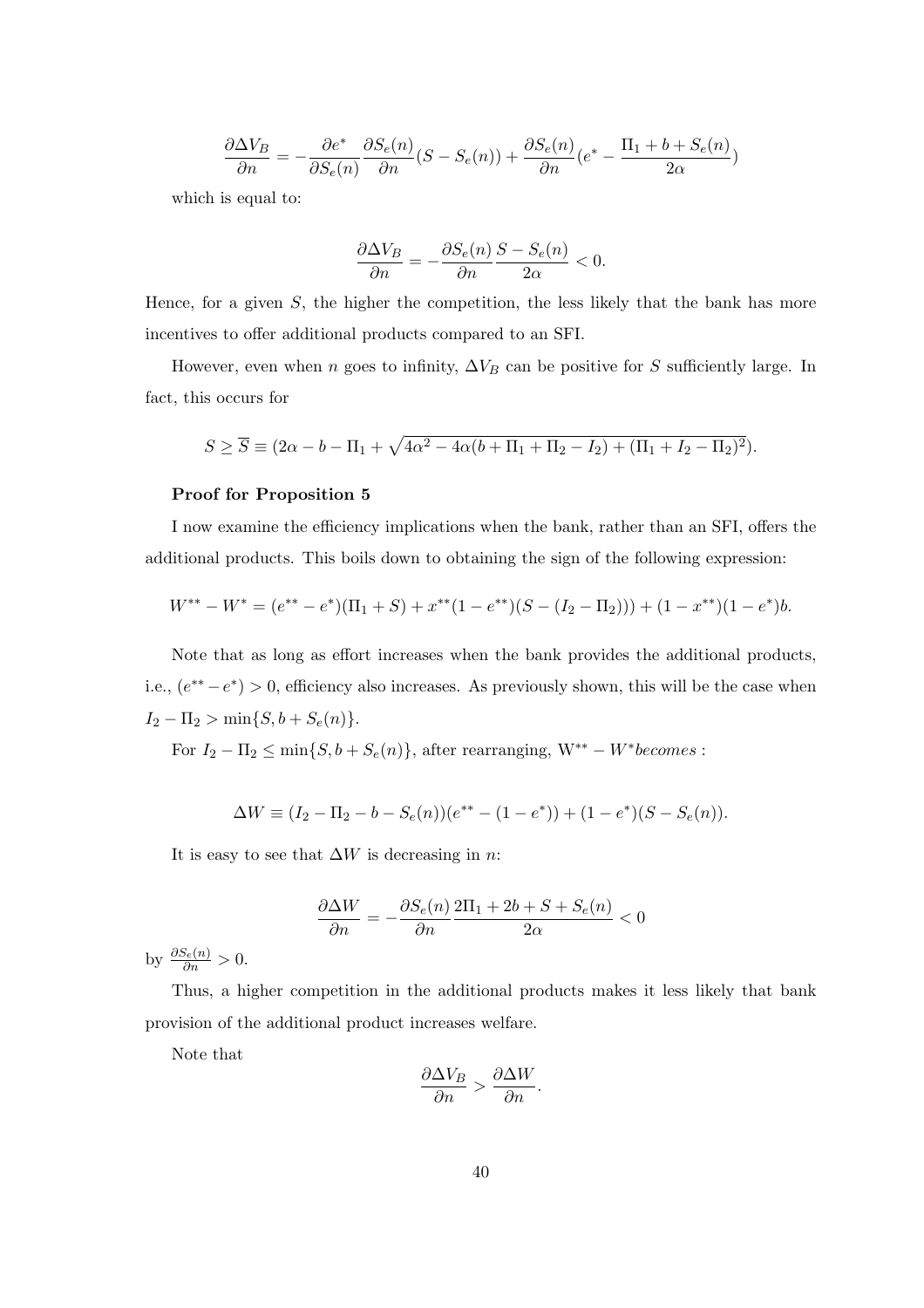Thus, with bank provision of the additional products, welfare decreases at a higher rate than do scope economies from combining lending with the additional product. Furthermore, when *n* goes to infinity,  $S_e(n)$  > S and  $\Delta W$  becomes negative, for  $e^{**} + e^* > 1$ , i.e., for  $\frac{2\Pi_1+I_2-\Pi_2+b+S}{2\alpha} > 1$ . However,  $\Delta V_B > 0$  for  $S \geq \overline{S}$ .

Thus, there exist parameters such that, for n sufficiently large, the bank scope expansion reduces welfare.

#### Proof of Proposition 6

Define  $(R_1^c, R_2^c, x^c)$  as the contract offered by a non-local bank and  $V^{out}$  the entrepreneur's expected utility from such a contract. Conditional on investing in the additional product, at  $t = 0$  the local bank's program is:

$$
max_{R_1,R_2,x}V_B = e^{in}(R_1 + P_1) + (1 - e^{in})x(-I_2 + R_2 + P_2) - I_1 - F,
$$

s.t.

$$
e^{in} = argmax_e V^{in} = -\alpha \frac{e^2}{2} + e(\Pi_1 - R_1 + S - P_1) + (1 - e)[x(\Pi_2 - R_2 + S - P_2) - (1 - x)b]
$$

and

$$
V^{in}(e^{in}, R_1) \ge V^{out},
$$

and subject to the following continuation decision at  $t = 1$ :

$$
x = \begin{cases} 0 & \text{if } S + \Pi_2 < I_2, \\ 1 & \text{if } S + \Pi_2 \ge I_2. \end{cases} \tag{69}
$$

The additional constraint of the bank's maximization problem is the entrepreneur's participation constraint that takes into consideration outside options.

It is easy to see that when future returns from the additional products cannot be pledged to a third party,  $R_2^{out} = x^{out} = 0$  and  $R_1^{out}$  is such that:

$$
e^{out}R_1^{out} = I_1 + c,\tag{70}
$$

where  $e^{out} = \frac{\Pi_1 - R_1^{out} + b}{\alpha}$ .

Thus,

$$
R_1^{out} = \frac{\Pi_1 + b + S_e(n) - \sqrt{(\Pi_1 + b + S_e(n))^2 - 4\alpha(c + I_1)}}{2},\tag{71}
$$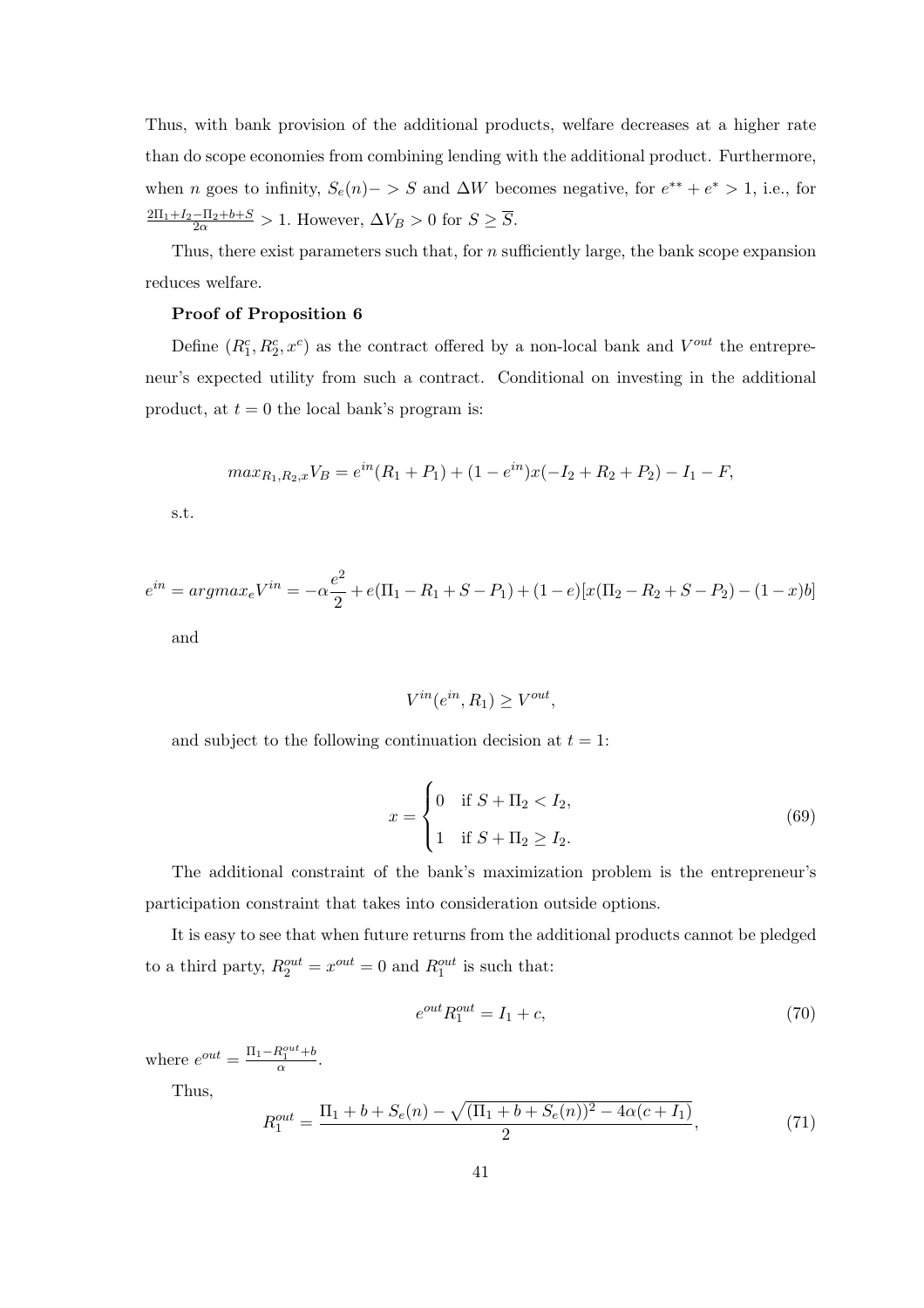and

$$
V^{out} = \frac{\left(\Pi_1 + b + S_e(n) + \sqrt{(\Pi_1 + b + S_e(n))^{2} - 4\alpha (c + I_1)}\right)^{2}}{4\alpha} - b.
$$

Note that  $V^{out}$  increases in c.

**Definition 1** Define  $c_l$  as the threshold of c above which the participation constraint of the entrepreneur is slack.

In general,  $c_l$  is the function of the returns from the additional products  $(S)$  and the level of competition in the the market for those products $(n.$ 

Case 1::  $S < (I_2 - \Pi_2)$ 

The solution of the above maximization problem is  $R_2 = x = 0$  and

$$
R_1^{**} = \begin{cases} \frac{\Pi_1 + b - S}{2} & \text{if } c \ge c_l, \\ R_1^{out} & \text{if } c < c_l \end{cases} \tag{72}
$$

where  $c_l = \frac{(\Pi_1+b)^2 - S^2 + 2S_e(n)(b+\Pi_1+S)}{4\alpha}$  $\frac{2S_e(n)(b+11+S)}{4\alpha}$ .

It is easy to see that:

$$
\frac{\partial c_l}{\partial S} < 0
$$
\n
$$
\frac{\partial c_l}{\partial n} > 0
$$
\n
$$
\frac{\partial c_l}{\partial b} > 0.
$$

Provision of the additional products is profitable for:

$$
V_B = \begin{cases} \frac{(\Pi_1 + b + S)^2}{4\alpha} - I_1 - F \equiv c_m \ge c & \text{if } c \ge c_l, \\ \frac{\Pi_1 + b + \sqrt{(\Pi_1 + b)^2 - 4\alpha(c + I_1)}}{2\alpha} S - F \ge 0 & \text{if } c < c_l. \end{cases}
$$
(73)

Note that  $c_m$  is higher than the maximum c compatible with Assumption 5. Hence, the local bank provides the additional product and sets its unconstrained monopoly rate for:

$$
c_l \le c \le \frac{(\Pi_1 + b)^2}{4\alpha} - I_1.
$$
 (74)

For  $c \geq c_l$  the local bank can implement its monopoly contract. As shown earlier in the paper, scope expansion in this case is always profitable.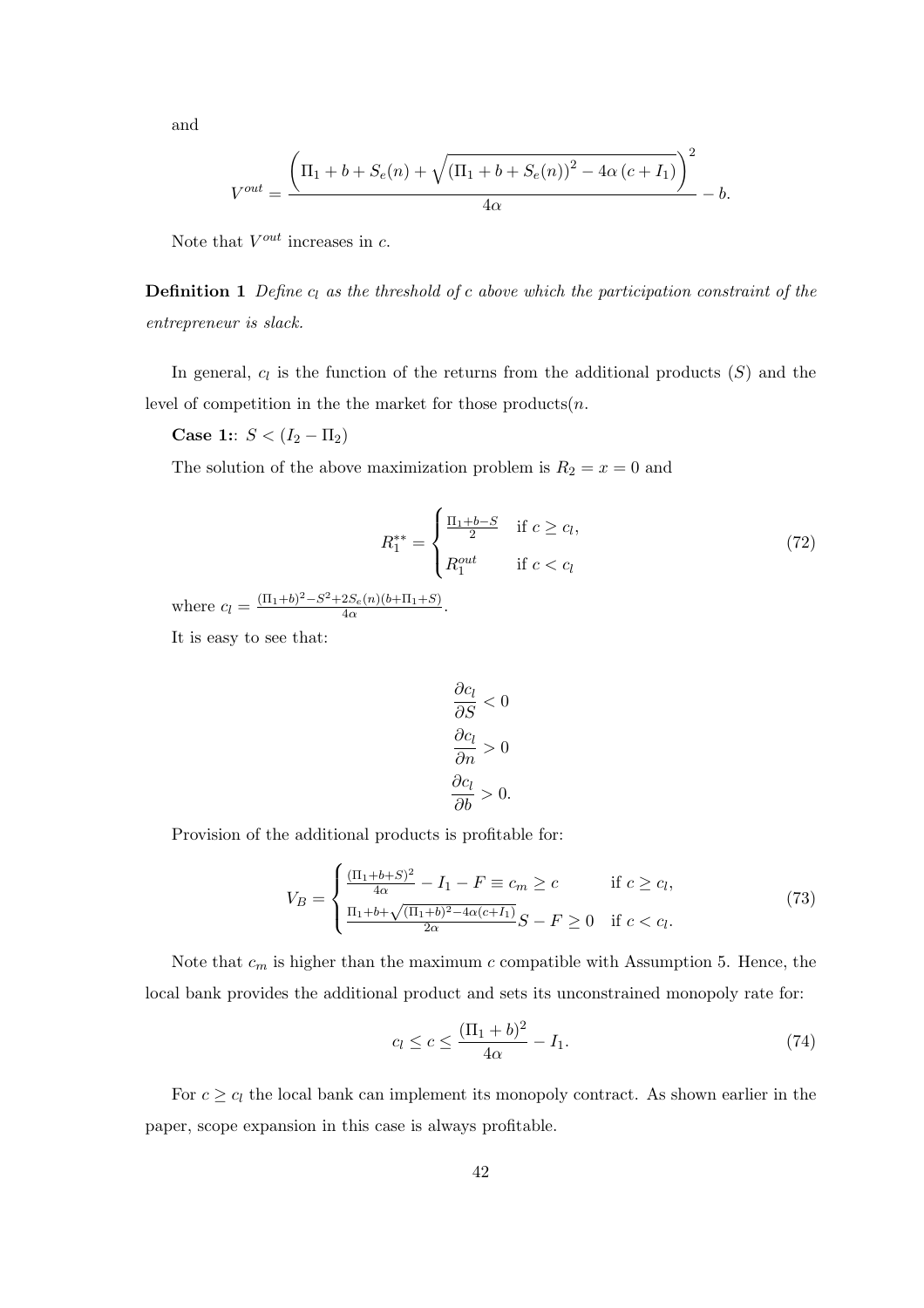For  $c < c_l$ , the local bank's lending rate matches that of a non-local competitor. Thus, from lending it earns the same profit, i.e., c, no matter whether it provides the additional products. Thus, scope expansion is profitable for the bank if:  $e(R_1^{out})(S - S_e(n)) - F \ge 0$ . As competition in lending increases,  $R_1^{out}$  decreases and the optimal effort increases. Thus, it is more likely that, for a given  $F$ , providing the additional product becomes profitable.

Also, notice that  $R_1^{**} \leq R_1^{out}$ . Thus, for  $S < (I_2 - \Pi_2)$  the local bank cannot soften price competition in the lending activity by providing additional financial products.

Case 2::  $(I_2 - \Pi_2) \leq S < I_2$ 

where

The entrepreneur's outside option is as before. If he chooses a non-local bank at  $t = 0$ and the project is unsuccessful, the local bank has no incentives to put in additional capital at  $t = 1$ . Because of seniority of the initial debt,  $\Pi_2$  would go to the previous lender and the returns on the additional product  $S$  would not cover the investment outlay  $I_2$ .

The solution of the maximization problem above is as follows:  $\overline{a}$ 

$$
R_1^{**} = \begin{cases} \frac{\Pi_1 - I_2 + \Pi_2}{2} & \text{if } c \geq c_l, \\ \Pi_1 - \sqrt{-2ab + (b + \Pi_1 - R_1^{out})^2} & \text{if } c < c_l \end{cases} \tag{75}
$$
\n
$$
c_l \equiv \frac{2\sqrt{(\Pi_1 + b + S_e(n))^2(\Pi_1 + I_2 - \Pi_2)^2 + 8b\alpha} - (\Pi_1 + I_2 - \Pi_2)^2}{4\alpha} - 2b - I_1.
$$

Providing the additional product is profitable for:

$$
V_B = \begin{cases} \frac{(\Pi_1 + I_2 - \Pi_2)^2}{4\alpha} - I_1 + S + \Pi_2 - I_2 - F \equiv c_m \ge c & \text{if } c \ge c_l, \\ \frac{\sqrt{-2ab + (b + \Pi_1 - R_1^{out})^2}}{\alpha} (\Pi_1 - \sqrt{-2ab + (b + \Pi_1 - R_1^{out})^2} - I_1 + S + \Pi_2 - I_2 - F \ge c & \text{if } c < c_l. \end{cases}
$$
(76)

For  $c \geq c_m$ , the local bank does not provide the additional products. For  $c_l \leq c \leq c_m$ it sets its (unconstrained) monopoly lending rate for the initial loan when providing both loans and additional products. Increasing competition, in the form of a lower c, lowers the bank profit with lending only, while does not affect the bank's joint profit from combining lending and the additional products. Hence, scope expansion is more likely when lending is less profitable.

For the interval of  $c_l \leq c \leq c_m$ , the local bank sets a higher lending rate than its nonlocal competitors for  $c \leq \hat{c} \equiv \frac{(2b+\Pi_1+I_2-\Pi_2)(\Pi_1+\Pi_2-I_2+2S_e(n))}{4\alpha}-I_1$ . For  $\hat{c} < c \leq c_m$ , the local bank sets a lower lending rate than its competitors at  $t = 0$ . It is easy to see that the interval  $c \in [\hat{c}, c_m]$  exists if  $\frac{(b+I_2-\Pi_2)^2 - 2S_e(n)(2b+I_2+\Pi_1-\Pi_2)}{4\alpha} > 0$ .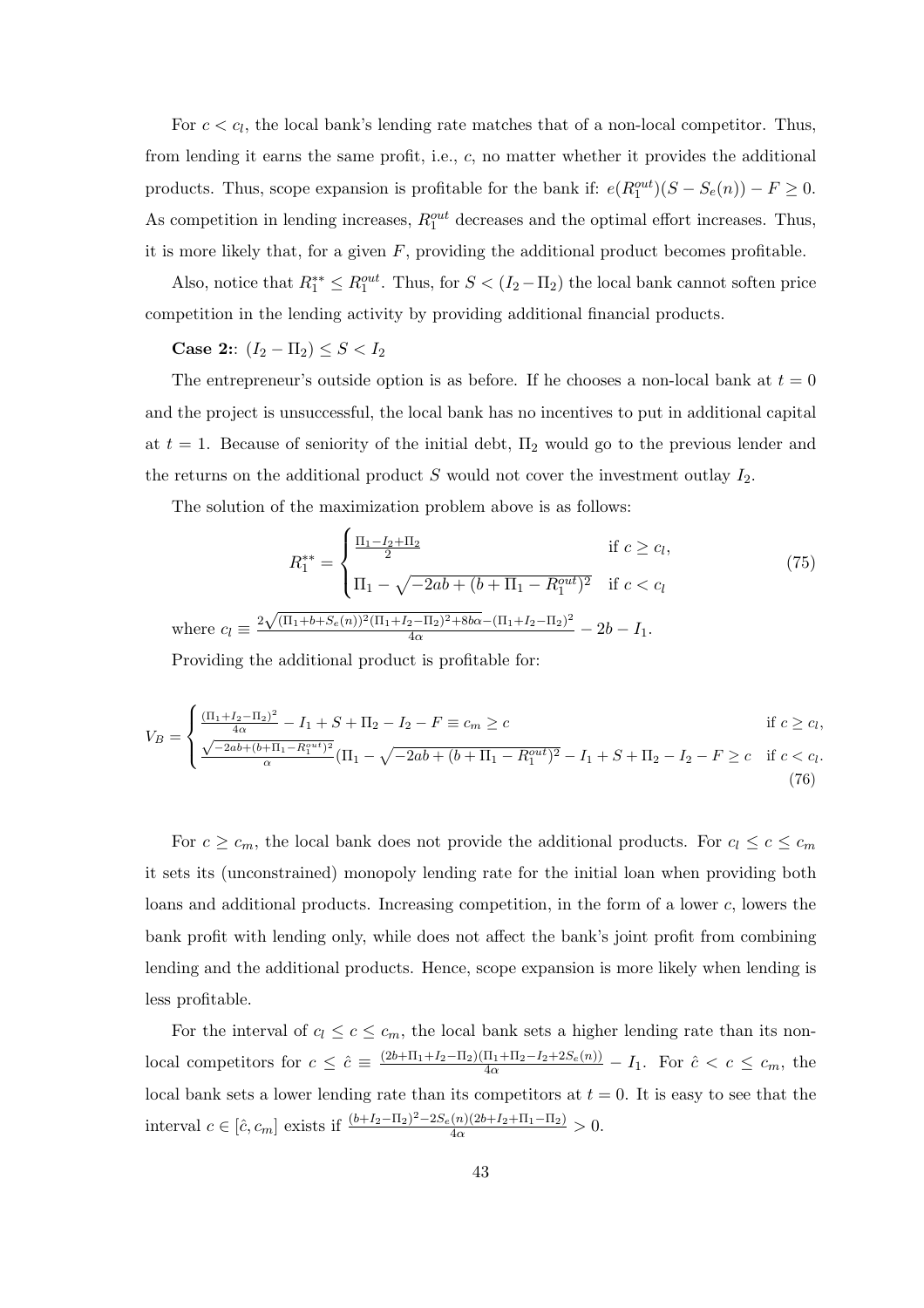As competition increases in the additional product, i.e.,  $S_e(n)$  – > S, the interval ceases to exist, thus the local bank always sets a higher lending rate than competitors for  $c_l$   $\leq$  $c \leq c_m$ . For  $S_e(n) = 0$ , i.e., with monopoly in the additional products, there always exist values of c such that the local bank maximizing its joint expected profit at  $t = 0$  sets a lower lending rate than its competitors.

For  $c < c_l$  the bank sets the lending rate in such a way that makes the entrepreneur indifferent between borrowing from the local or any of the non-local banks. I now show that the local bank's lending rate will always be higher than its competitors. Furthermore, scope expansion can be profitable at all values of  $0 \leq c < c_l$ .

It is easy to see that if the local bank sets the same rate than its competitors, then given that the entrepreneur saves b by borrowing from the local bank it must be true for  $\forall (e, R)$ that:

$$
V^{in}(e,R) > V^{out}(e,R).
$$

In particular it must be true for  $R^{out}$  and  $e^{out}$ .

Denote for  $\forall R$ :

$$
e^{in} = argmax_e V^{in}(e, R).
$$

Then it must be true for  $\forall R$  that:

$$
V^{in}(e^{in}, R^{out}) \ge V^{in}(e^{out}, R^{out}) > V^{out}(e^{out}, R^{out}).
$$

Hence, the local bank can raise the lending rate above  $R_1^{out}$ , without making the entrepreneur switch to a non-local bank.

For  $c < c<sub>l</sub>$  scope expansion is profitable for the local bank if:

$$
V_B = e^{in} R_1^{in} - I_1 + e^{in} (S - S_e(n)) + (1 - e^{in}) (S + \Pi_2 - I_2) - F \geq c.
$$

It is easy to see that  $e^{in}R_1^{in} - I_1 > c$  for  $\forall c$ , because  $R^{out}$  is lower than the rate that maximizes monopoly lending profit.

Furthermore,  $\frac{\partial R_1^{in}}{\partial c} > 1$  and  $\frac{\partial (R_1^{in}-R^{out})}{\partial c} = \frac{\partial R_1^{out}}{\partial c} \left(\frac{b+\Pi_1-R_1^{out}}{\sqrt{-2\alpha+(b+\Pi_1-R_1^{out})^2}}-1\right) > 0$ . Hence, more competition in lending results in a lower lending rate by the local bank, and a decreasing difference in lending rates between the local bank and non-local banks. A lower lending rate in turn implies a higher  $e^{in}$ . More competition in lending, thus, makes scope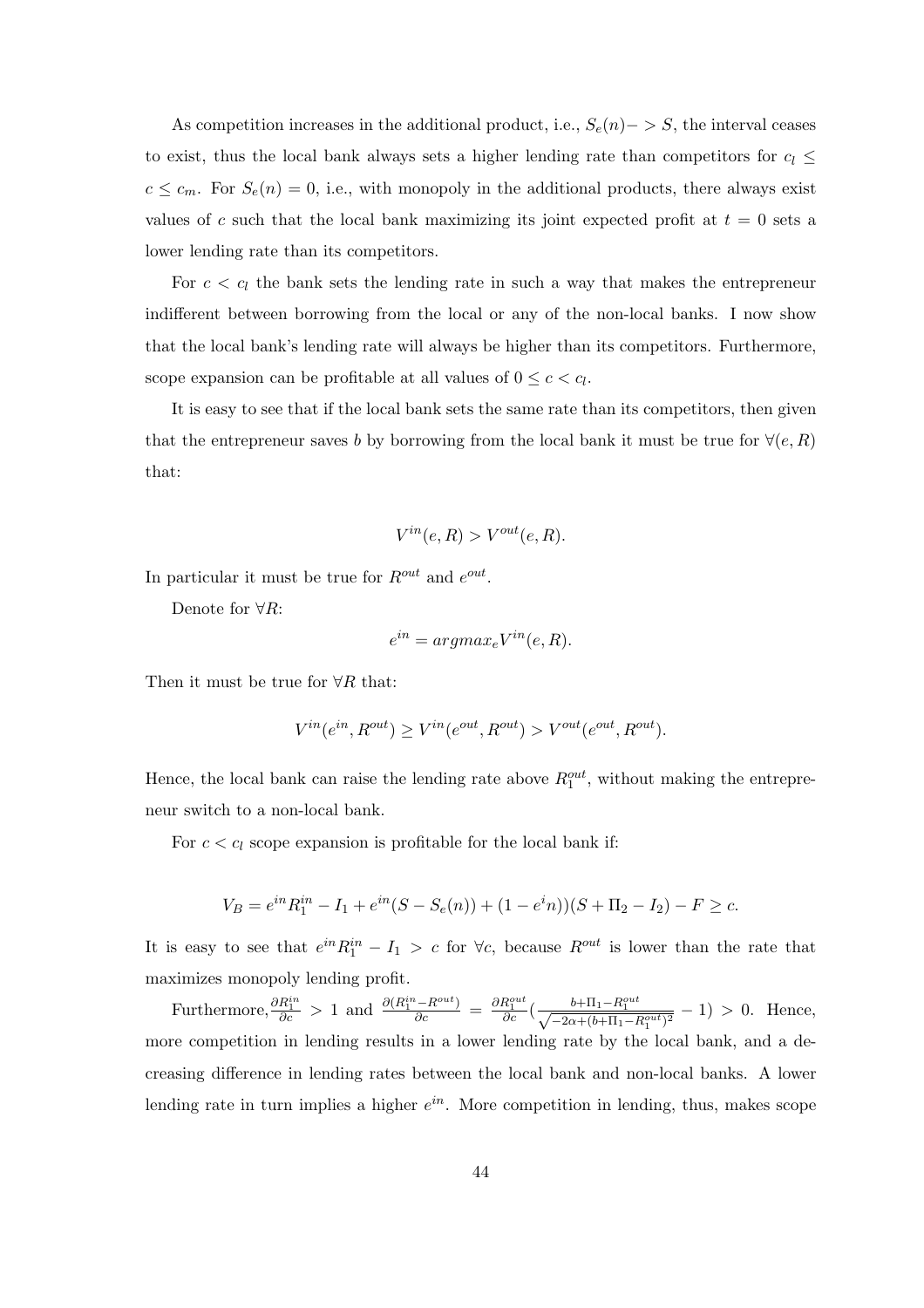expansion more likely unless the additional products market is too competitive. In particular, this is the case when the marginal return on a successful entrepreneur of the additional products at  $t = 1$  is higher than that on one that is unsuccessful.

#### Case 3:  $S \geq I_2$

It is easy to see that an unsuccessful entrepreneur can always obtain financing from the local bank at  $t = 1$ , independently of where the borrowing took place at  $t = 0$ . Thus, the local bank can only attract entrepreneurs at  $t = 0$  if it offers a lower or equal rate than non-local competitors.

#### Proof of Corollary 1

By Lemma (4) the expected payoff of the entrepreneur does not change with competition in provision of the additional product, as long as the local bank can set its preferred monopoly contract. This in turn means that:

$$
\frac{\partial c_l}{\partial n} > 0. \tag{77}
$$

Thus, with increasing competition in provision of the additional product, it is more likely that optimal lending rate  $R_1^{**}$  of the local bank is constrained by the entrepreneur's participation constraint. To illustrate the effect of competition in the additional-products market on the local bank's lending rate, consider the case  $(I_2 - \Pi_2) \leq S < I_2$ . As shown earlier, in this case combining lending with the additional products can soften price competition.

When the entrepreneur's participation constraint becomes binding, it must be that:

$$
(R_1^{in} - R_1^{out}) = (\Pi_1 - \sqrt{-2\alpha + (b + \Pi_1 - R_1^{out})^2} - R_1^{out}).
$$

Taking the derivative of the difference with respect to n:

$$
\frac{(R_1^{in} - R_1^{out})}{\partial n} = \frac{\partial R_1^{out}}{\partial n} (\frac{b + \Pi_1 + S_e(n) - R_1^{out}}{\sqrt{-2\alpha + (b + \Pi_1 + S_e(n) - R_1^{out})^2}} - 1) < 0
$$

as  $\frac{\partial R_1^{out}}{\partial n}$  < 0. Hence as competition in the additional products heightens, the difference between the local bank's rate  $R_1^{**}$  and a non-local bank's rate decreases.

This in turn implies higher effort. Higher competition in the additional products do not only increase effort, but it also lowers the  $t = 1$  marginal return on a successful entrepreneur from the additional product relative to an unsuccessful one.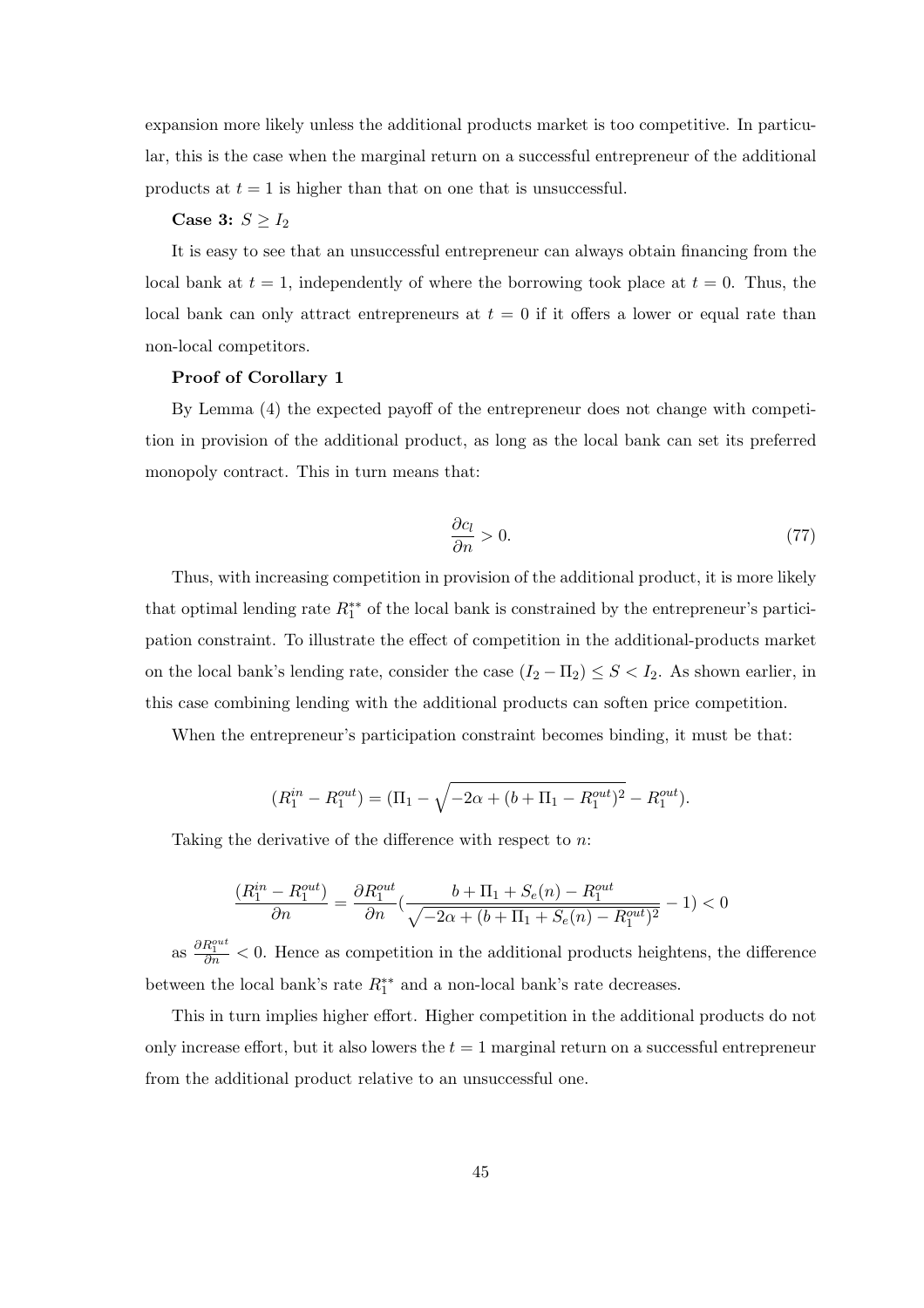This means that  $e^{in}(S - S_e(n)) + (1 - e^i n)(S + \Pi_2 - I_2)$  will eventually decrease with competition in the additional product. Hence, scope expansion is less likely to be profitable when competition increases in the additional-products market.

#### References

- [1] F. Allen and A. M. Santomero (1999) "What Do Financial Intermediaries Do?,"Journal of Banking and Finance, 25, 271-94.
- [2] Asquith, P., Gerner, R., Scharfstein, D., 1994. Anatomy of financial distress: an examination of junk bond Issuers. Quart, J. Econ. 26, 625-58.
- [3] Bhattacharyya, S., Nanda, V., 2000. Client discretion, switching cost, and financial innovation. Rev. Finan. Stud. 13, 1101-1127.
- [4] Boot, A.W.A., 2000. Relationship banking: What do we know? J. Finan. Intermediation 9, 7-25.
- [5] Boot, A.W.A., Thakor, A.V., 1997. Banking scope and financial innovation. Rev. Finan. Stud. 10, 1099-1131.
- [6] Boot, A.W.A., Milbourn, T., Thakor, A.V., 1999. Megamergers and expanded scope: theories of bank size and activity diversity. J. Banking Finance 23, 195-214.
- [7] Boot, A.W.A.., Schmeits, A., 2000. Market discipline and incentive problems in conglomerate banks. J. of Finan. Intermediation 9, 240-273.
- [8] Brevoort, K.P., 2006. An empirical examination of the growth of out-of-market lending: the changing competitive landscape and the role of asymmetric information. Mimeo , Federal Reserve Board, Washington, D.C.
- [9] Brevoort, K.P., Hannan, T.H., 2006. Commercial lending and distance: evidence from community reinvestment act data. J. Money, Credit, Banking, forthcoming.
- [10] Chakravorti, S., Kobor, E., 2003. Why invest in payment innovations? Fed. Reserve Bank Chicago Econ. Perspect. 1B.
- [11] Degryse, H., Ongena, S., 2006. The impact of competition on bank orientation. Mimeo . Tilburg University, Tilburg, The Netherlands.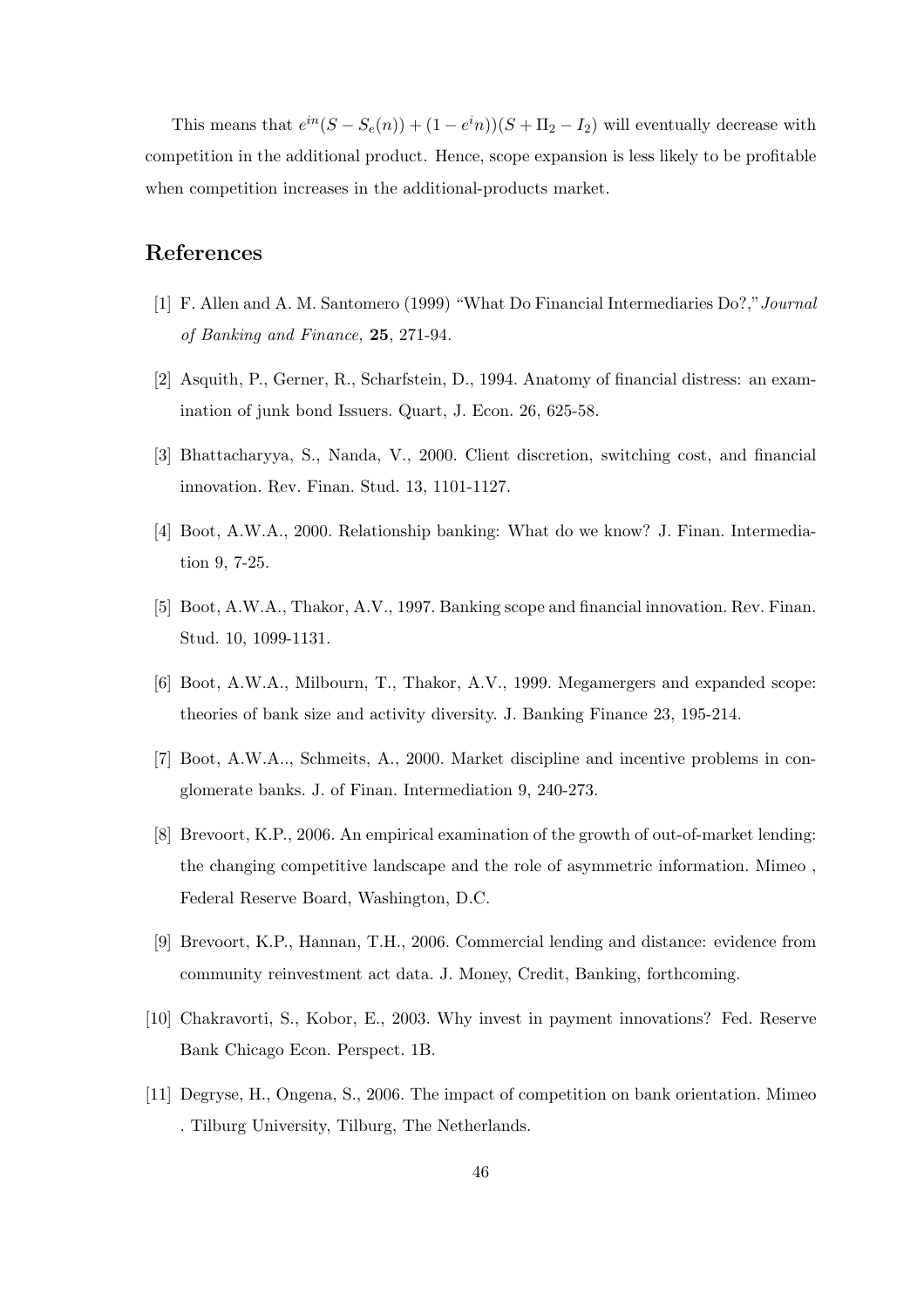- [12] Dell'Ariccia, G., Marquez, R., 2004. Information and bank credit allocation. J. Finan. Econ. 72, 185-214.
- [13] DeYoung, R., Rice, T., 2004. How do banks make money? The fallacies of fee income. Fed. Reserve Bank Chicago Econ. Perspect. 10, 54-84.
- [14] DeYoung, R., Roland, K.P., 2001. Product mix and earning volatility at commercial banks: evidence from a degree of total leverage model. J. Finan. Intermediation. 4Q, 34-51.
- [15] Dewatripont, M., Maskin, E., 1995. Credit and efficiency in centralized and decentralized economies. Rev. Econ. Stud. 62, 541-555.
- [16] Dewatripont, M., Mitchell, J., 2005. Risk-taking in financial conglomerates. Mimeo.
- [17] Dierick, F., 2004. The supervision of mixed financial services groups in Europe. ECB Occasional Paper No. 20.
- [18] Drucker, S., Puri, M., 2005. On the benefits of concurrent lending and underwriting. J. Finance 60(6), 2763-2800.
- [19] Edwards, J., Fischer, K., 1997. Banks, Finance and Investment in Germany. Cambridge University Press, Cambridge, UK.
- [20] European Central Bank, 2005. EU Banks' Income Structure. Banking Supervision Committee, Frankfurt.
- [21] Focarelli, D., Panetta, F., Salleo, C., 2002. Why do banks merge? J. Money, Credit, Banking 34(4), 1047-1066.
- [22] Franks, J., Sussman, O., 2005. Financial distress and bank restructuring of small to medium size UK companies. Rev. Finance 9, 65-96.
- [23] Freixas, X., Rochet, J.C., 1997. Microeconomics of Banking. MIT Press, Cambridge, Massachusetts.
- [24] Freixas, X., Loranth, G., Morrison, A., 2005. Regulating financial conglomerates. CEPR Discussion Paper 5036.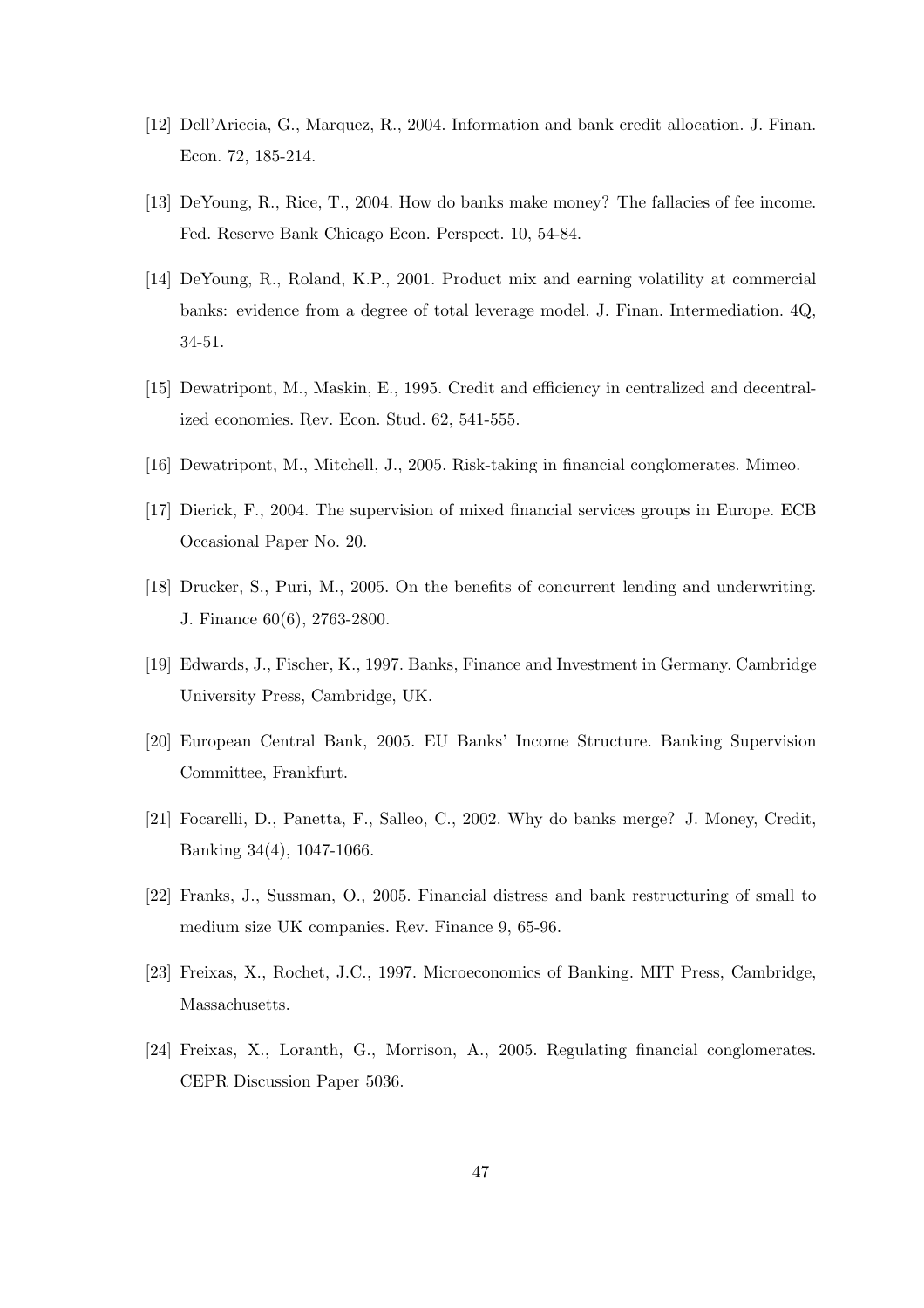- [25] Gertner, R., Scharfstein, D., 1991. Theory of workouts and the effects of reorganization law. J. Finance 46(4), 1189-1222.
- [26] Hauswald, R., Marquez, R., 2006. Competition and strategic information acquisition in credit markets. Rev. Fin. Stud. 19(3), 967-1000.
- [27] john) John, K.T., John, A., Saunders, A., 1994. Universal banking and firm risk taking. J. Banking Finance 18, 307-323.
- [28] Kanatas, G., Qi, J., 1998. Underwriting by commercial banks: incentive conflicts, scope economies and project quality. J. Money, Credit, Banking 30(1), 119-133.
- [29] Kanatas, G., Qi, J., 2003. Integration of lending and underwriting: implications of scope economies. J. Finance 58, 1167-1191.
- [30] Padilla, J., Pagano, M., 1997. Endogeous communication among lenders and entrepreneurial incentives. Rev. Finan. Stud. 10, 205-236.
- [31] Petersen, M.A., Rajan, R.G., 1994. The benefits of lending relationship: evidence from small business Data. J. Finance 69, 3-37.
- [32] Petersen, M.A., Rajan, R.G., 1995. The effect of credit market competition on lending relationships. Quart. J. Econ. 110, 407-443.
- [33] Puri, M., 1999. Commercial banks as underwriters: implications for the going public process. J. Finan. Econ. 40, 133-163.
- [34] Rajan, R.G., 1992. Insiders and outsiders: the choice between relationship and arm's length debt. J. Finance 47, 1367-400.
- [35] Rey, P., Tirole, J., 2006. A primer on foreclosure.' In: Armstrong, M., Porter, R. (Eds.), The Handbook of Industrial Organization III. North Holland, Amsterdam.
- [36] Rice, T., Stanton, K., 2003. Estimating the volume of bank's payment related revenues. Fed. Reserve Bank Chicago Econ. Perspect. Occasional Working Paper Series No. 2003- 1C.
- [37] Steinherr, A., Rummel, O. 1994. On the performance of differently regulated financial institutions: some empirical evidence. J. Banking Finance 18, 271-306.